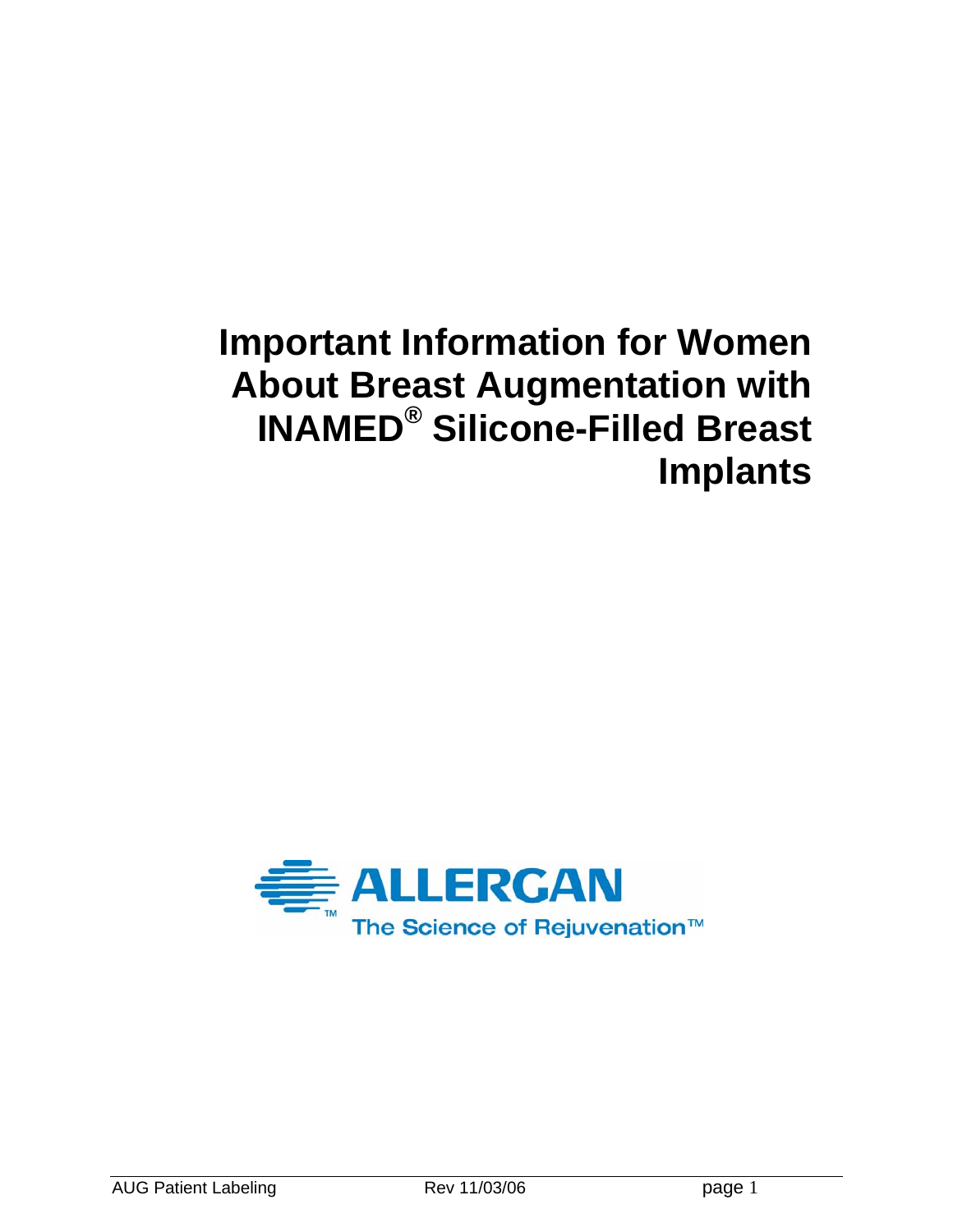| 1. CONSIDERING SILICONE GEL-FILLED BREAST IMPLANT SURGERY  9          |
|-----------------------------------------------------------------------|
|                                                                       |
|                                                                       |
| 1.3 ARE SILICONE GEL-FILLED BREAST IMPLANTS RIGHT FOR YOU?  10        |
| 1.4 IMPORTANT FACTORS YOU SHOULD CONSIDER IN CHOOSING                 |
|                                                                       |
|                                                                       |
|                                                                       |
|                                                                       |
|                                                                       |
|                                                                       |
|                                                                       |
|                                                                       |
|                                                                       |
| 3.6 WHAT WERE THE MAIN REASONS FOR IMPLANT REMOVAL?  26               |
|                                                                       |
|                                                                       |
|                                                                       |
|                                                                       |
| 4.3 WHAT ARE OTHER CHOICES AND OPTIONS ASSOCIATED WITH THE SURGERY?28 |
|                                                                       |
|                                                                       |
| 5.1 TYPES OF SILICONE GEL-FILLED BREAST IMPLANTS AVAILABLE FROM       |
|                                                                       |
|                                                                       |
|                                                                       |
|                                                                       |
| *Formerly Inamed                                                      |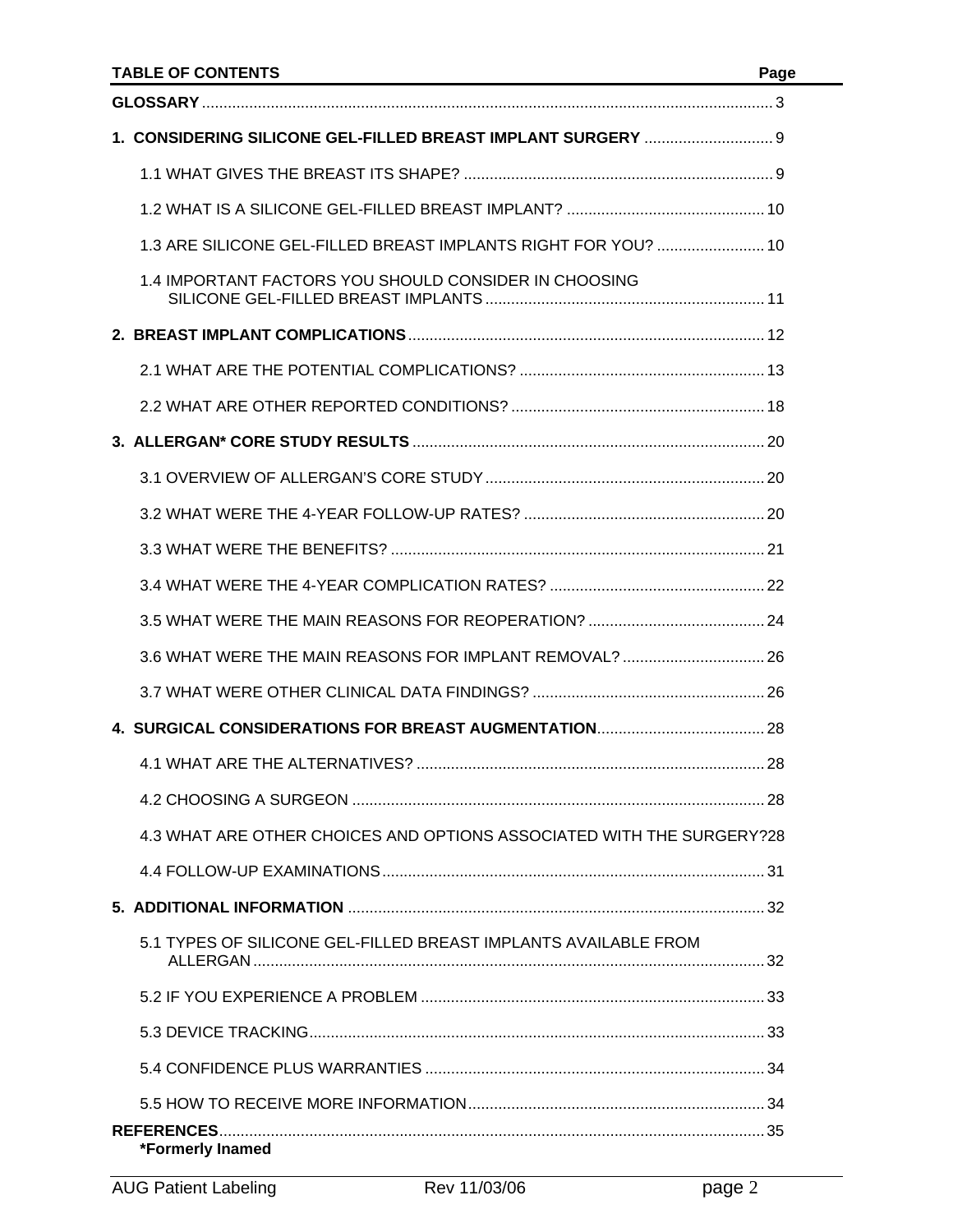# **GLOSSARY**

| <b>Areola</b>                | The pigmented or darker colored area of skin surrounding the<br>nipple of the breast.                                                                                                                                                                                                                                                                                                                                                                                                           |
|------------------------------|-------------------------------------------------------------------------------------------------------------------------------------------------------------------------------------------------------------------------------------------------------------------------------------------------------------------------------------------------------------------------------------------------------------------------------------------------------------------------------------------------|
|                              |                                                                                                                                                                                                                                                                                                                                                                                                                                                                                                 |
| <b>Asymmetry</b>             | Lack of proportion of shape, size, and/or position between the<br>two breasts.                                                                                                                                                                                                                                                                                                                                                                                                                  |
|                              |                                                                                                                                                                                                                                                                                                                                                                                                                                                                                                 |
| <b>Autoimmune disease</b>    | A disease in which the body mounts an "attack" response to its<br>own tissues or cell types. Normally, the body's immune<br>mechanism is able to distinguish clearly between what is a<br>normal substance and what is foreign. In autoimmune<br>diseases, this system becomes defective and mounts an attack<br>against normal parts of the body, causing tissue injury. Certain<br>diseases such as rheumatoid arthritis, lupus, and scleroderma<br>are considered to be autoimmune diseases. |
|                              |                                                                                                                                                                                                                                                                                                                                                                                                                                                                                                 |
| <b>Axillary</b>              | Pertaining to the armpit area.                                                                                                                                                                                                                                                                                                                                                                                                                                                                  |
|                              |                                                                                                                                                                                                                                                                                                                                                                                                                                                                                                 |
| <b>Biocompatible</b>         | The condition of being compatible with living tissues or systems<br>without being toxic.                                                                                                                                                                                                                                                                                                                                                                                                        |
|                              |                                                                                                                                                                                                                                                                                                                                                                                                                                                                                                 |
| <b>Biopsy</b>                | The removal and examination of tissues, cells, or fluid from the<br>body.                                                                                                                                                                                                                                                                                                                                                                                                                       |
|                              |                                                                                                                                                                                                                                                                                                                                                                                                                                                                                                 |
| <b>Body Esteem Scale</b>     | A questionnaire which asks about a person's body image.                                                                                                                                                                                                                                                                                                                                                                                                                                         |
| <b>Breast augmentation</b>   | A surgical procedure to increase breast size. For this<br>document, it refers to placement of a breast implant. The first<br>time a breast implant is placed to increase breast size, it is<br>called primary augmentation. All subsequent times the implant<br>is replaced, it is called revision-augmentation.                                                                                                                                                                                |
|                              |                                                                                                                                                                                                                                                                                                                                                                                                                                                                                                 |
| <b>Breast implant</b>        | An internal artificial device or implant intended to replace the<br>breast.                                                                                                                                                                                                                                                                                                                                                                                                                     |
|                              |                                                                                                                                                                                                                                                                                                                                                                                                                                                                                                 |
| <b>Breast mass</b>           | A lump or body in the breast.                                                                                                                                                                                                                                                                                                                                                                                                                                                                   |
|                              |                                                                                                                                                                                                                                                                                                                                                                                                                                                                                                 |
| <b>Breast reconstruction</b> | A surgical procedure to replace breast tissue that has been<br>removed due to cancer or trauma or that has failed to develop<br>properly due to a severe breast abnormality.                                                                                                                                                                                                                                                                                                                    |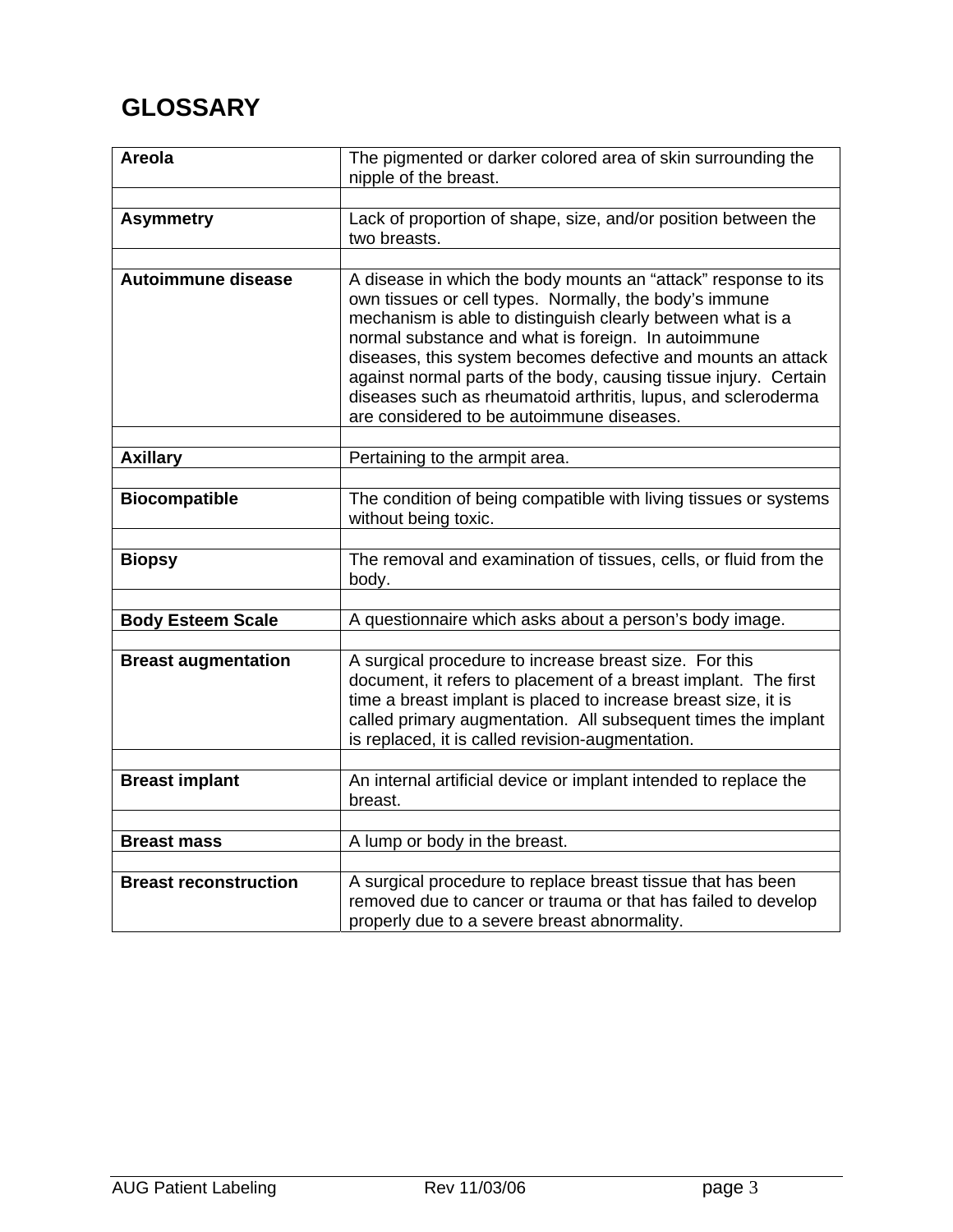| <b>Calcification</b>                               | Process of hardening by calcium salts.                                                                                                                                                                                                                                                                                                                                                                                                                                                                                                                                                                                                                                                                                                                                                                                                                                                |
|----------------------------------------------------|---------------------------------------------------------------------------------------------------------------------------------------------------------------------------------------------------------------------------------------------------------------------------------------------------------------------------------------------------------------------------------------------------------------------------------------------------------------------------------------------------------------------------------------------------------------------------------------------------------------------------------------------------------------------------------------------------------------------------------------------------------------------------------------------------------------------------------------------------------------------------------------|
|                                                    |                                                                                                                                                                                                                                                                                                                                                                                                                                                                                                                                                                                                                                                                                                                                                                                                                                                                                       |
| <b>Capsule</b>                                     | Scar tissue which forms around the breast implant. Sometimes<br>this capsule squeezes the implant, resulting in capsular<br>contracture (below).                                                                                                                                                                                                                                                                                                                                                                                                                                                                                                                                                                                                                                                                                                                                      |
|                                                    |                                                                                                                                                                                                                                                                                                                                                                                                                                                                                                                                                                                                                                                                                                                                                                                                                                                                                       |
| <b>Capsular contracture</b>                        | A tightening of the tissue capsule surrounding an implant,<br>resulting in firmness or hardening of the breast and in<br>squeezing of the implant if severe. Capsular contracture is<br>classified by Baker Grades. Grades III or IV are the most<br>severe. Grade III often results in the need for additional<br>surgery (reoperation) because of pain and possibly abnormal<br>appearance. Grade IV usually results in the need for additional<br>surgery (reoperation) because of pain and unacceptable<br>appearance. Capsular contracture II may also result in the<br>need for additional surgery. Capsular contracture is a risk for<br>implant rupture. Below is a description of each Baker Grade.<br>Baker Grade I - Normally soft and natural appearance<br>Baker Grade II - A little firm, but breast looks normal<br>Baker Grade III - More firm than normal, and looks |
|                                                    | abnormal (change in shape)<br>Baker Grade IV - Hard, obvious distortion, and tenderness<br>with pain                                                                                                                                                                                                                                                                                                                                                                                                                                                                                                                                                                                                                                                                                                                                                                                  |
| <b>Capsulectomy</b>                                | Surgical removal of the scar tissue capsule around the implant.                                                                                                                                                                                                                                                                                                                                                                                                                                                                                                                                                                                                                                                                                                                                                                                                                       |
| Capsulorrhaphy                                     | Surgical stitching of a tear in the scar tissue capsule around the<br>implant.                                                                                                                                                                                                                                                                                                                                                                                                                                                                                                                                                                                                                                                                                                                                                                                                        |
| <b>Capsulotomy (closed)</b>                        | An attempt to break the scar tissue capsule around the implant<br>by pressing or pushing on the outside of the breast. This<br>method does not require surgery but is a known risk for rupture                                                                                                                                                                                                                                                                                                                                                                                                                                                                                                                                                                                                                                                                                        |
|                                                    | of the implant and is contraindicated.                                                                                                                                                                                                                                                                                                                                                                                                                                                                                                                                                                                                                                                                                                                                                                                                                                                |
| <b>Capsulotomy (open)</b>                          | Surgical incision into the scar tissue capsule around the<br>implant.                                                                                                                                                                                                                                                                                                                                                                                                                                                                                                                                                                                                                                                                                                                                                                                                                 |
| <b>Congenital anomaly</b>                          | An abnormal development in part of the body.                                                                                                                                                                                                                                                                                                                                                                                                                                                                                                                                                                                                                                                                                                                                                                                                                                          |
|                                                    |                                                                                                                                                                                                                                                                                                                                                                                                                                                                                                                                                                                                                                                                                                                                                                                                                                                                                       |
| <b>Connective tissue</b><br>disease/disorder (CTD) | A disease, group of diseases, or conditions affecting connective<br>tissue, such as muscles, ligaments, skin, etc. and/or the<br>immune system. Connective tissue diseases ("CTDs") that<br>involve the immune system include autoimmune diseases such<br>as rheumatoid arthritis, lupus, and scleroderma.                                                                                                                                                                                                                                                                                                                                                                                                                                                                                                                                                                            |
| <b>Contraindication</b>                            | A use that is improper and should not be followed. Failure to<br>follow contraindications identified in the labeling could cause<br>serious harm.                                                                                                                                                                                                                                                                                                                                                                                                                                                                                                                                                                                                                                                                                                                                     |
| <b>Contralateral</b>                               | Opposite side.                                                                                                                                                                                                                                                                                                                                                                                                                                                                                                                                                                                                                                                                                                                                                                                                                                                                        |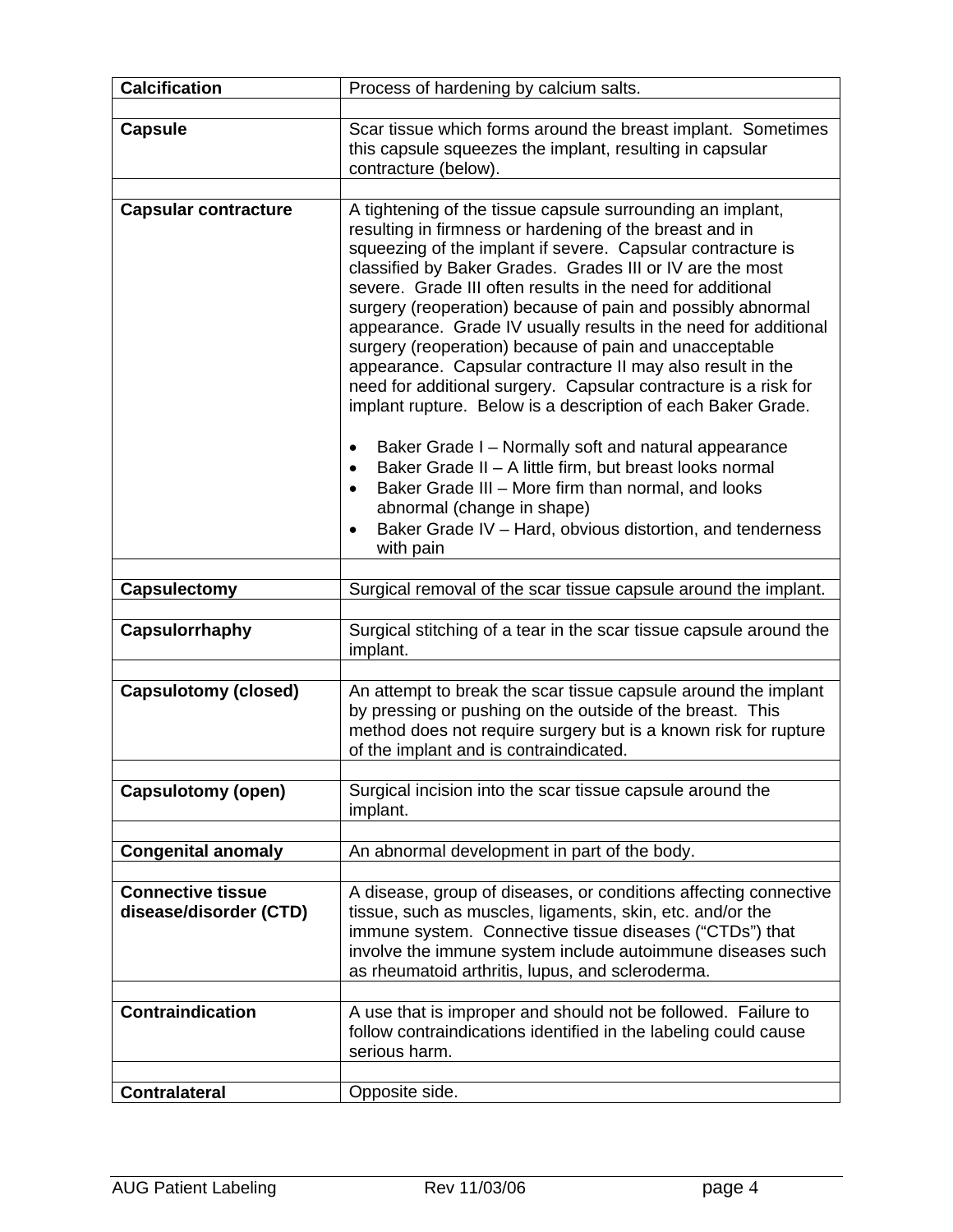| <b>Core Study</b>            | The primary clinical study of augmentation, reconstruction, and                                                                |
|------------------------------|--------------------------------------------------------------------------------------------------------------------------------|
|                              | revision (revision-augmentation and revision-reconstruction)<br>patients that supported the approval of the premarket approval |
|                              | (PMA) application. Safety and effectiveness data are collected                                                                 |
|                              | yearly through 10 years, with the follow-up from years 5                                                                       |
|                              | through 10 being performed as part of a postapproval Core<br>Study.                                                            |
|                              |                                                                                                                                |
| <b>Delayed wound healing</b> | Delayed progress in the healing of an opened wound.                                                                            |
| <b>Displacement</b>          | Movement of the implant from the usual or proper place.                                                                        |
|                              |                                                                                                                                |
| Epidemiological              | Relating to the science of explaining the relationships of factors<br>that determine disease frequency and distribution.       |
|                              | A type of rupture in which the silicone gel is outside of the scar                                                             |
| <b>Extracapsular rupture</b> | tissue capsule surrounding the implant.                                                                                        |
| <b>Extrusion</b>             | Skin breakdown with the pressing out of the implant through the                                                                |
|                              | surgical wound or skin.                                                                                                        |
|                              |                                                                                                                                |
| Fibromyalgia                 | A disorder characterized by chronic pain in the muscles and                                                                    |
|                              | soft tissues surrounding joints, with tenderness at specific sites<br>in the body. It is often accompanied by fatigue.         |
|                              |                                                                                                                                |
| <b>Fibrous tissues</b>       | Connective tissues composed mostly of fibers.                                                                                  |
|                              |                                                                                                                                |
| Granuloma                    | A lump or mass made of inflammatory cells surrounding a<br>foreign substance due to longstanding inflammation.                 |
|                              |                                                                                                                                |
| <b>Hematoma</b>              | A collection of blood within a space.                                                                                          |
|                              |                                                                                                                                |
| <b>Hypertrophic scarring</b> | An enlarged scar remaining after the healing of a wound.                                                                       |
| Immune response              | A bodily response to the presence of a foreign substance.                                                                      |
|                              |                                                                                                                                |
| <b>Infection</b>             | Invasion with microorganisms (for example, bacteria, viruses).                                                                 |
|                              | An infection usually results in fever, swelling, redness, and/or<br>pain.                                                      |
|                              |                                                                                                                                |
| <b>Inflammation</b>          | The response of the body to infection or injury that is                                                                        |
|                              | characterized by redness, swelling, warmth, pain, and/or loss of                                                               |
|                              | function.                                                                                                                      |
| <b>Inframammary</b>          | Below the breast.                                                                                                              |
|                              |                                                                                                                                |
| Inframammary fold            | The crease at the base of the breast and the chest wall.                                                                       |
|                              |                                                                                                                                |
| <b>Inframammary incision</b> | An incision made in the fold below the breast.                                                                                 |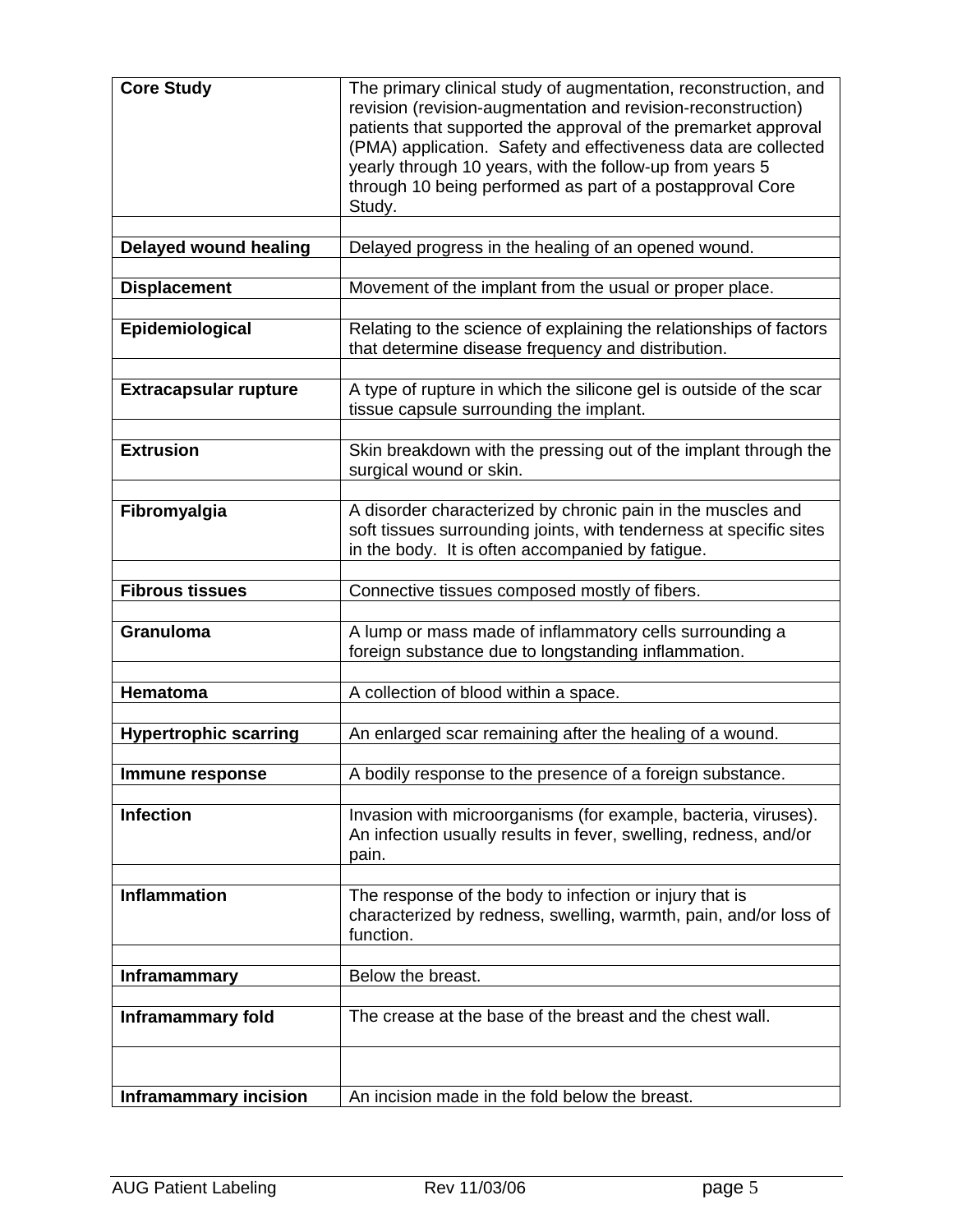| <b>Inpatient surgery</b>          | A surgical procedure in which the patient is required to stay<br>overnight in the hospital.                                                                                                                                                        |  |
|-----------------------------------|----------------------------------------------------------------------------------------------------------------------------------------------------------------------------------------------------------------------------------------------------|--|
|                                   |                                                                                                                                                                                                                                                    |  |
| Intracapsular rupture             | A type of rupture in which the silicone gel remains inside the<br>scar tissue capsule surrounding the implant.                                                                                                                                     |  |
|                                   |                                                                                                                                                                                                                                                    |  |
| <b>Lactation</b>                  | The production and secretion of milk by the breast glands                                                                                                                                                                                          |  |
| Low molecular weight<br>silicones | Components of silicone of smaller molecular weight that may<br>bleed (leak) out of silicone gel.                                                                                                                                                   |  |
| Lymphadenopathy                   | Enlargement of the lymph node(s).                                                                                                                                                                                                                  |  |
| <b>Malposition</b>                | Implant malposition or displacement is when the implant is not<br>in the correct spot in the breast. This could have been due to<br>incorrect placement of the implant during the surgery or due to<br>shifting of the implant position over time. |  |
| <b>MRI</b>                        | Magnetic resonance imaging. A radiographic examination that<br>currently has the best ability to detect rupture of silicone gel-<br>filled breast implants.                                                                                        |  |
| <b>Mammary</b>                    | Pertaining to the breast.                                                                                                                                                                                                                          |  |
| <b>Mammography</b>                | A type of X-ray examination of the breasts used for detection of<br>cancer.                                                                                                                                                                        |  |
|                                   |                                                                                                                                                                                                                                                    |  |
| <b>Mammoplasty</b>                | Plastic surgery of the breast.                                                                                                                                                                                                                     |  |
| <b>Mastopexy</b>                  | Plastic surgery to move sagging breasts into a more elevated<br>position.                                                                                                                                                                          |  |
| <b>Metastatic Disease</b>         | Spreading of cancer cells from the original site to other parts of<br>the body.                                                                                                                                                                    |  |
| <b>Migration</b>                  | Movement of silicone materials outside the breast implant.                                                                                                                                                                                         |  |
| <b>Necrosis</b>                   | Death of cells or tissues.                                                                                                                                                                                                                         |  |
| <b>Outpatient surgery</b>         | A surgical procedure in which the patient is not required to stay<br>in the hospital overnight.                                                                                                                                                    |  |
| <b>Palpate</b>                    | To feel with the hand.                                                                                                                                                                                                                             |  |
|                                   |                                                                                                                                                                                                                                                    |  |
| <b>Palpability</b>                | The ability to feel the implant.                                                                                                                                                                                                                   |  |
| <b>Pectoralis</b>                 | Major muscle of the chest.                                                                                                                                                                                                                         |  |
| Periareolar                       | Around the darkened or pigmented area surrounding the nipple<br>of the breast.                                                                                                                                                                     |  |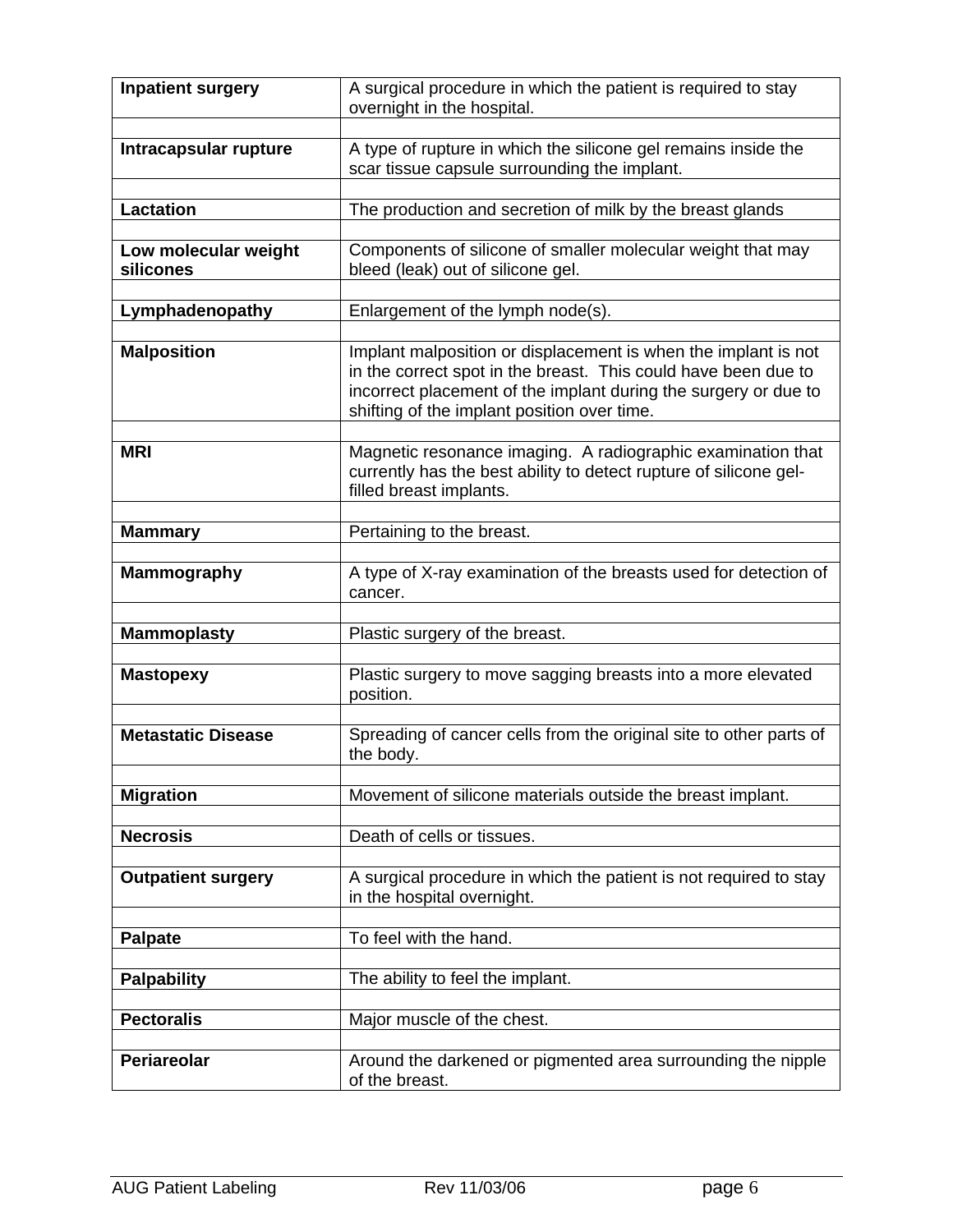| <b>Plastic surgery</b>                       | Surgery intended for the improvement of appearance of the<br>body.                                                                                                                                                                                                                                                                         |  |
|----------------------------------------------|--------------------------------------------------------------------------------------------------------------------------------------------------------------------------------------------------------------------------------------------------------------------------------------------------------------------------------------------|--|
|                                              |                                                                                                                                                                                                                                                                                                                                            |  |
| Postoperatively                              | After surgery.                                                                                                                                                                                                                                                                                                                             |  |
|                                              |                                                                                                                                                                                                                                                                                                                                            |  |
| <b>Primary breast</b>                        | The first time a breast implant is placed for the purpose of                                                                                                                                                                                                                                                                               |  |
| augmentation                                 | breast augmentation.                                                                                                                                                                                                                                                                                                                       |  |
|                                              |                                                                                                                                                                                                                                                                                                                                            |  |
| <b>Ptosis</b>                                | Breast sagging that is usually the result of normal aging,<br>pregnancy, or weight loss.                                                                                                                                                                                                                                                   |  |
|                                              |                                                                                                                                                                                                                                                                                                                                            |  |
| <b>Reoperation</b>                           | An additional surgery after your first breast implantation.                                                                                                                                                                                                                                                                                |  |
| <b>Revision-Augmentation</b>                 | Refers to the correction or improvement of a primary                                                                                                                                                                                                                                                                                       |  |
|                                              | augmentation. In the context of this document, it refers to<br>surgical removal and replacement of breast implants that were<br>placed originally for primary breast augmentation.                                                                                                                                                         |  |
|                                              |                                                                                                                                                                                                                                                                                                                                            |  |
| Rheumatological<br><b>Disease/Disorder</b>   | A variety of diseases involving connective tissue structures of<br>the body, especially the joints and fibrous tissue. These<br>diseases are often associated with pain, inflammation, stiffness,<br>and/or limitation of motion of the affected parts. Can include<br>autoimmune diseases. Fibromyalgia is a rheumatological<br>disorder. |  |
|                                              |                                                                                                                                                                                                                                                                                                                                            |  |
| <b>Rosenberg Self Esteem</b><br><b>Scale</b> | A questionnaire which measures overall self esteem.                                                                                                                                                                                                                                                                                        |  |
|                                              |                                                                                                                                                                                                                                                                                                                                            |  |
| <b>Rupture</b>                               | A tear or hole in the implant shell. Silicone implant ruptures<br>may be silent or symptomatic. Ruptures can be intracapsular<br>or extracapsular.                                                                                                                                                                                         |  |
|                                              |                                                                                                                                                                                                                                                                                                                                            |  |
| <b>Saline</b>                                | A solution that is made up of water and a small amount of salt.                                                                                                                                                                                                                                                                            |  |
| <b>Scar revision</b>                         | A surgical procedure to improve the appearance of a scar.                                                                                                                                                                                                                                                                                  |  |
|                                              |                                                                                                                                                                                                                                                                                                                                            |  |
| <b>Seroma</b>                                | A build-up of the watery portion of the blood in a tissue location.                                                                                                                                                                                                                                                                        |  |
|                                              |                                                                                                                                                                                                                                                                                                                                            |  |
| <b>SF-36 Scale</b>                           | A questionnaire intended to measure physical, mental, and<br>social health.                                                                                                                                                                                                                                                                |  |
|                                              |                                                                                                                                                                                                                                                                                                                                            |  |
| Silicone elastomer                           | A type of silicone that has elastic properties similar to rubber.                                                                                                                                                                                                                                                                          |  |
|                                              |                                                                                                                                                                                                                                                                                                                                            |  |
| <b>Silent rupture</b>                        | A breast implant rupture without symptoms and which is not<br>apparent except through appropriate imaging techniques such<br>as MRI. Most silicone gel-filled breast implant ruptures are<br>silent (see symptomatic rupture below).                                                                                                       |  |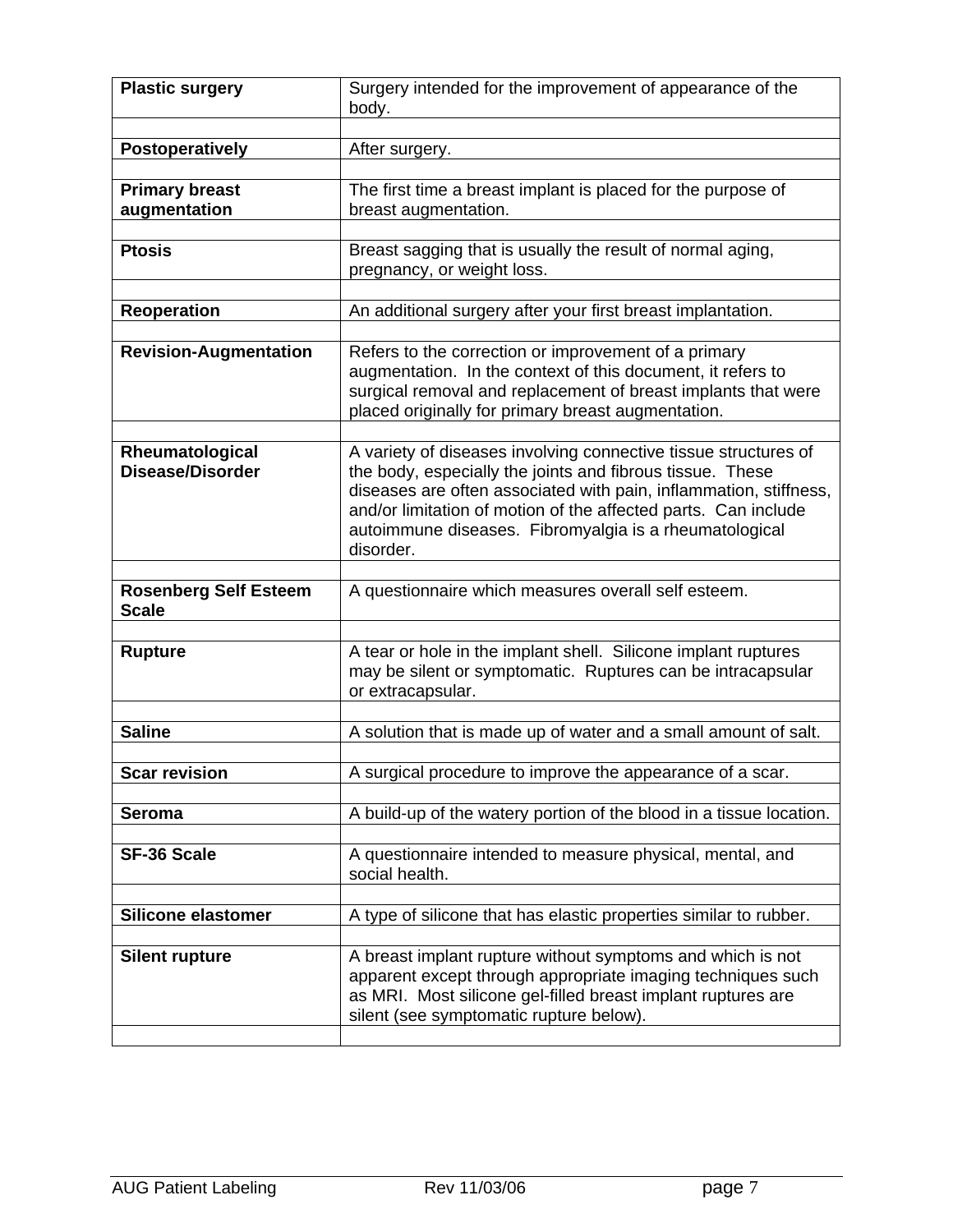| Subglandular placement                        | Placement of a breast implant underneath and within the breast<br>glands but on top of the chest muscle.                                                                                                                          |
|-----------------------------------------------|-----------------------------------------------------------------------------------------------------------------------------------------------------------------------------------------------------------------------------------|
|                                               |                                                                                                                                                                                                                                   |
| Submuscular placement                         | Placement of a breast implant wholly or partially underneath the<br>chest muscle.                                                                                                                                                 |
|                                               |                                                                                                                                                                                                                                   |
| <b>Surgical incision</b>                      | A cut made to body tissue during surgery.                                                                                                                                                                                         |
|                                               |                                                                                                                                                                                                                                   |
| <b>Symptom</b>                                | Any perceptible change in the body or its functions that<br>indicates disease or a phase of a disease.                                                                                                                            |
|                                               |                                                                                                                                                                                                                                   |
| <b>Symptomatic</b>                            | Any evidence or sign of disease or disorder reported by the<br>patient.                                                                                                                                                           |
|                                               |                                                                                                                                                                                                                                   |
| <b>Symptomatic Rupture</b>                    | A breast implant rupture that is associated with symptoms<br>(such as lumps, persistent pain, swelling, hardening, or change<br>in implant shape). Some silicone breast implant ruptures are<br>symptomatic, but most are silent. |
|                                               |                                                                                                                                                                                                                                   |
| <b>Systemic</b>                               | Pertaining to or affecting the body as a whole.                                                                                                                                                                                   |
|                                               |                                                                                                                                                                                                                                   |
| <b>Tennessee Self Concept</b><br><b>Scale</b> | A questionnaire that evaluates how the patient sees herself and<br>what she does, likes, and feels.                                                                                                                               |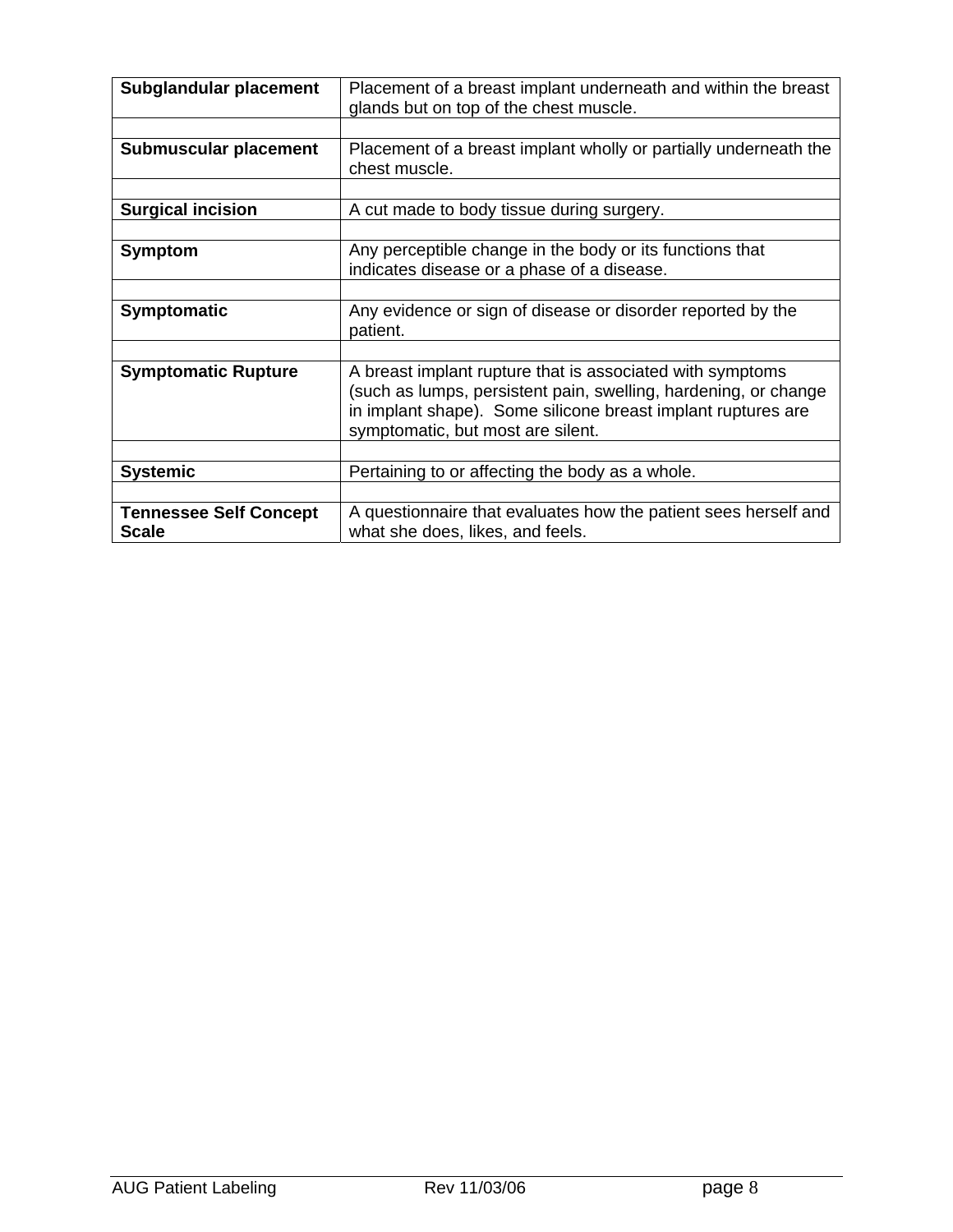### **1. CONSIDERING SILICONE GEL-FILLED BREAST IMPLANT SURGERY**

You may be considering breast implant surgery to increase the size of your breasts. This is referred to as breast augmentation. Or you may need revision of a previous breast augmentation, which is called revision-augmentation. Allergan has prepared this information to help you better understand the breast implant procedure and assist you in making an informed decision about breast augmentation or revision-augmentation surgery. It will help to answer some of the questions you may have about the surgery and about breast implants in general. It will also provide you with specific information about the risks and benefits of INAMED<sup>®</sup> Silicone-Filled Breast Implants.

This information cannot and should not replace discussing your surgery with your plastic surgeon. Your decision whether or not to get breast implants should be based on realistic expectations of the outcome. There is no guarantee that your results will match those of other women. Your results will depend on many individual factors, such as your overall health (including age), chest structure, breast/nipple shape and position, skin texture, healing capabilities (which may be slowed by radiation and chemotherapy treatment, smoking, alcohol, and various medications), tendency to bleed, prior breast surgery, surgical team's skill and experience, type of surgical procedure, and type and size of implant. Make sure you speak with your surgeon about your expectations of the results, as well as what you can expect regarding the length of the surgery, your recovery, and any risks and potential complications of the surgery. Ask questions.

As part of your decision, both you and your surgeon will be required to sign Allergan's consent to surgery form that confirms your understanding of what you have read. This Allergan consent document will be provided to you by your surgeon.

You should wait at least 1-2 weeks after reviewing and considering this information before deciding whether to have primary breast augmentation surgery. In the case of a revisionaugmentation however, your surgeon may find it medically necessary to perform surgery sooner.

### **1.1 WHAT GIVES THE BREAST ITS SHAPE?**



The breast consists of milk ducts and glands, surrounded by fatty tissue that provides its shape and feel. Beneath the breast is the chest muscle (pectoralis major muscle)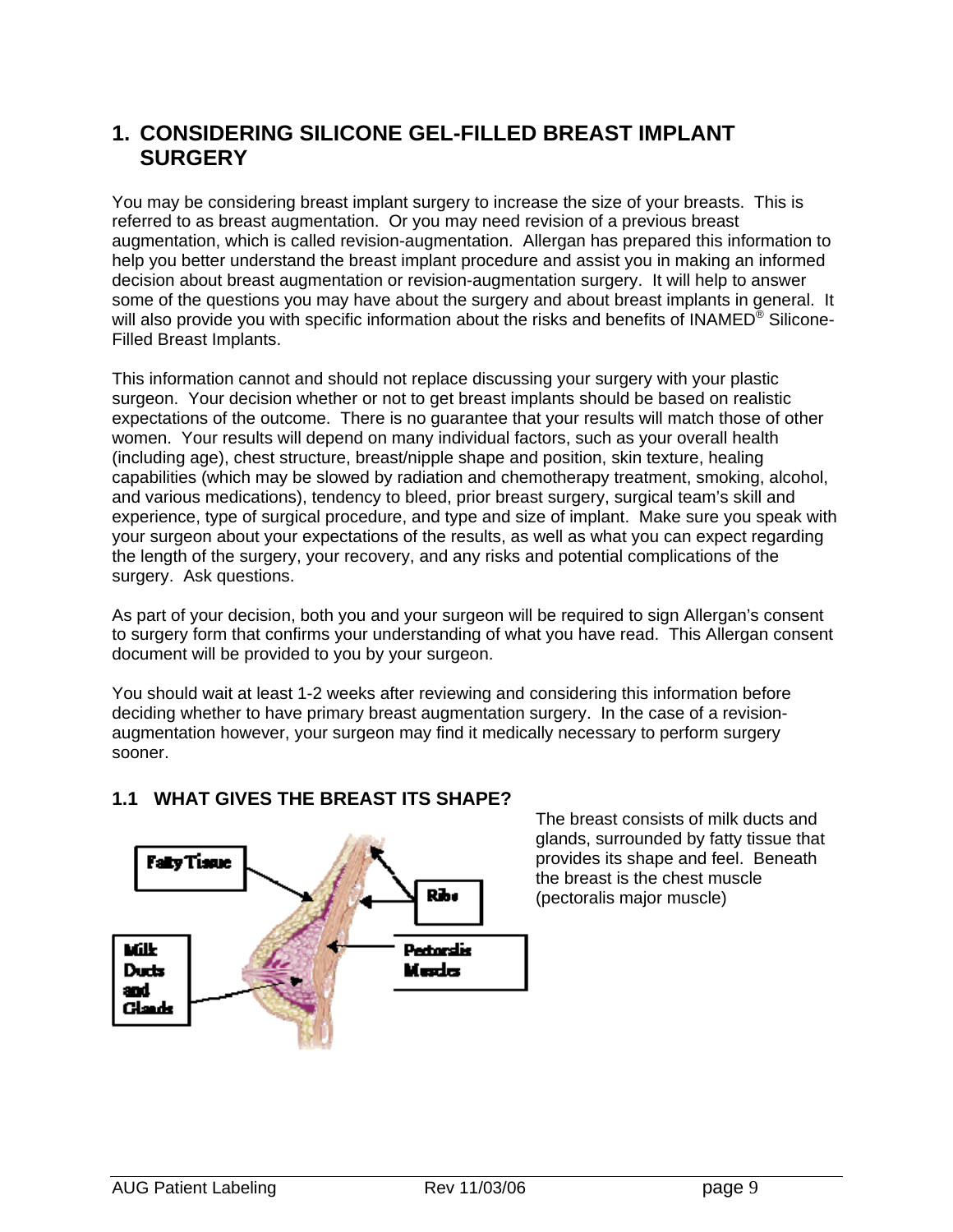Factors such as pregnancy (when milk glands are temporarily enlarged), rapid weight loss, and the effects of gravity as you age, combine to stretch the skin, which may cause the breast to droop or sag. However, it is important to realize that implants are used to make the breast larger. The implants alone may not adequately lift the breast, or correct the effects of pregnancy, weight loss, or skin stretching. Your surgeon may suggest additional procedures at the time of the breast augmentation, such as mastopexy, to help achieve improved breast lift.

### **1.2 WHAT IS A SILICONE GEL-FILLED BREAST IMPLANT?**

A silicone gel-filled breast implant is a sac (implant shell) of silicone elastomer (rubber) filled with silicone gel. It is surgically implanted either under your breast tissue or under your chest muscle.



### **1.3 ARE SILICONE GEL-FILLED BREAST IMPLANTS RIGHT FOR YOU?**

INAMED® Silicone-Filled Breast Implants are indicated for females for the following uses (procedures):

- **Breast augmentation for women at least 22 years old.** Breast augmentation includes primary breast augmentation to increase the breast size, as well as revision surgery to correct or improve the result of a primary breast augmentation surgery.
- **Breast reconstruction.** Breast reconstruction includes primary reconstruction to replace breast tissue that has been removed due to cancer or trauma or that has failed to develop properly due to a severe breast abnormality. Breast reconstruction also includes revision surgery to correct or improve the result of a primary breast reconstruction surgery. (A separate patient brochure is available for those women considering breast reconstruction surgery and should be read prior to reaching a decision to undergo breast reconstruction.)

### **Contraindications**

Breast implant surgery should not be performed in:

- Women with active infection anywhere in their body.
- Women with existing cancer or pre-cancer of their breast who have not received adequate treatment for those conditions.
- Women who are currently pregnant or nursing.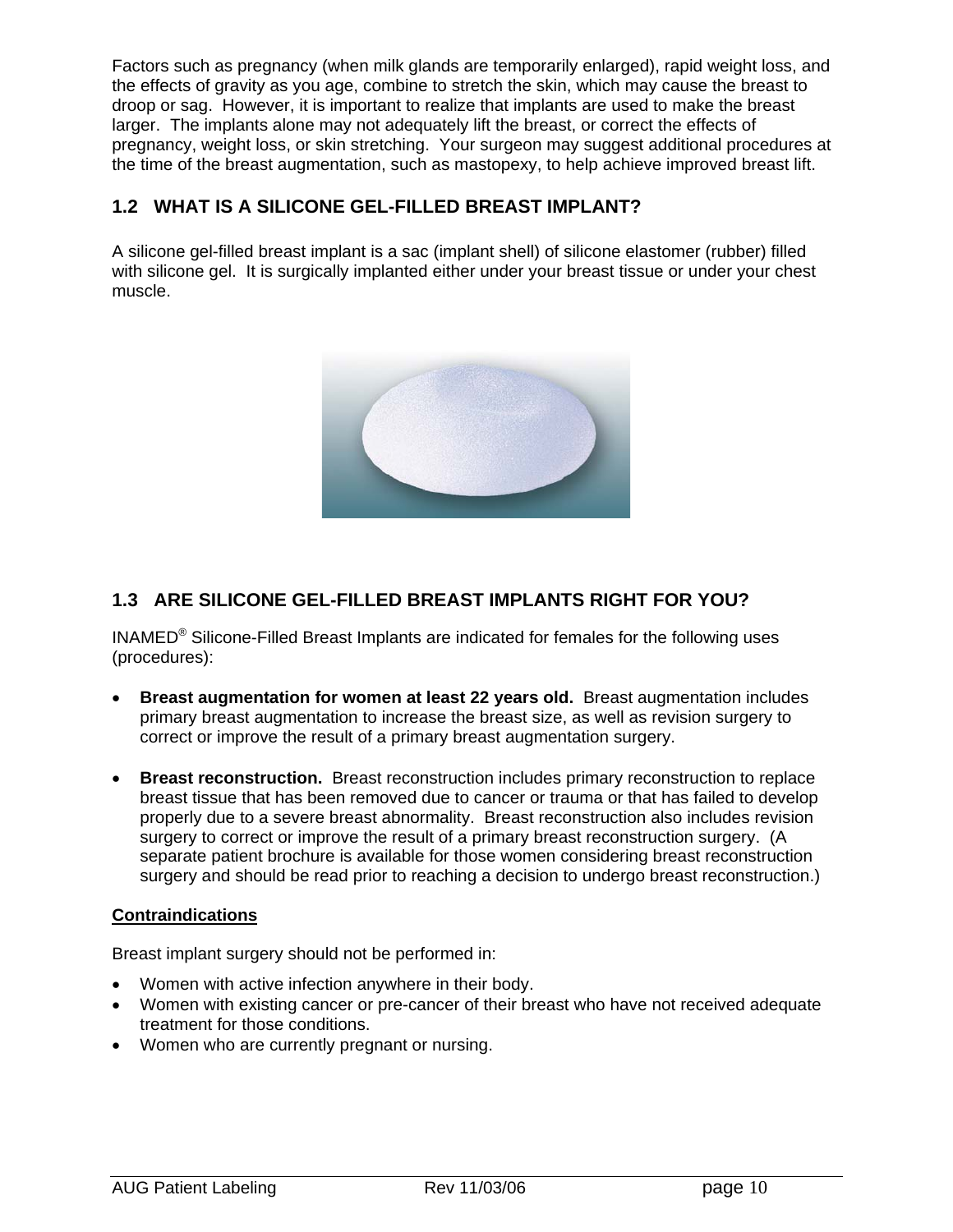### **Precautions**

Safety and effectiveness have not been established in patients with the following:

- Autoimmune diseases (for example, lupus and scleroderma).
- A weakened immune system (for example, currently taking drugs that weaken the body's natural resistance to disease).
- Conditions that interfere with wound healing and blood clotting.
- Reduced blood supply to breast tissue.
- Radiation to the breast following implantation.
- Clinical diagnosis of depression or other mental health disorders, including body dysmorphic disorder and eating disorders. Please discuss any history of mental health disorders with your surgeon prior to surgery. Patients with a diagnosis of depression, or other mental health disorders, should wait until resolution or stabilization of these conditions prior to undergoing breast implantation surgery.

### **1.4 IMPORTANT FACTORS YOU SHOULD CONSIDER IN CHOOSING SILICONE GEL-FILLED IMPLANTS.**

- Breast implants are not lifetime devices, and breast implantation is likely not a one-time surgery. You will likely need additional unplanned surgeries on your breasts because of complications or unacceptable cosmetic outcomes. These additional surgeries can include implant removal with or without replacement, or they can include other surgical procedures. When you have your implants replaced (revision-augmentation), your risk of future complications increases compared to first time (primary) augmentation surgery, so you should also review the complication rates for revision-augmentation patients to see what future risk rates you may experience.
- Many of the changes to your breast following implantation are irreversible (cannot be undone). If you later choose to have your implant(s) removed and not replaced, you may experience unacceptable dimpling, puckering, wrinkling, or other cosmetic changes of the breast, which can be permanent.
- Breast implants may affect your ability to breast feed, either by reducing or eliminating milk production.
- Rupture of a silicone gel-filled breast implant is most often silent. This means that neither you nor your surgeon will know that your implants have a rupture most of the time. In fact, the ability of a physical examination by a plastic surgeon who is familiar with breast implants to detect silicone breast implant rupture is  $30\%$ <sup>[1](#page-36-0)</sup> compared to 89% for MRI.<sup>[2](#page-36-1)</sup> You will need regular screening MRI examinations over your lifetime in order to determine if silent rupture is present. You should have your first MRI at 3 years after your initial implant surgery and then every 2 years, thereafter. The cost of MRI screening may exceed the cost of your initial surgery over your lifetime. This cost, which may not be covered by your insurance, should be considered in making your decision.
- If implant rupture is noted on MRI, you should have the implant removed, with or without replacement.
- With breast implants, routine screening mammography for breast cancer will be more difficult. If you are of the proper age for mammography screening, you should continue to undergo routine mammography screening as recommended by your primary care physician. The implant may interfere with finding breast cancer during mammography. Because the breast and implant are squeezed during mammography, an implant may rupture during the procedure. More x-ray views are necessary for women with breast implants; therefore, you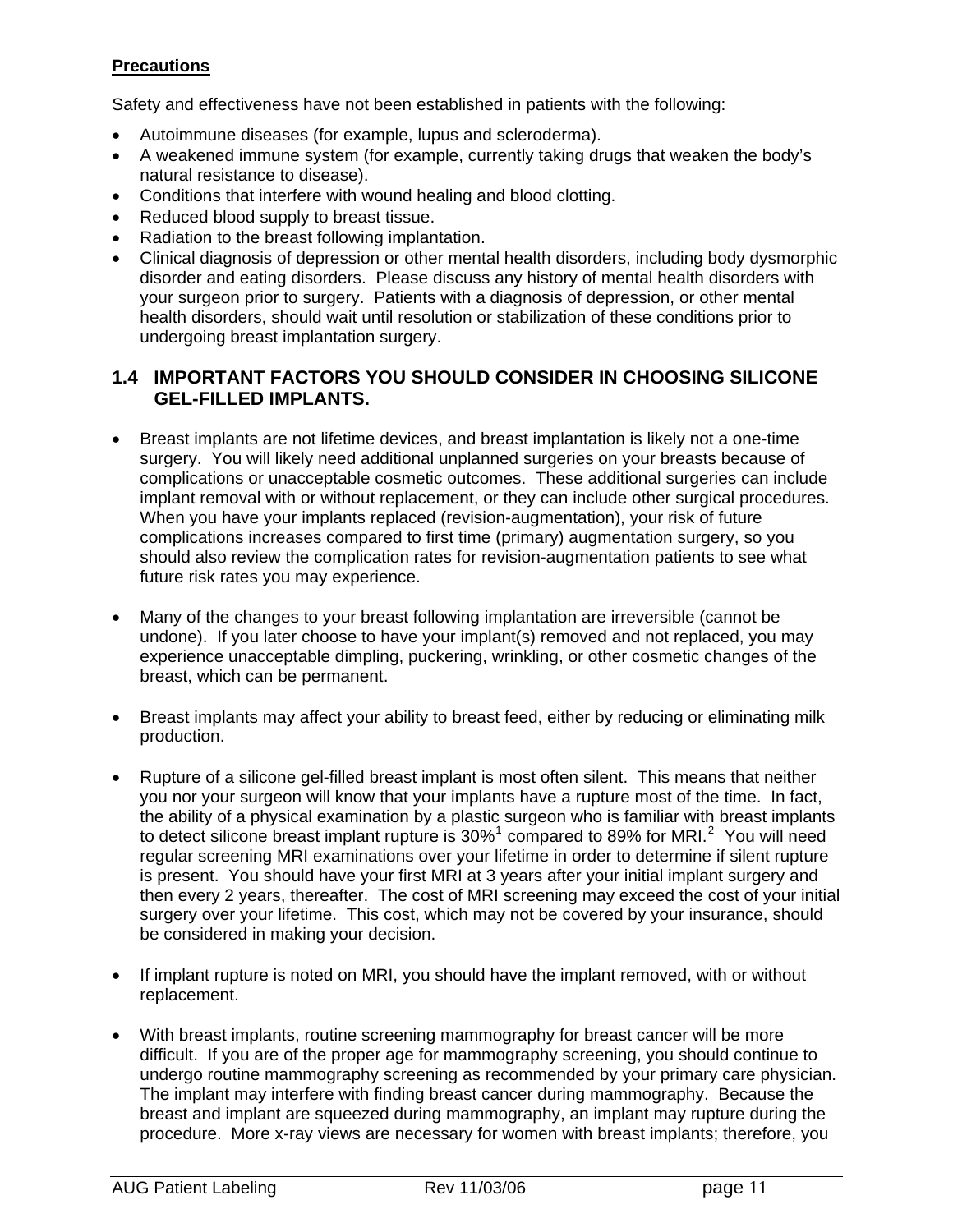will receive more exposure to radiation. However, the benefit of having the mammogram to find cancer outweighs the risk of the additional x-rays. Be sure to inform the mammography technologist that you have implants.

- You should perform an examination of your breasts every month for cancer screening; however, this may be more difficult with implants. You should ask your surgeon to help you distinguish the implant from your breast tissue.
- You should perform an examination of your breasts for the presence of lumps, persistent pain, swelling, hardening, or change in implant shape, which may be signs of symptomatic rupture of the implant. These should be reported to your surgeon and possibly evaluated with an MRI to screen for rupture.
- After undergoing breast augmentation surgery (either primary or revision), your health insurance premiums may increase, your insurance coverage may be dropped, and/or future coverage may be denied. Treatment of complications may not be covered as well. You should discuss the complete extent of your insurance coverage with your insurance company before undergoing surgery.
- You should inform any other doctor who treats you of the presence of your implants to minimize the risk of damage to the implants.
- Allergan will continue its ongoing Core Study through 10 years to further evaluate the longterm safety and effectiveness of these products. In addition, Allergan has initiated a separate 10-year postapproval study to address specific issues for which the Allergan Core Study was not designed to fully answer, as well as to provide a real-world assessment of some endpoints. The endpoints in the large postapproval study include long-term local complications, connective tissue disease (CTD), CTD signs and symptoms, neurological disease, neurological signs and symptoms, offspring issues, reproductive issues, lactation issues, cancer, suicide, mammography issues, and MRI compliance and results. Allergan will update their labeling on a regular basis with the results of these two studies. You should also ask your surgeon if he/she has any available updated Allergan clinical information.
- It is important that you read this entire brochure because you need to understand the risks and benefits and to have realistic expectations of the outcome of your surgery.

# **2. POTENTIAL BREAST IMPLANT COMPLICATIONS**

Undergoing any type of surgical procedure involves risks (some serious) such as the effects of anesthesia, infection, swelling, redness, bleeding, pain, and even death, which need to be balanced against the benefits of the breast augmentation surgery. There are potential complications specific to breast implant surgery and breast implants, as described below. It should also be noted that the cited references include augmentation and/or reconstruction patients, as well as from a variety of manufacturers and implant models.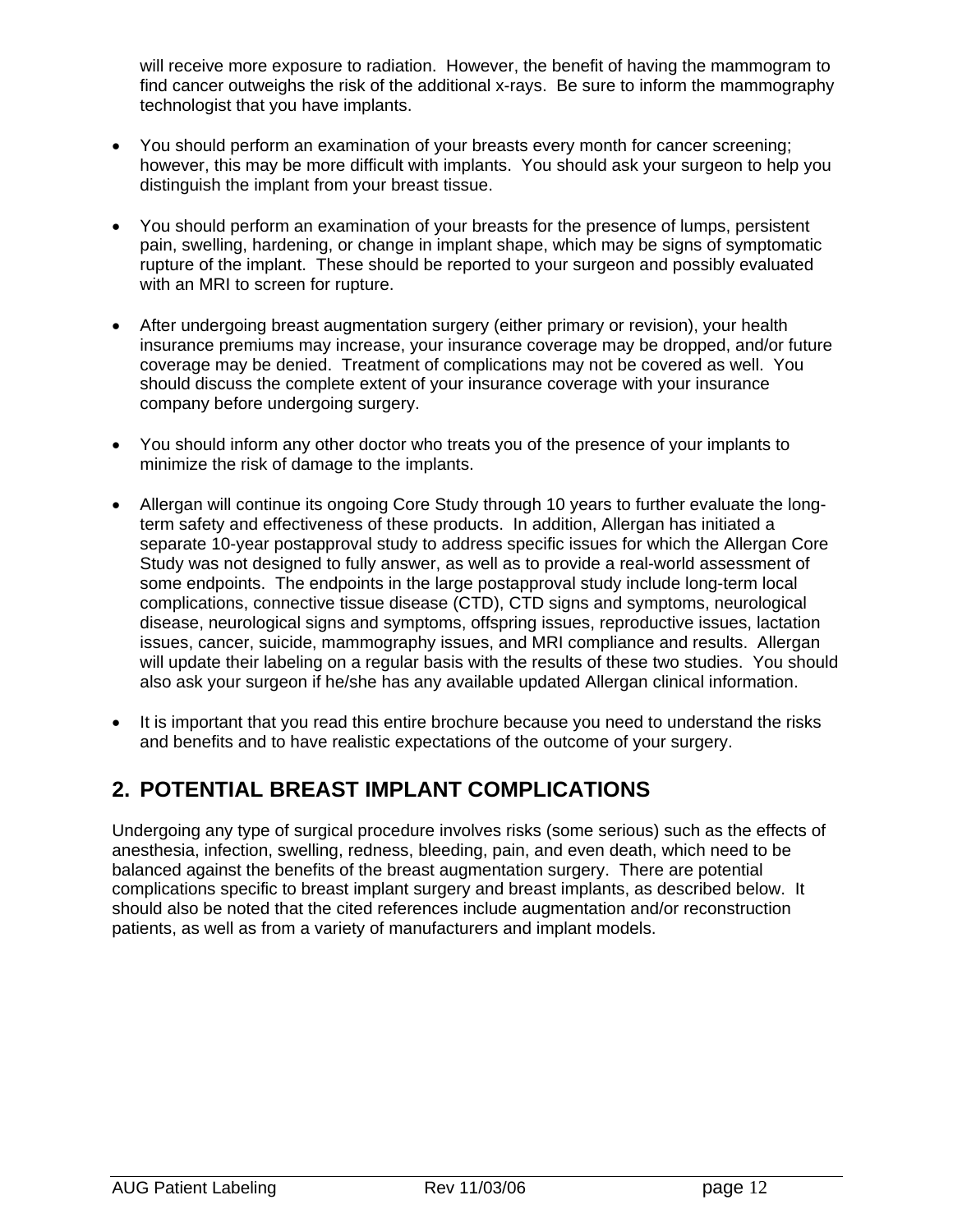### **2.1 WHAT ARE THE POTENTIAL COMPLICATIONS?**

### • **Rupture**

Breast implants are not lifetime devices. Breast implants rupture when the shell develops a tear or hole. Ruptures can occur at any time after implantation, but they are more likely to occur the longer the implant is implanted. The following things may cause your implant to rupture: damage by surgical instruments; stressing the implant during implantation and weakening it; folding or wrinkling of the implant shell; excessive force to the chest (for example, during closed capsulotomy, which is contraindicated); trauma; compression during mammographic imaging; and severe capsular contracture. Breast implants may also simply wear out over time. Laboratory studies have identified some of the types of rupture for Allergan's product; however, it is not known whether these tests have identified all causes of rupture. These laboratory studies will continue postapproval.

Silicone gel-filled breast implant ruptures are most often silent. (MRI examination is currently the best method to screen for silent rupture.) This means that most of the time neither you nor your plastic surgeon will know if the implant has a tear or hole in the shell. This is why MRI is recommended at 3 years and then every 2 years, thereafter, to screen for rupture. However, sometimes there are symptoms associated with gel implant rupture. These symptoms include hard knots or lumps surrounding the implant or in the armpit, change or loss of size or shape of the breast or implant, pain, tingling, swelling, numbness, burning, or hardening of the breast.

When MRI signs of rupture are found, or if your surgeon determines you have signs or symptoms of rupture, you should have the implant and any gel removed, with or without replacement of the implant. It also may be necessary to remove the tissue capsule as well as the implant, which will involve additional surgery, with associated costs. If you have symptoms such as breast hardness, a change in breast shape or size, and/or breast pain, you should have an MRI to determine whether rupture is present.  $3,4$  $3,4$  $3,4$ 

There are also consequences of rupture. If rupture occurs, silicone gel may either remain within the scar tissue capsule surrounding the implant (intracapsular rupture), move outside the capsule (extracapsular rupture), or gel may move beyond the breast (migrated gel). There is also a possibility that rupture may progress from intracapsular to extracapsular and beyond. There have also been health consequences reported in the literature. See below for details.

### Rupture Information on Allergan Implants

In Allergan's Core Study, rupture was assessed for patients who had scheduled MRIs to screen for silent rupture (i.e., part of the MRI cohort) and those who were not assessed for rupture by MRI (i.e., part of the non-MRI cohort). For primary augmentation patients in the MRI cohort, the rupture rate was 2.7% through 4 years. For revision-augmentation patients in the MRI cohort, the rupture rate was 4.0% through 4 years. This means that through 4 years, approximately 3 of every 100 primary augmentation women and 4 out of every 100 revision-augmentation women had at least one ruptured breast implant. For the non-MRI cohort, there was 1 primary augmentation and 1 revision-augmentation patient who had reported rupture through 4 years. Across all patients in the Allergan Core Study, of the 9 implants reported as ruptured, all were intracapsular with 1 case of extracapsular gel (one rupture progressed to extracapsular gel following exploratory surgery to confirm the rupture and then implant replacement was delayed). There were no cases of migrated gel.

Further rupture information on Allergan implants is provided from a published European study known as the International MRI Study.<sup>[5](#page-36-1)</sup> Silent rupture data were collected via a single MRI on 77 augmentation, 11 reconstruction, and 18 revision patients implanted with smooth and textured Allergan implants by five surgeons. The average age of the implants was approximately 11 years. Silent rupture was found in approximately 15% of the combined group of augmentation, reconstruction, and revision patients. There was one possible case of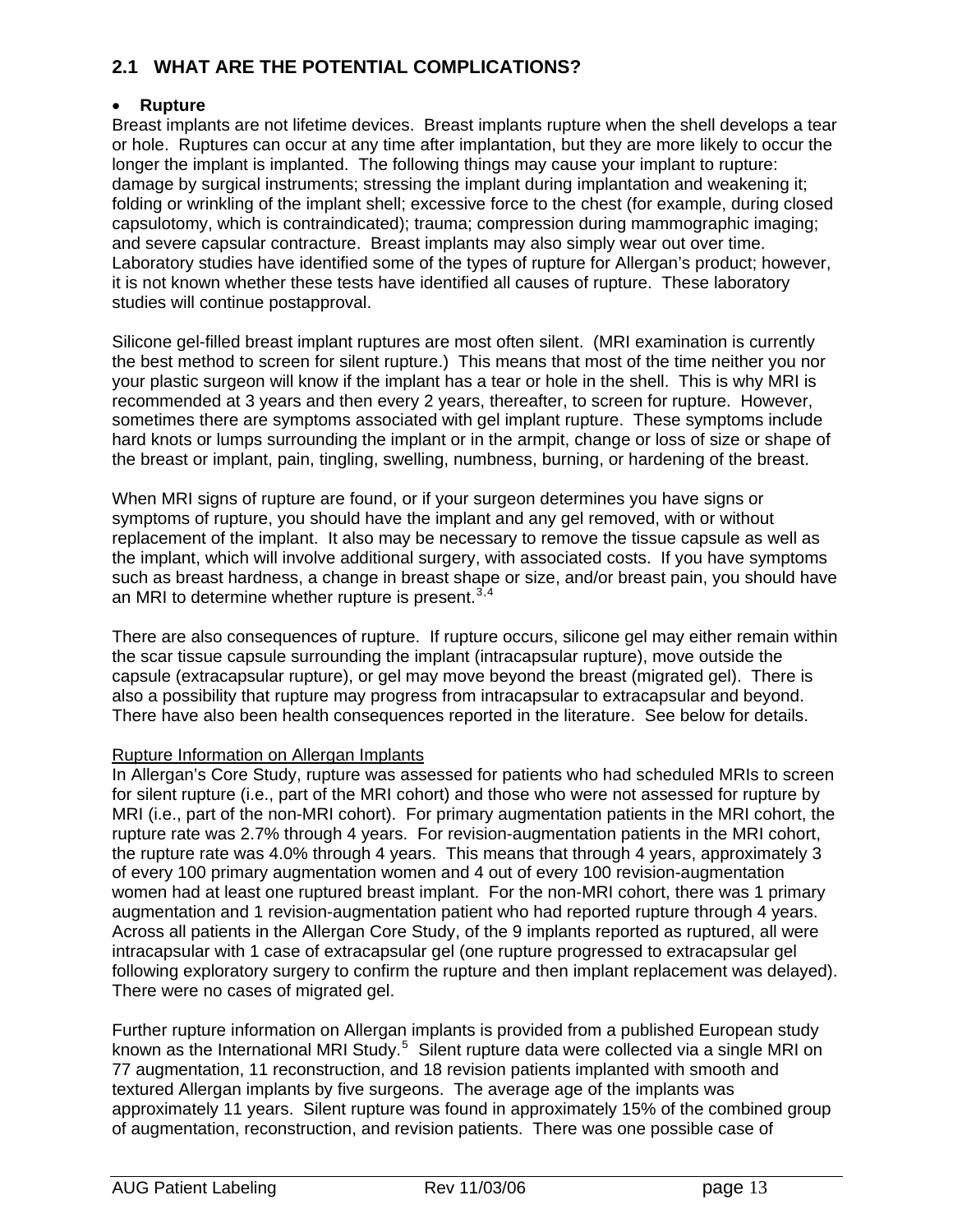extracapsular rupture with the remainder classified as intracapsular ruptures. No cases of migrated gel were found.

Additional information on rupture will be collected through Allergan's postapproval Core Study and large postapproval study.

### Additional Information on Consequences of Rupture from Literature

Studies of Danish women evaluated with MRI involving a variety of manufacturers and implant models showed that about three-fourths of implant ruptures are intracapsular and the remaining one-fourth is extracapsular.<sup>[6](#page-36-1)</sup> Additional studies of Danish women indicate that over a 2-year period, about 10% of the implants with intracapsular rupture progressed to extracapsular rupture as detected by MRI.<sup>[7](#page-36-1)</sup> This means that for women with silicone gel rupture within the scar tissue capsule detected via MRI after 2 years, 1 in 10 of these women had progression of the gel outside the scar tissue capsule. In about half of these cases of progression from intracapsular to extracapsular rupture, the women had had trauma or mammography. In the other half, no cause was given. In the women with extracapsular rupture, after 2 years, the amount of silicone outside the scar tissue capsule increased for about 14% of these women. This means that for 100 women with silicone gel rupture outside the scar tissue capsule, the amount of gel outside the scar tissue capsule increased for 14 women 2 years later. This type of information pertains to a variety of silicone implants from a variety of manufacturers and implant models, and it is not specific to Allergan implants.

Below is a summary of information related to the health consequences of implant rupture, which have not been fully established. These reports were in women who had implants from a variety of manufacturers and implant models.

- Local breast complications reported in the published literature which were associated with rupture include breast hardness, a change in breast shape or size, and breast pain.<sup>[8](#page-36-1)</sup> These symptoms are not specific to rupture, as they also are experienced by women who have capsular contracture.
- There have been rare reports of gel movement to nearby tissues such as the chest wall, armpit, or upper abdominal wall, and to more distant locations down the arm or into the groin. This has led to nerve damage, granuloma formation (see glossary) and/or breakdown of tissues in direct contact with the gel in a few cases. There have been reports of silicone presence in the liver of patients with silicone breast implants. Movement of silicone gel material to lymph nodes in the axilla also has been reported, even in women without evidence of rupture, leading to lymphadenopathy.<sup>[9](#page-36-1)</sup>
- Concerns have been raised over whether ruptured implants are associated with the development of connective tissue or rheumatic diseases and/or symptoms such as fatigue and fibromylagia.<sup>[10](#page-36-1), 11, 12, [13](#page-36-1)</sup> A number of epidemiology studies have evaluated large populations of women with breast implants. These studies do not, taken together, support a significant association of breast implants with a typical, diagnosed rheumatic disease. Other than one small study,  $14$  these studies do not distinguish whether the women had ruptured or intact implants.

### • **Capsular Contracture**

The scar tissue (capsule) that normally forms around the implant may tighten over time and compress the implant, making it feel firm and leading to what is called capsular contracture. Capsular contracture may be more common following infection, hematoma, and seroma, and the chance of it happening may increase over time. Capsular contracture occurs more commonly in revision-augmentation than in primary augmentation. Because you may have your initial implants replaced, you should be aware that your risk of capsular contracture increases with revision-augmentation. Capsular contracture is a risk factor for implant rupture, and it is the most common reason for reoperation.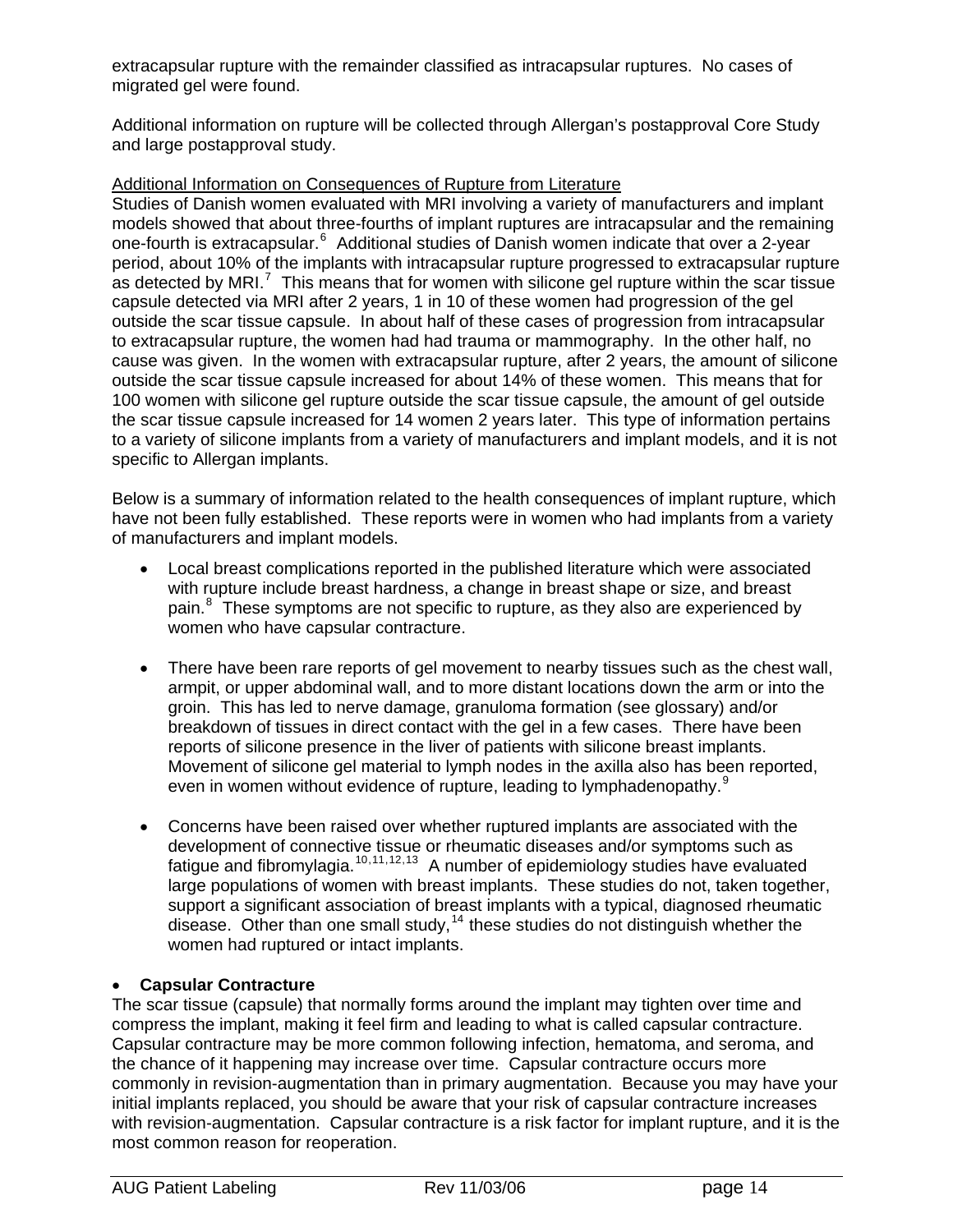Symptoms of capsular contracture range from mild firmness and mild discomfort to severe pain, distorted shape of the implant, and palpability (ability to feel the implant). Capsular contracture is graded into 4 levels depending on its severity. Grades III or IV are considered severe and often additional surgery is needed to correct these grades:

| Grade I:   | the breast is normally soft and looks natural   |
|------------|-------------------------------------------------|
| Grade II:  | the breast is a little firm but looks normal    |
| Grade III: | the breast is firm and looks abnormal           |
| Grade IV:  | the breast is hard, painful, and looks abnormal |

In Allergan's Core Study, for women receiving augmentation implants for the first time, the risk of severe capsular contracture was 13% through 4 years. This means that 13 out of every 100 women who received Allergan implants for primary breast augmentation had severe capsular contracture at least once during the first 4 years after receiving the implants.

For women receiving revision-augmentation implants, the risk of severe capsular contracture was 17% through 4 years. This means that 17 out of every 100 women who received Allergan implants for breast revision-augmentation had severe capsular contracture at least once during the first 4 years after receiving the implants.

Additional surgery may be needed in cases where pain and/or firmness are severe. This surgery ranges from removal of the implant capsule tissue, to removal and possible replacement of the implant itself. This surgery may result in loss of your breast tissue. Capsular contracture may happen again after these additional surgeries. Capsular contracture may increase the risk of rupture.<sup>[15](#page-36-1)</sup>

### • **Additional Surgeries (Reoperations)**

You should assume that you will need to have additional surgeries (reoperations). In Allergan's Core Study, the reoperation rate was 24% for primary augmentation patients, which means that 24 out of every 100 women who received Allergan implants for primary augmentation had a reoperation during the first 4 years after receiving the implants. The reoperation rate was 35% for revision-augmentation patients, which means that 35 out of every 100 women who received Allergan implants for revision-augmentation had a reoperation during the first 4 years after receiving the implants.

Patients may decide to change the size or type of their implants, requiring additional surgery. Problems such as rupture, capsular contracture, hypertrophic scarring (irregular, raised scar), asymmetry, infection, and shifting can require additional surgery. Summary tables are provided on pages 24-25 that describe the main reasons for performing reoperations in the Allergan Core Study. For women receiving primary augmentation implants, the three most common reasons for reoperations were capsular contracture, implant malposition, and ptosis (sagging). For women receiving revision-augmentation implants, the three most common reasons for additional surgery were capsular contracture, hematoma/seroma, and ptosis (sagging).

### • **Implant Removal**

Because these are not lifetime devices, the longer you have your implants, the more likely it will be for you to have them removed for any reason, either because of dissatisfaction, an unacceptable cosmetic result, or a complication such as severe capsular contracture. Having your implants removed and replaced increases your chances of getting future complications.

For women receiving primary augmentation implants in Allergan's Core Study, 9% had their implants removed at least once through 4 years. Severe capsular contracture and patient request were the most common reasons for implant removal. For women receiving revisionaugmentation implants in Allergan's Core Study, 12% had their implants removed at least once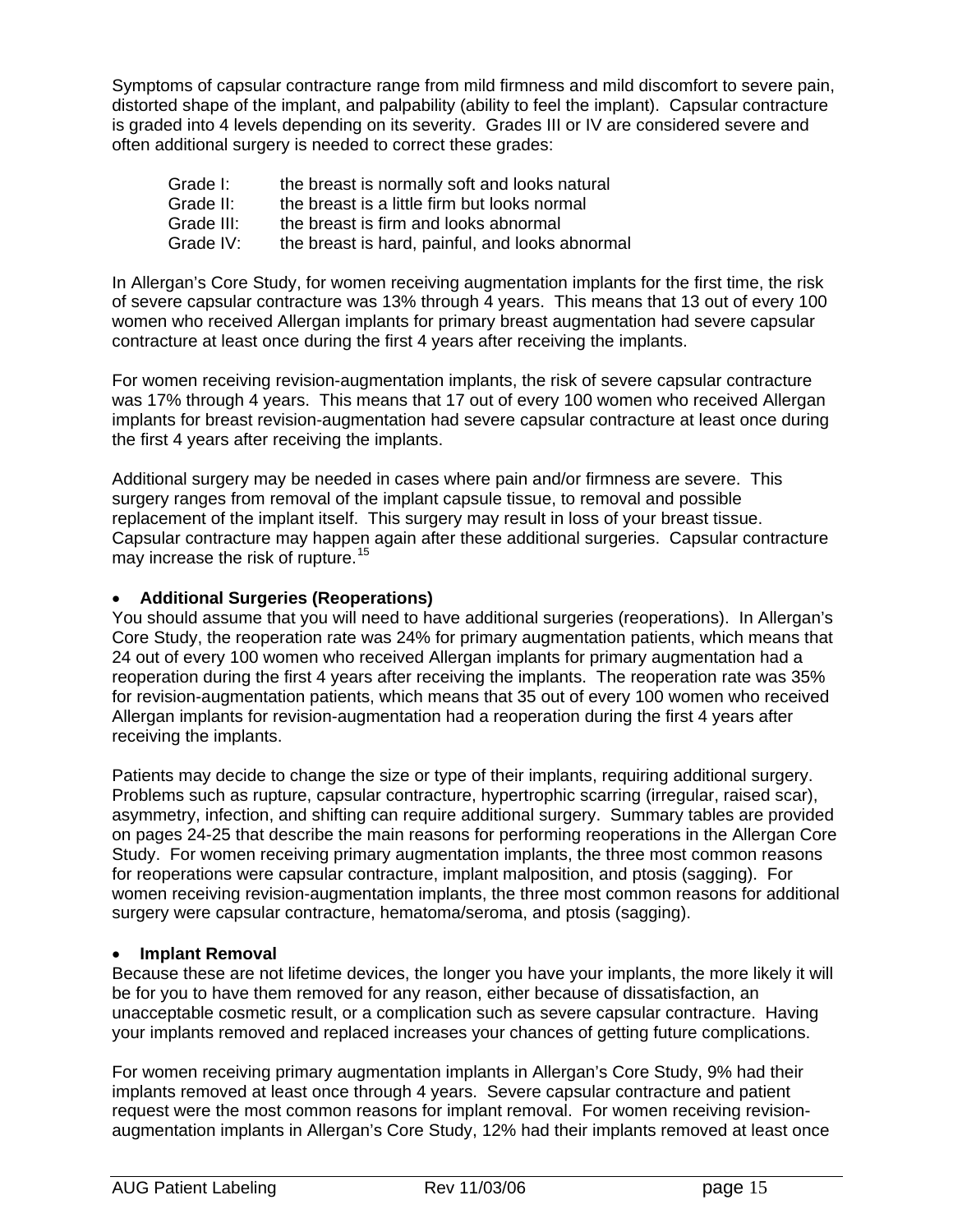through 4 years. The most common reasons for implant removal were severe capsular contracture and patient request.

Most women who have their implants removed, have them replaced with new implants, but some women do not. If you choose not to replace your implants, you may have cosmetically unacceptable dimpling, puckering, wrinkling, and/or other potentially permanent cosmetic changes of the breast following removal of the implant. Even if you have your implants replaced, implant removal may result in loss of your breast tissue. Also, implant replacement increases your risks of future complications. For example, the risks of severe capsular contracture and reoperation increase for patients with implant replacement compared to first time placement. You should consider the possibility of having your implants replaced and its consequences when making your decision to have implants.

### • **Unsatisfactory Results**

Unsatisfactory results such as wrinkling, asymmetry, implant displacement (shifting), incorrect size, unanticipated shape, implant palpability, scar deformity, and/or hypertrophic scarring, may occur. Some of these results may cause discomfort. Pre-existing asymmetry may not be entirely correctable by implant surgery. Revision surgery may be recommended to maintain patient satisfaction, but carries additional considerations and risks. Selecting an experienced plastic surgeon may minimize, but not necessarily prevent, unsatisfactory results.

### • **Pain**

Pain of varying intensity and length of time may occur and persist following breast implant surgery. In addition, improper size, placement, surgical technique, or capsular contracture may result in pain. You should tell your surgeon about significant pain or if your pain persists.

### • **Changes in Nipple and Breast Sensation**

Feeling in the nipple and breast can increase or decrease after implant surgery. The range of changes varies from intense sensitivity to no feeling in the nipple or breast following surgery. While some of these changes can be temporary, they can also be permanent, and may affect your sexual response or your ability to nurse a baby. (See the paragraph on breast feeding below.)

### • **Infection**

Infection can occur with any surgery or implant. Most infections resulting from surgery appear within a few days to weeks after the operation. However, infection is possible at any time after surgery. In addition, breast and nipple piercing procedures may increase the possibility of infection. Infections in tissue with an implant present are harder to treat than infections in tissue without an implant. If an infection does not respond to antibiotics, the implant may have to be removed, and another implant may be placed after the infection is resolved (cleared up). As with many other surgical procedures, in rare instances, toxic shock syndrome has been noted in women after breast implant surgery, and it is a life-threatening condition. Symptoms include sudden fever, vomiting, diarrhea, fainting, dizziness, and/or sunburn-like rash. You should contact a doctor immediately for diagnosis and treatment if you have these symptoms.

#### • **Hematoma/Seroma**

Hematoma is a collection of blood within the space around the implant, and a seroma is a buildup of fluid around the implant. Having a hematoma and/or seroma following surgery may result in infection and/or capsular contracture later on. Symptoms from a hematoma or seroma may include swelling, pain, and bruising. If a hematoma or seroma occurs, it will usually be soon after surgery. However, this can also occur at any time after injury to the breast. While the body absorbs small hematomas and seromas, some will require surgery, typically involving draining and potentially placing a surgical drain in the wound temporarily for proper healing. A small scar can result from surgical draining. Implant rupture also can occur from surgical draining if there is damage to the implant during the draining procedure.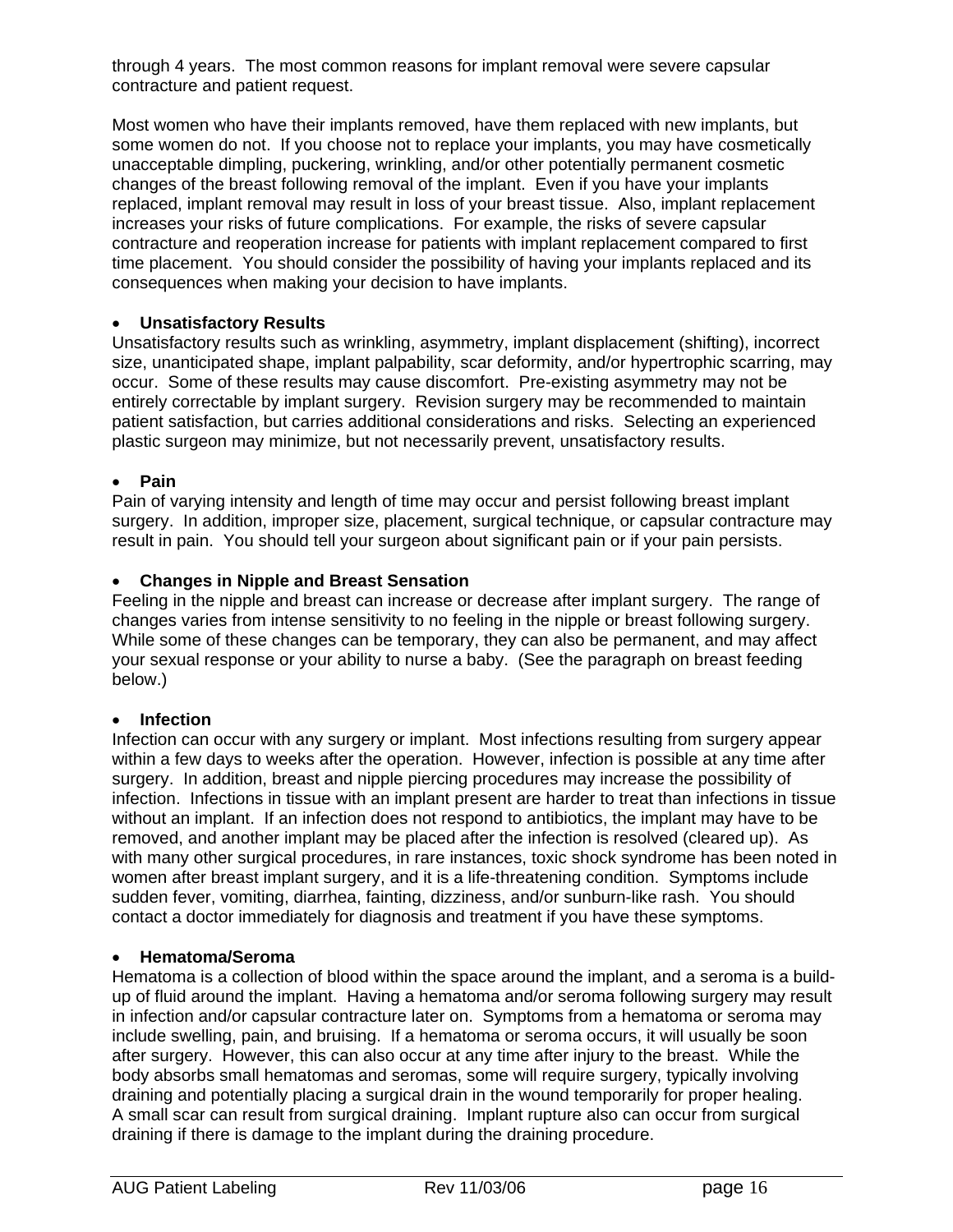### • **Breast Feeding**

Breast feeding difficulties have been reported following breast surgery, including breast reduction and breast augmentation. If your surgeon uses a periareolar surgical approach (an incision around the colored portion surrounding the nipple), it may further increase the chance of breast feeding difficulties.

### • **Calcium Deposits in the Tissue Around the Implant**

Calcium deposits can form in the tissue capsule surrounding the implant. Symptoms may include pain and firmness. Deposits of calcium can be seen on mammograms and can be mistaken for possible cancer, resulting in additional surgery for biopsy and/or removal of the implant to distinguish calcium deposits from cancer. If additional surgery is necessary to examine and/or remove calcifications, this may cause damage to the implants. Calcium deposits also occur in women who undergo breast reduction procedures, in patients who have had hematoma formation, and even in the breasts of women who have not undergone any breast surgery. The occurrence of calcium deposits increases significantly with age.

#### • **Extrusion**

Extrusion is when the breast implant comes through your skin. This may occur, for example, when your wound has not closed or when breast tissue covering your implants weakens. Radiation therapy has been reported to increase the likelihood of extrusion. Extrusion requires additional surgery and possible removal of the implant, which may result in additional scarring and/or loss of your breast tissue.

#### • **Necrosis**

Necrosis is the death of cells or tissues. This may prevent or delay wound healing and require surgical correction, which may result in additional scarring and/or loss of your breast tissue. Implant removal may also be necessary. Factors associated with increased necrosis include infection, use of steroids, smoking, chemotherapy/radiation, and excessive heat or cold therapy.

#### • **Delayed Wound Healing**

Some patients may experience a prolonged wound healing time. Delayed wound healing may increase the risk of infection, extrusion, and necrosis. Depending on the type of surgery or the incision, wound healing times may vary. Smoking may interfere with the healing process. You should contact your surgeon immediately if your wound does not heal within the period of time he/she has discussed with you.

### • **Breast Tissue Atrophy/Chest Wall Deformity**

The pressure of the breast implant may cause breast tissue thinning (with increased implant visibility and palpability) and chest wall deformity. This can occur while implants are still in place or following implant removal without replacement. Either of these conditions may result in additional surgeries and/or unacceptable dimpling/puckering of the breast.

#### • **Lymphadenopathy**

Lymphadenopathy is a chronic enlargement of the lymph nodes. A lymph node is a round mass of tissue which makes cells as part of your immune system. The lymph nodes in the armpit (axilla) drain the breast area of fluid. Sometimes the enlarged lymph nodes are painful. If they become too large or painful, the lymph node(s) may need to be surgically removed. Painful and/or enlarged lymph nodes should be reported to your doctor.

Literature reports associate lymphadenopathy with both intact and ruptured silicone breast implants. One study reported that armpit lymph nodes from women with both intact and ruptured silicone gel implants had abnormal tissue reactions, granulomas, and the presence of silicone.<sup>[16](#page-36-1)</sup> These reports were in women who had implants from a variety of manufacturers and implant models.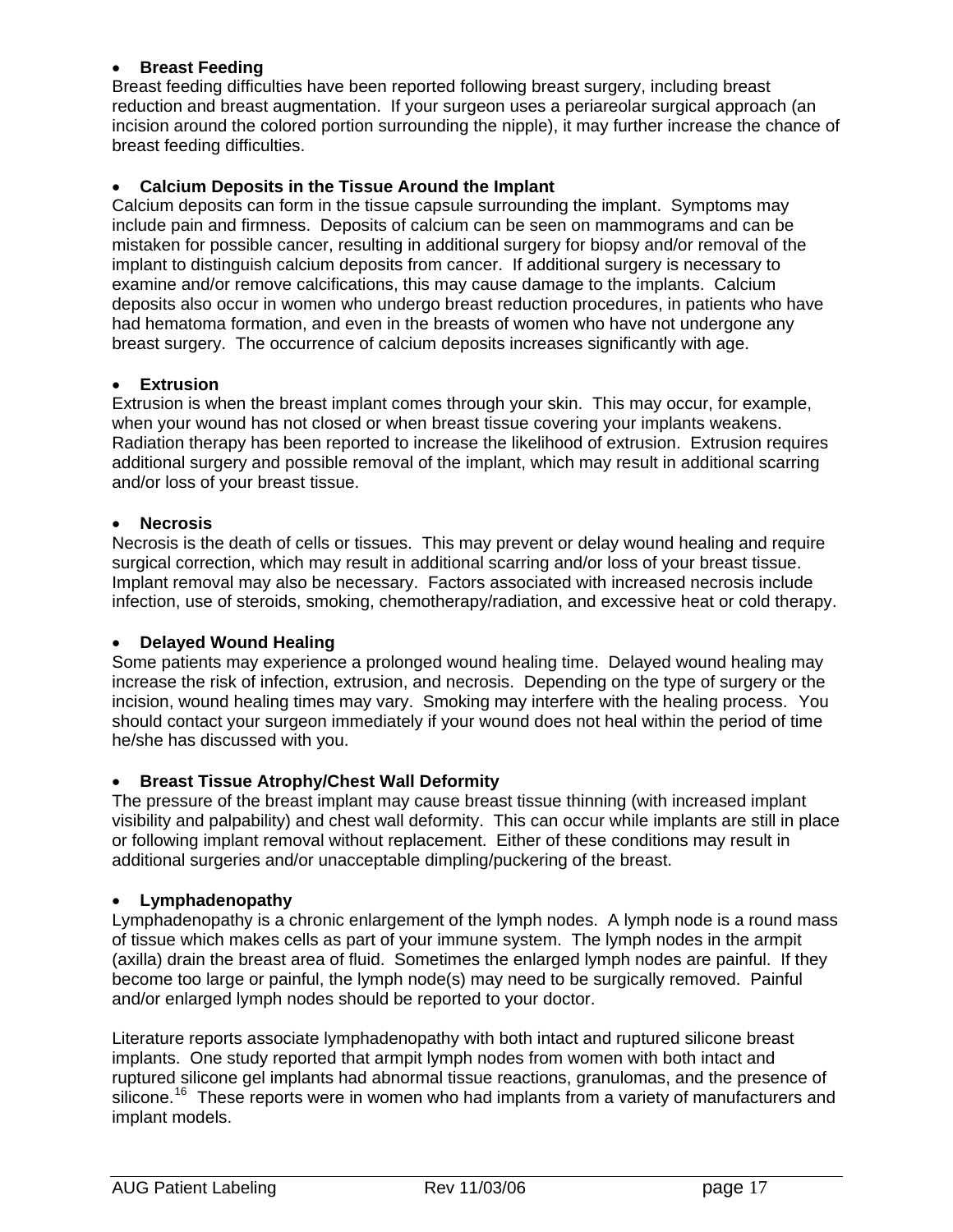### **2.2 WHAT ARE OTHER REPORTED CONDITIONS?**

There have been reports in the literature of other conditions in women with silicone gel-filled breast implants. Many of these conditions have been studied to evaluate their potential association with breast implants. Although no cause and effect relationship has been established between breast implants and the conditions listed below, you should be aware of these reports. Furthermore, there is the possibility of risks, yet unknown, which in the future could be determined to be associated with breast implants.

### • **Connective Tissue Disease (CTD)**

Connective tissue diseases include diseases such as lupus, scleroderma, and rheumatoid arthritis. Fibromyalgia is a disorder characterized by chronic pain in the muscles and soft tissues surrounding joints, with tenderness at specific sites in the body. It is often accompanied by fatigue. There have been a number of published epidemiological studies which have looked at whether having a breast implant is associated with having a typical or defined connective tissue disease. The study size needed to conclusively rule out a smaller risk of connective tissue disease among women with silicone gel-filled implants would need to be very large.<sup>[17](#page-36-1), 18, 19, 20, 21, 22, 23, 24, 25, [26](#page-36-1)</sup> The published studies taken together show that breast implants are not significantly associated with a risk of developing a typical or defined connective tissue disease.<sup>[27](#page-36-1), 28, 29, [30](#page-36-1)</sup> These studies do not distinguish between women with intact and ruptured implants. Only one study evaluated specific connective tissue disease diagnoses and symptoms in women with silent ruptured versus intact implants, but the study was too small to rule out a small risk. $31$ 

### • **CTD Signs and Symptoms**

Literature reports have also been made associating silicone breast implants with various rheumatological signs and symptoms such as fatigue, exhaustion, joint pain and swelling, muscle pain and cramping, tingling, numbness, weakness, and skin rashes. Scientific expert panels and literature reports have found no evidence of a consistent pattern of signs and symptoms in women with silicone breast implants.  $32, 33, 34, 35, 36$  $32, 33, 34, 35, 36$  $32, 33, 34, 35, 36$  Having these rheumatological signs and symptoms does not necessarily mean you have a connective tissue disease; however, you should be aware that you may experience these signs and symptoms after undergoing breast implantation. If you notice an increase in these signs or symptoms, you should consider seeing a rheumatologist to determine whether these signs or symptoms are due to a connective tissue disorder or autoimmune disease.

### • **Cancer**

Breast Cancer – Reports in the medical literature indicate that patients with breast implants are not at a greater risk than those without breast implants for developing breast cancer. [37](#page-36-1), 38, 39, 40, [41](#page-36-1) Some reports have suggested that breast implants may interfere with or delay breast cancer detection by mammography and/or biopsy; however, other reports in the published medical literature indicate that breast implants neither significantly delay breast cancer detection nor adversely affect cancer survival of women with breast implants.<sup>[42](#page-36-1),43,44,45,[46](#page-36-1)</sup>

Brain cancer – One recent study has reported an increased incidence of brain cancer in women with breast implants as compared to the general population.<sup>[47](#page-36-1)</sup> The incidence of brain cancer, however, was not significantly increased in women with breast implants when compared to women who had other plastic surgeries. Another recently published review of four large studies in women with cosmetic implants concluded that the evidence does not support an association between brain cancer and breast implants.<sup>[48](#page-36-1)</sup>

Respiratory/lung cancer – One study has reported an increased incidence of respiratory/lung cancer in women with breast implants.<sup>[49](#page-36-1)</sup> Other studies of women in Sweden and Denmark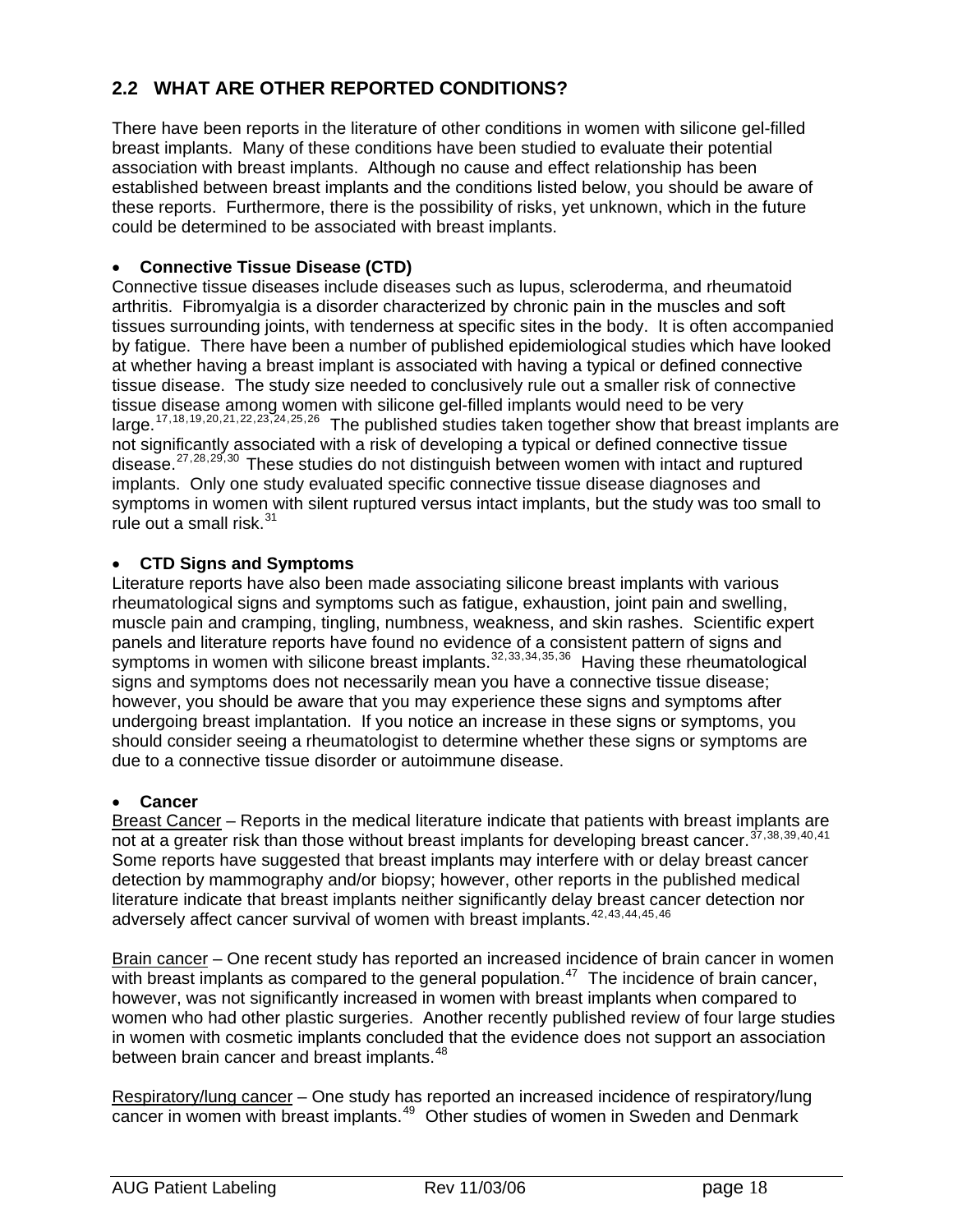have found that women who get breast implants are more likely to be current smokers than women who get breast reduction surgery or other types of cosmetic surgery.  $50, 51, 52$  $50, 51, 52$  $50, 51, 52$ 

Cervical/vulvar cancer – One study has reported an increased incidence of cervical/vulvar cancer in women with breast implants.<sup>[53](#page-36-1)</sup> The cause of this increase is unknown.

Other cancers – One study has reported an increased incidence of stomach cancer and leukemia in women with breast implants compared to the general population.[54](#page-36-1)This increase was not significant when compared to women who had other types of plastic surgeries.

### • **Neurological Disease, Signs, and Symptoms**

Some women with breast implants have complained of neurological symptoms (such as difficulties with vision, sensation, muscle strength, walking, balance, thinking or remembering things) or diseases (such as multiple sclerosis), which they believe are related to their implants. A scientific expert panel report found that the evidence for a neurological disease or syndrome caused by or associated with breast implants is insufficient or flawed.<sup>[55](#page-36-1)</sup>

### • **Suicide**

In several studies, a higher incidence of suicide was observed in women with breast implants.<sup>[56](#page-36-1), 57, 58, [59](#page-36-1)</sup> The reason for the observed increase is unknown, but it was found that women with breast implants had higher rates of hospital admission due to psychiatric causes prior to surgery, as compared with women who had breast reduction or in the general population of Danish women.<sup>[60](#page-36-1)</sup>

### • **Effects on Children**

At this time, it is not known if a small amount of silicone may pass through from the breast implant silicone shell into breast milk during breastfeeding. Although there are no current established methods for accurately detecting silicone levels in breast milk, a study measuring silicon (one component in silicone) levels did not indicate higher levels in breast milk from women with silicone gel-filled implants when compared to women without implants.<sup>[61](#page-36-1)</sup>

In addition, concerns have been raised regarding potential damaging effects on children born to mothers with implants. Two studies in humans have found that the risk of birth defects overall is not increased in children born after breast implant surgery.<sup>[62](#page-36-1),[63](#page-36-1)</sup> Although low birth weight was reported in a third study, other factors (for example, lower pre-pregnancy weight) may explain this finding.<sup>[64](#page-36-1)</sup> This author recommended further research on infant health.

### • **Potential Health Consequences of Gel Bleed**

Small quantities of low molecular weight (LMW) silicone compounds, as well as platinum (in zero oxidation state), have been found to diffuse ("bleed") through an intact implant shell.<sup>[65](#page-36-1),[66](#page-36-1)</sup> The evidence is mixed as to whether there are any clinical consequences associated with gel bleed. For instance, studies on implants implanted for a long duration have suggested that such bleed may be a contributing factor in the development of capsular contracture<sup>[67](#page-36-1)</sup> and lymphadenopathy.<sup>[68](#page-36-1)</sup> However, evidence against gel bleed being a significant contributing factor to capsular contracture and other local complications is provided by the fact that there are similar or lower complication rates for silicone gel-filled breast implants than for saline-filled breast implants. Saline-filled breast implants do not contain silicone gel and, therefore, gel bleed is not an issue for those products. Furthermore, toxicology testing has indicated that the silicone material used in Allergan's implants does not cause toxic reactions when large amounts are administered to test animals. It should also be noted that studies reported in the literature have demonstrated that the low concentration of platinum contained in breast implants is in the zero oxidation (most biocompatible) state.<sup>[69](#page-36-1),70,71,[72](#page-36-1)</sup>

Allergan performed a laboratory test to analyze the silicones and platinum (used in the manufacturing process), which may bleed out of intact implants into the body. Over 99% of the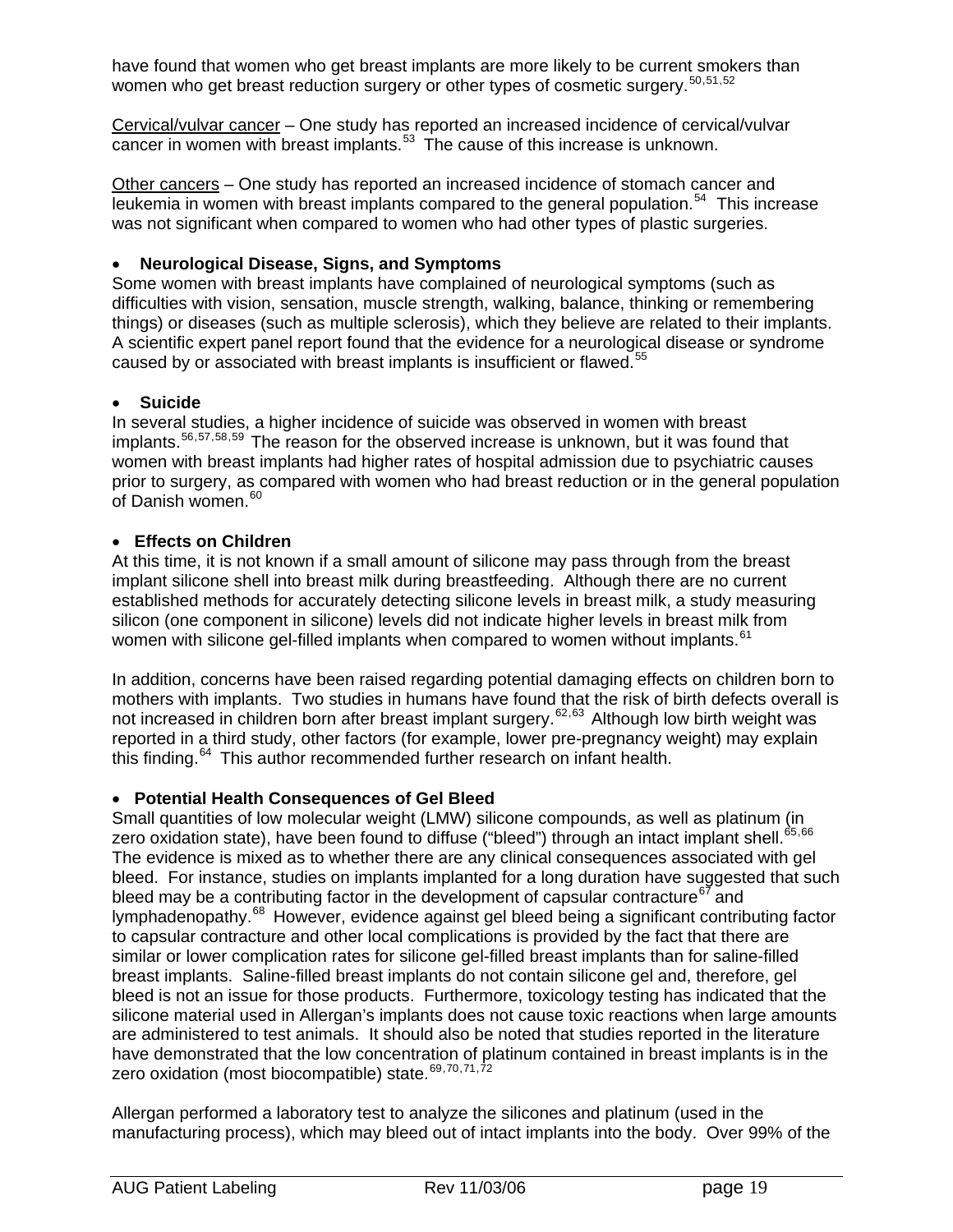LMW silicones and platinum stayed in the implant. The overall body of available evidence supports that the extremely low level of gel bleed is of no clinical consequence.

## **3. ALLERGAN CORE STUDY RESULTS**

This section of the brochure summarizes the results of the Allergan Core Study conducted on the INAMED® silicone-filled breast implants for primary augmentation and revisionaugmentation. The Allergan Core Study is the primary clinical study for this product. The results of the Allergan Core Study give you useful information on the experience of other women with INAMED<sup>®</sup> silicone-filled breast implants. While the results cannot be used to predict your individual outcome, they can be used as a general guide of what you may expect. Your own complications and benefits depend on many individual factors.

As a note, supplemental safety information was also obtained from the Allergan Adjunct Study, the Danish Breast Implant Registry, an international MRI study, and the literature to help assess long-term rupture rate and the consequences of rupture for this product. The literature, which had the most available information on the consequences of rupture, was also used to assess other potential complications associated with silicone gel-filled breast implants. The key literature information is referenced throughout the **Breast Implant Complications** section above.

### **3.1 OVERVIEW OF ALLERGAN'S CORE STUDY**

The Allergan Core Study is a 10-year study to assess safety and effectiveness in augmentation, reconstruction, and revision (revision-augmentation and revision-reconstruction) patients. Patient follow-up is at 0-4 weeks, 6 months, 12 months, 24 months, and annually through 10 years. Safety is assessed by complications, such as implant rupture, capsular contracture, and reoperation. Benefit (effectiveness) is assessed by patient satisfaction and measures of quality of life (QoL).

The Allergan Core Study consisted of 715 patients. This includes 455 primary augmentation patients, 147 revision-augmentation patients, 98 primary reconstruction patients, and 15 revision-reconstruction patients. Of these patients, 158 primary augmentation patients, 50 revision-augmentation patients, 51 primary reconstruction patients, and 5 revisionreconstruction patients are in the MRI cohort, which means that they are assessed for silent rupture by MRI at years 1, 3, 5, 7, and 9. The study is currently ongoing, with the results through 4 years reported in this brochure. Allergan will periodically update this brochure as more information becomes available. You should also ask your surgeon if he/she has any available updated Allergan clinical information.

Allergan's Core Study results indicate that the risk of at least one occurrence of any complication (including reoperation) at some point through 4 years after implant surgery is 41% for primary augmentation patients and 57% for revision-augmentation patients. The information below provides more details about the complications and benefits you may experience.

Described below are the benefits and complications reported in the Allergan Core Study for augmentation patients. The findings are described separately for primary augmentation and revision-augmentation patients.

### **3.2 WHAT WERE THE 4-YEAR FOLLOW-UP RATES?**

The Allergan Core Study enrolled 455 augmentation patients. Of the women expected to be seen at the 4-year follow-up visit, 83% were seen.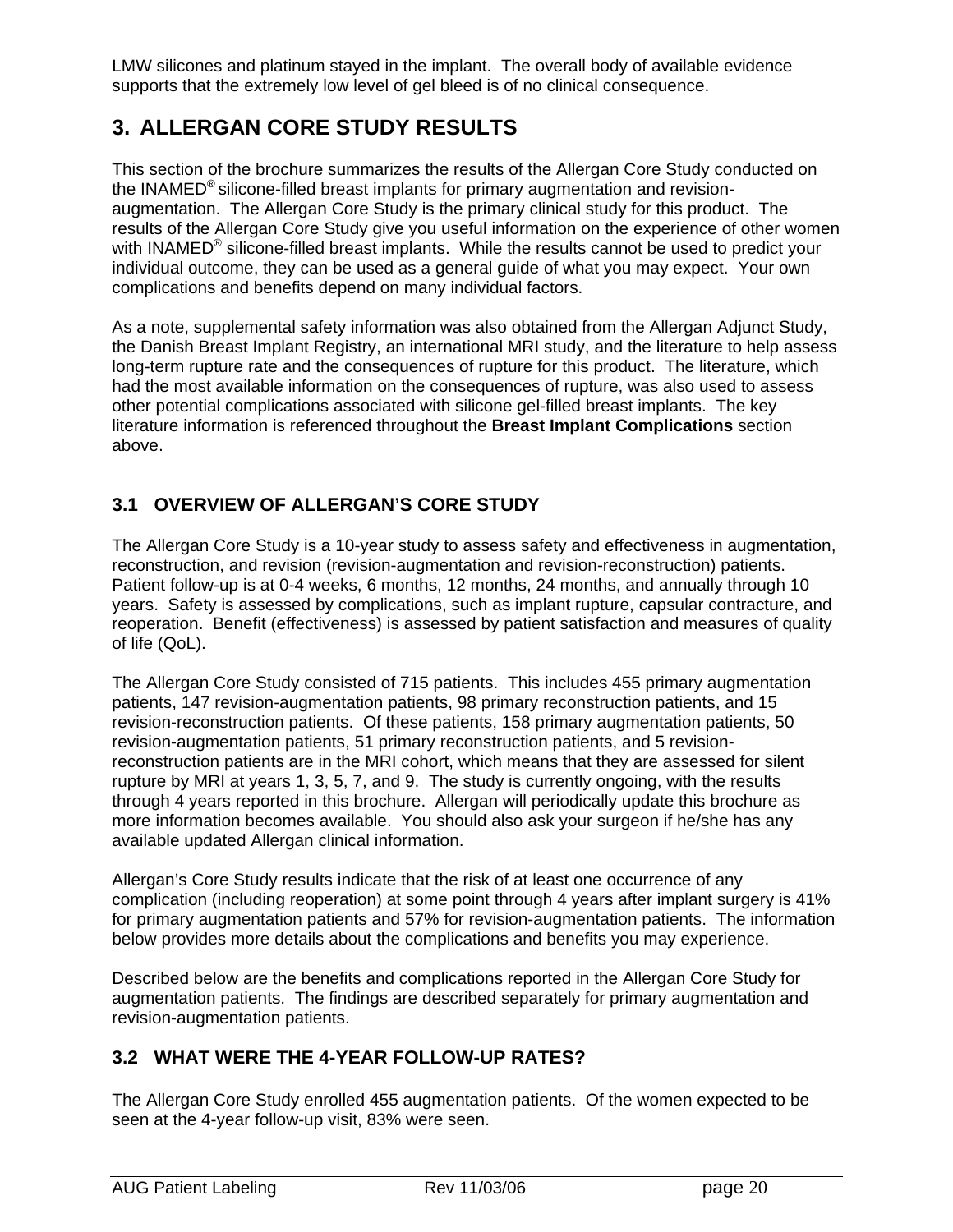The Allergan Core Study enrolled 147 revision-augmentation patients. Of the women expected to be seen at the 4-year follow-up visit, 82% were seen.

### **3.3 WHAT WERE THE BENEFITS?**

The benefits of silicone gel-filled breast implants were assessed by a variety of outcomes, including bra cup size change and assessments of patient satisfaction and QoL. Data were collected before implantation and at scheduled follow-up visits for those patients who still had their original implants and who came back for these visits.

**Primary Augmentation Patients**: For primary augmentation patients, 396 (87%) of the original 455 patients had a breast measurement within 18 months of surgery. Of these 396 patients, 41% increased by 1 cup size; 45% increased by 2 cup sizes; 8% increased by more than 2 cup sizes; and 6% had no increase or decrease.

Allergan's patient satisfaction was based on a 5-point scale assessment of satisfaction with their implants at the time of the follow-up visits. Of the original 455 primary augmentation patients, 364 (80%) provided a satisfaction rating at 4 years after implantation, with 346 (95%) of these patients indicating that they were satisfied with their breast implants.

For primary augmentation patients, the SF-36, which is a collection of scales that measure mental and physical health, showed no significant changes after 4 years. For patient responses to questions regarding overall self-concept/self-esteem, there was a decrease in self-concept on the Tennessee Self Concept Scale and no change in overall self esteem on the Rosenberg Self Esteem Scale 4 years after receiving implants. Patient responses to questions on the Body Esteem Scale regarding overall body image did not show a change 4 years after receiving implants, but body esteem related to sexual attractiveness did show an increase in primary augmentation patients.

**Revision-Augmentation Patients**: Revision-augmentation patients did not undergo a measurement of breast cup size change because they were undergoing replacement of an existing breast implant.

Allergan's patient satisfaction was based on a 5-point scale of satisfaction with their implants at the time of the follow-up visits. Of the original 147 revision-augmentation patients, 111 (76%) provided a satisfaction rating at 4 years. Of these 111 patients, 96 (87%) indicated that they were satisfied with their breast implants.

For revision-augmentation patients, there were no significant changes in the SF-36, Tennessee Self Concept Scale, Rosenberg Self Esteem Scale, and Body Esteem Scale 4 years after receiving implants.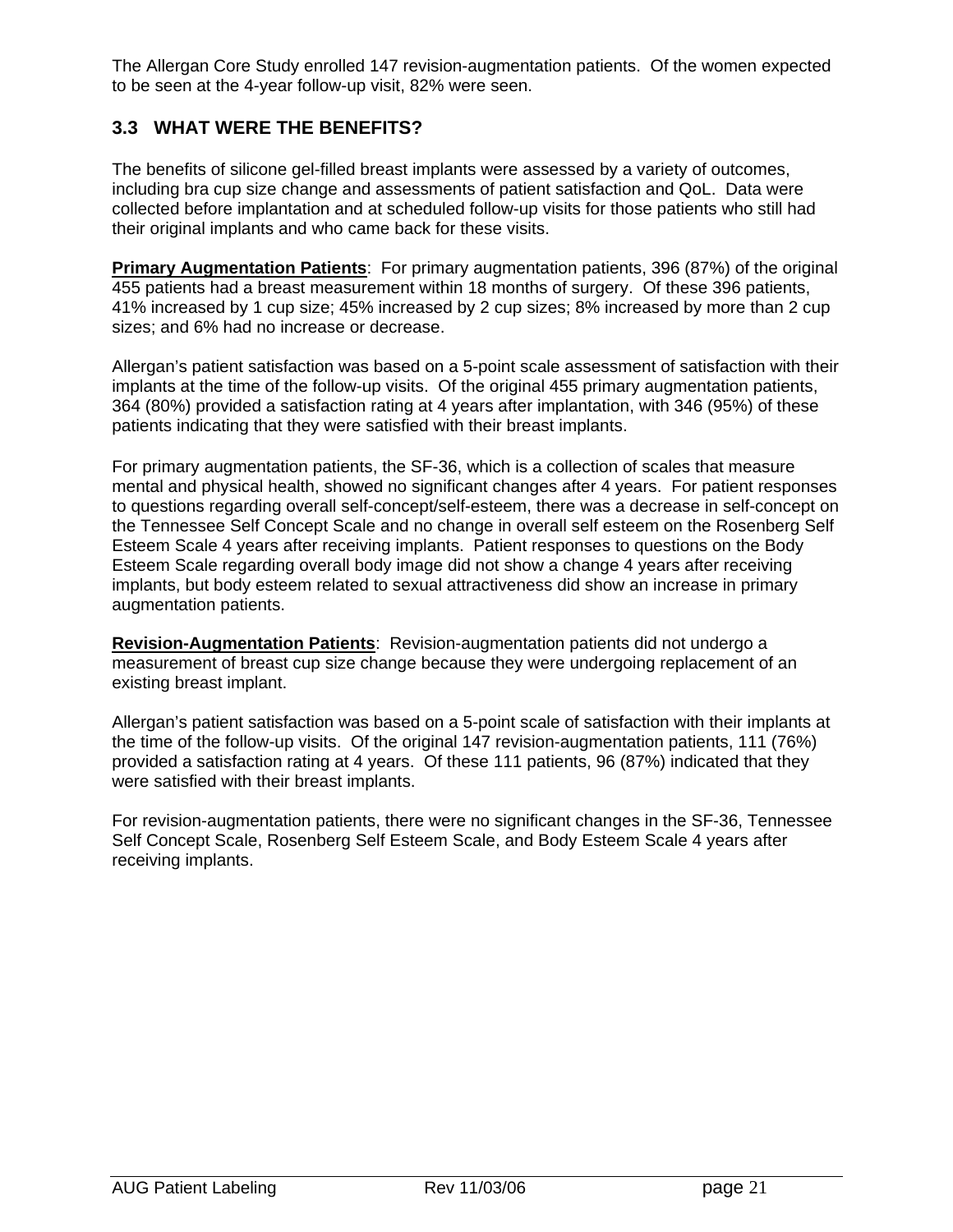### **3.4 WHAT WERE THE 4-YEAR COMPLICATION RATES?**

### **Complications Reported in the Allergan Core Study for Primary Augmentation**

The complications observed in primary augmentation women through 4 years are presented in Table 1. The rates reflect the percentage of primary augmentation patients who experienced the listed complication at least once within the first 4 years after their implantation. Some complications occurred more than once for some patients. The most common complications experienced within the first 4 years of implantation were reoperation (24% or approximately 24 patients out of 100) and capsular contracture (13% or 13 patients out of 100). Please refer to the Glossary at the front of this brochure for the definition of any complication you may not understand.

|                                                                                                                                                                    | <b>4-Year Complication Rate</b> |
|--------------------------------------------------------------------------------------------------------------------------------------------------------------------|---------------------------------|
| Complication*                                                                                                                                                      | by Patient                      |
| Reoperation                                                                                                                                                        | 23.5%                           |
| Capsular Contracture III/IV                                                                                                                                        | 13.2%                           |
| <b>Breast Pain</b>                                                                                                                                                 | 8.2%                            |
| Swelling                                                                                                                                                           | 7.8%                            |
| Implant Removal with Replacement                                                                                                                                   | 7.5%                            |
| <b>Nipple Complications</b>                                                                                                                                        | 4.9%                            |
| <b>Implant Malposition</b>                                                                                                                                         | 4.1%                            |
| Scarring/Hypertrophic Scarring                                                                                                                                     | 3.7%                            |
| Asymmetry                                                                                                                                                          | 3.2%                            |
| Implant Rupture (MRI cohort)**                                                                                                                                     | 2.7%                            |
| Implant Removal without Replacement                                                                                                                                | 2.3%                            |
| Hematoma                                                                                                                                                           | 1.6%                            |
| Ptosis (sagging)                                                                                                                                                   | 1.4%                            |
| <b>Breast/Skin Sensation Changes</b>                                                                                                                               | 1.4%                            |
| Seroma/Fluid Accumulation                                                                                                                                          | 1.3%                            |
| Bruising, Delayed Wound Healing, Extrusion of Intact<br>Implant, Implant Palpability/Visibility, Infection,<br>Redness, Skin Rash, Tissue/Skin Necrosis, Wrinkling | $< 1\%$                         |
| Capsule Calcification, Irritation, Lymphadenopathy,<br>Lymphedema, Other Complications, Pneumothorax                                                               | 0%                              |

| Table 1                                    |  |
|--------------------------------------------|--|
| <b>Primary Augmentation: Complications</b> |  |
| N=455 Patients                             |  |

\*\*There was one patient with a suspected rupture of one of her implants. This rupture has not yet been confirmed with removal and visual inspection of the implant.

<sup>\*</sup>Most events were assessed with severity ratings, and the rates shown in the table include only complications rated moderate, severe or very severe (excludes mild and very mild ratings). All occurrences of reoperation, implant removal, implant rupture, implant extrusion and pneumothorax are included.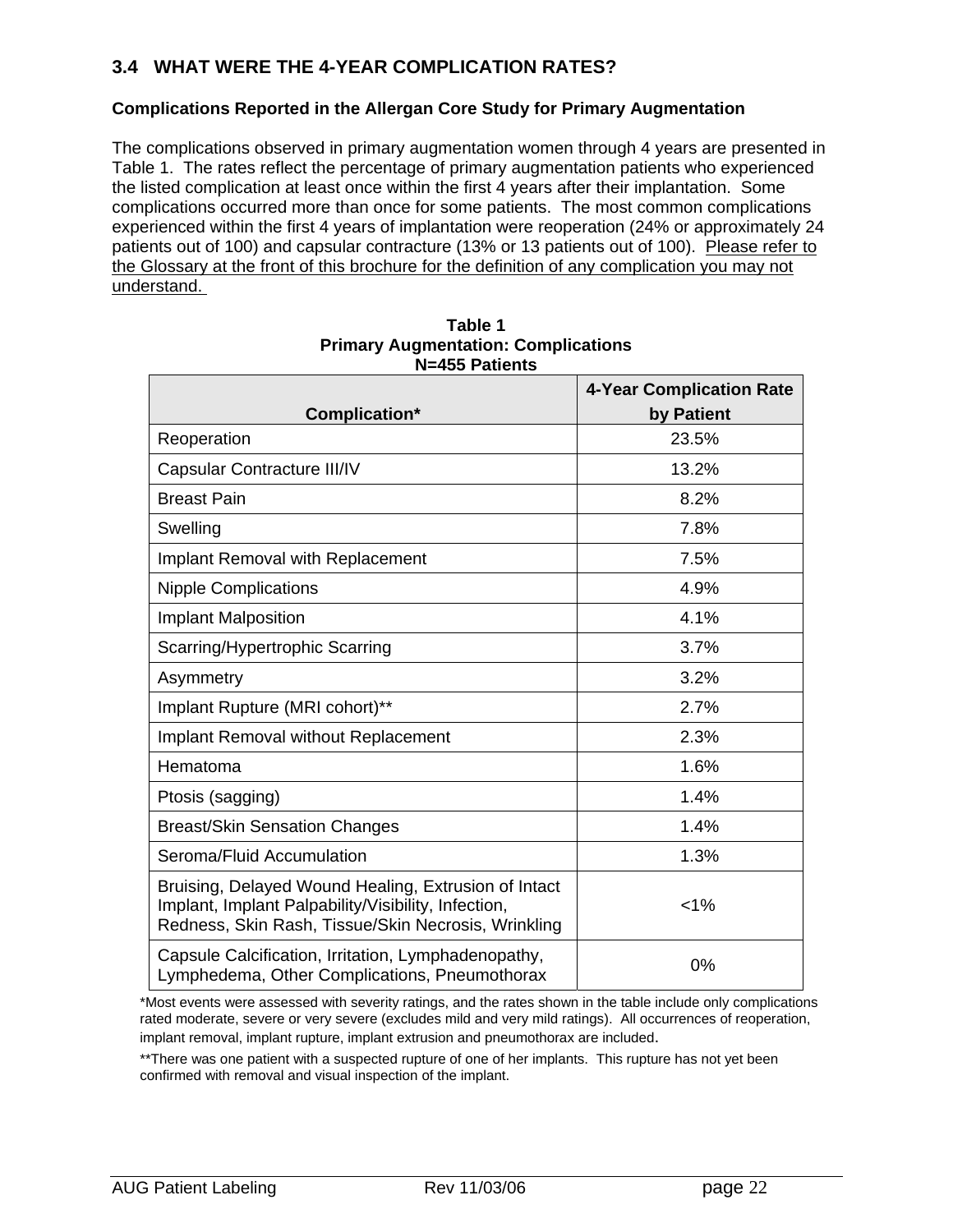### **Complications Reported in the Allergan Core Study for Revision-Augmentation**

The complications observed in revision-augmentation women through 4 years are presented in Table 2. The rates reflect the percentage of revision-augmentation patients who experienced the listed complication at least once within the first 4 years after their implantation. Some complications occurred more than once for some patients. The most common complications experienced within the first 4 years of implantation were reoperation (35% or approximately 35 patients out of 100) and capsular contracture (17% or 17 patients out of 100). Please refer to the Glossary at the front of this brochure for the definition of any complication you may not understand.

|                                                                                                                                                                                          | <b>4-Year Complication Rate</b> |
|------------------------------------------------------------------------------------------------------------------------------------------------------------------------------------------|---------------------------------|
| Complication*                                                                                                                                                                            | by Patient                      |
| Reoperation                                                                                                                                                                              | 35.3%                           |
| Capsular Contracture III/IV                                                                                                                                                              | 17.0%                           |
| <b>Implant Removal with Replacement</b>                                                                                                                                                  | 10.5%                           |
| <b>Breast Pain</b>                                                                                                                                                                       | 7.8%                            |
| Swelling                                                                                                                                                                                 | 6.4%                            |
| Scarring/Hypertrophic Scarring                                                                                                                                                           | 6.1%                            |
| Implant Palpability/Visibility                                                                                                                                                           | 6.0%                            |
| Asymmetry                                                                                                                                                                                | 5.1%                            |
| Seroma/Fluid Accumulation                                                                                                                                                                | 5.0%                            |
| <b>Implant Malposition</b>                                                                                                                                                               | 4.6%                            |
| Implant Rupture (MRI cohort)**                                                                                                                                                           | 4.0%                            |
| Wrinkling                                                                                                                                                                                | 3.9%                            |
| Implant Removal without Replacement                                                                                                                                                      | 3.1%                            |
| Ptosis (sagging)                                                                                                                                                                         | 3.1%                            |
| <b>Bruising</b>                                                                                                                                                                          | 2.1%                            |
| Hematoma                                                                                                                                                                                 | 2.1%                            |
| Infection                                                                                                                                                                                | 1.4%                            |
| <b>Skin Sensation Changes</b>                                                                                                                                                            | 1.4%                            |
| Delayed Wound Healing, Irritation, Other<br>Complications, Redness, Skin Rash                                                                                                            | $< 1\%$                         |
| Capsule Calcification, Extrusion of Intact Implant,<br>Lymphadenopathy, Lymphedema, Nipple Sensation<br>Changes, Other Nipple Related Observation,<br>Pneumothorax, Tissue/Skin Necrosis | 0%                              |

#### **Table 2 Revision-Augmentation: Complications N=147 Patients**

\* Most events were assessed with severity ratings, and the rates shown in the table include only complications rated moderate, severe or very severe (excludes mild and very mild ratings). All occurrences of reoperation, implant removal, implant rupture, implant extrusion and pneumothorax are included.

\*\*There were two patients with a suspected rupture in one of their implants. These two ruptures have not yet been confirmed with removal and visual inspection of the implants.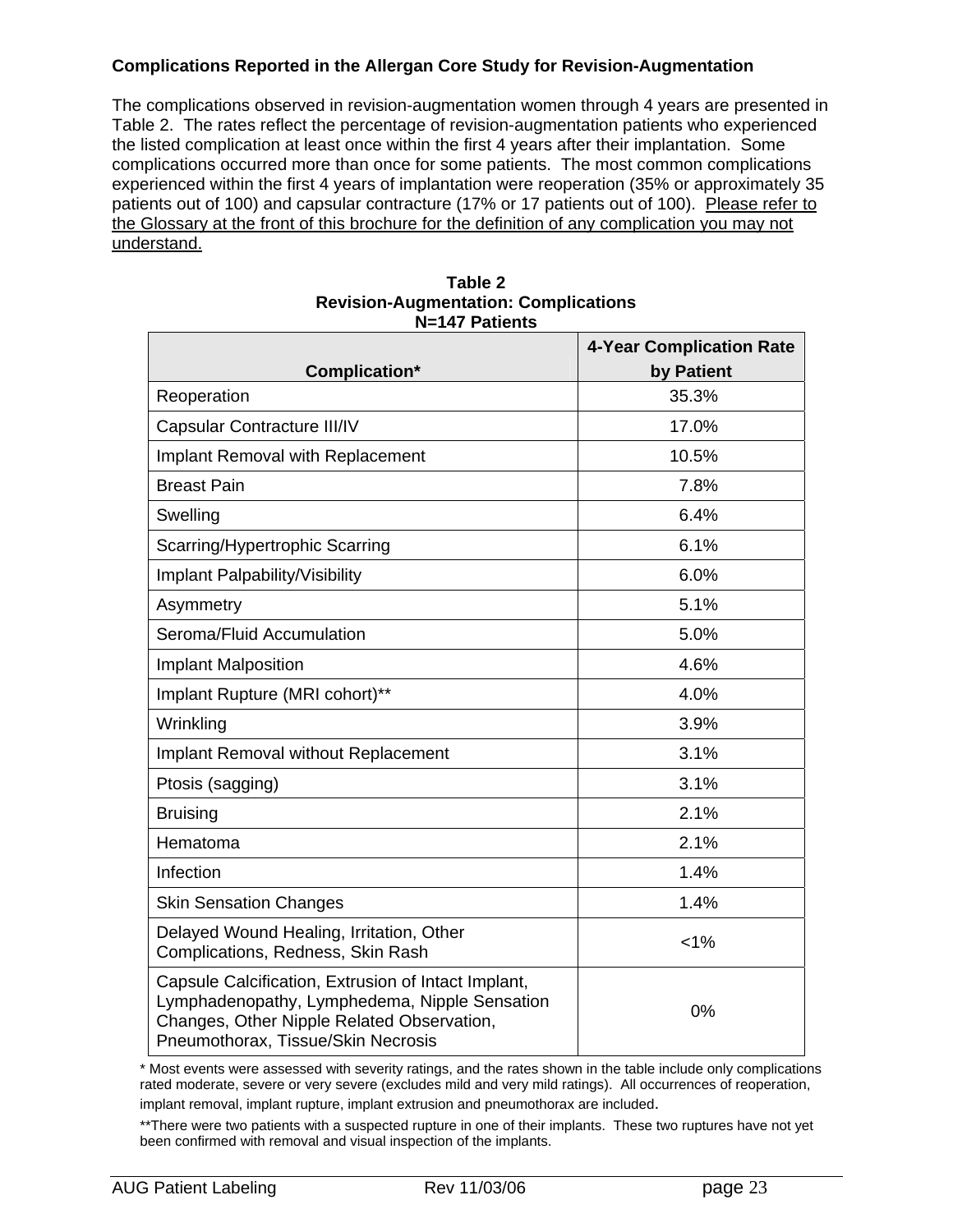### **3.5 WHAT WERE THE MAIN REASONS FOR REOPERATION?**

There may be one or more reasons identified for having a reoperation (additional surgery after the primary or revision breast augmentation). Furthermore, there may be multiple surgical procedures (for example, implant removal with or without replacement, capsule procedures, incision and drainage, implant reposition, scar revision, etc.) performed during a reoperation. In Allergan's Core Study, there were 345 additional surgical procedures performed during 135 reoperations involving 103 primary augmentation patients.

Table 3 below provides the main reason for each reoperation performed through 4 years in primary augmentation patients. The most common reason for reoperation through 4 years in primary augmentation patients was because of capsular contracture (39 of 135 reoperations).

| <b>Reason for Reoperation</b>                                                                                   | n      |
|-----------------------------------------------------------------------------------------------------------------|--------|
| <b>Capsular Contracture</b>                                                                                     | 39     |
| Implant Malposition                                                                                             | 21     |
| Ptosis (sagging)                                                                                                | 19     |
| Need for Biopsy                                                                                                 | 12     |
| Hematoma/Seroma                                                                                                 | 9      |
| Scarring/Hypertrophic Scarring                                                                                  | 8      |
| Patient Request for Style/Size Change                                                                           | 7      |
| <b>Suspected Rupture</b>                                                                                        | 6      |
| Asymmetry                                                                                                       | 5      |
| Delayed Wound Healing                                                                                           | з      |
| Breast Cancer, Extrusion of Intact Implant,<br>Infection, Necrosis, Nipple Complications,<br><b>Breast Pain</b> | 1 each |
| Total                                                                                                           | 135    |

**Table 3 Primary Augmentation: Main Reason for Reoperation through 4 Years**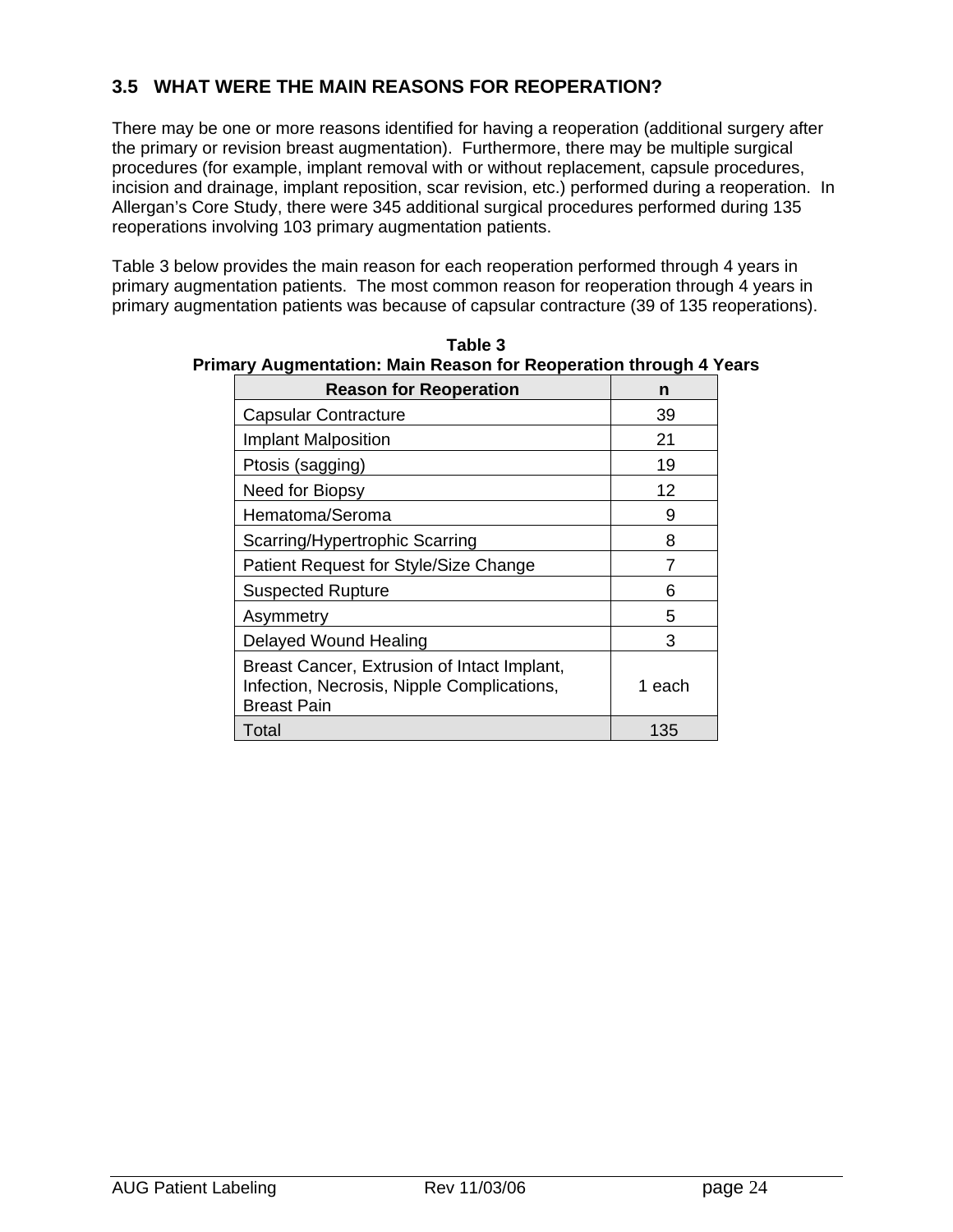In Allergan's Core Study, there were 181 additional surgical procedures performed during 83 reoperations involving 49 revision-augmentation patients. Table 4 below provides the main reason for each reoperation performed through 4 years in revision-augmentation patients. The most common reason for reoperation through 4 years in revision-augmentation patients was because of capsular contracture (14 of 83 reoperations).

| Table 4                                                            |
|--------------------------------------------------------------------|
| Revision-Augmentation: Main Reason for Reoperation through 4 Years |

| <b>Reason for Reoperation</b>                                                                      | n      |
|----------------------------------------------------------------------------------------------------|--------|
| Capsular Contracture                                                                               | 14     |
| Hematoma/Seroma                                                                                    | 11     |
| Ptosis (sagging)                                                                                   | 9      |
| Need for Biopsy                                                                                    | 8      |
| Scarring/Hypertrophic Scarring                                                                     | 8      |
| <b>Implant Malposition</b>                                                                         | 6      |
| <b>Suspected Rupture</b>                                                                           | 4      |
| Asymmetry                                                                                          | 3      |
| Delayed Wound Healing                                                                              | 3      |
| <b>Nipple Complications</b>                                                                        | 3      |
| Patient Request for Style/Size Change                                                              | 3      |
| <b>Breast Cancer</b>                                                                               | 2      |
| Extrusion of Intact Implant                                                                        | 2      |
| Infection                                                                                          | 2      |
| Breast Tissue Contour Deformity, Breast Pain,<br>Implant Palpability/Visibility, Injury, Wrinkling | 1 each |
| Total                                                                                              | 83     |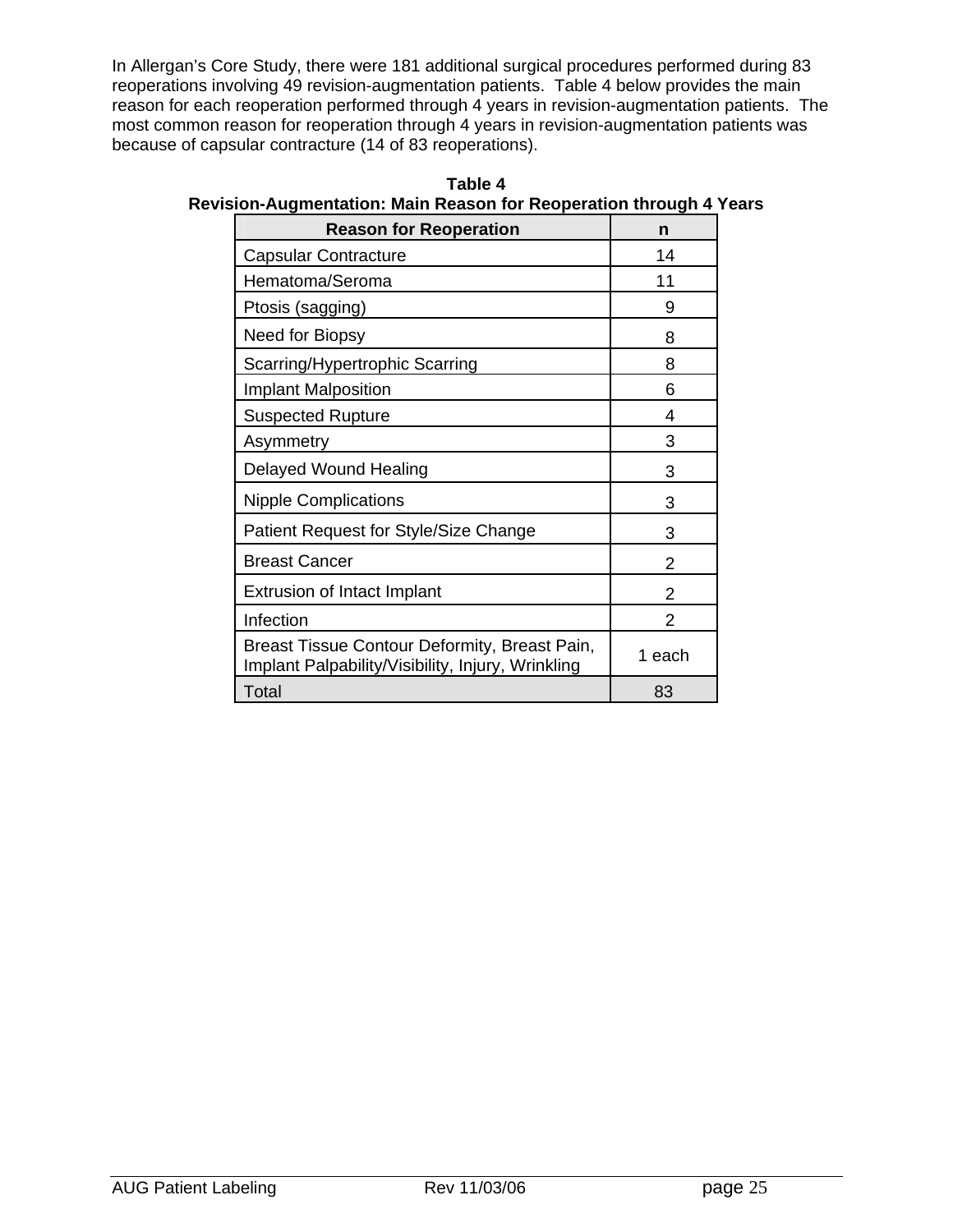### **3.6 WHAT WERE THE MAIN REASONS FOR IMPLANT REMOVAL?**

The main reasons for implant removal among primary augmentation patients in the Allergan Core Study over the 4 years are shown in Table 5 below. There were 77 implants removed in 41 patients. Of these 77 implants, 60 were replaced. The most common reason for implant removal was capsular contracture (27 of the 77 implants removed).

| Table 5                                                               |  |
|-----------------------------------------------------------------------|--|
| Primary Augmentation: Main Reason for Implant Removal through 4 Years |  |

| <b>Reason for Removal</b>                                      | n      |
|----------------------------------------------------------------|--------|
| <b>Capsular Contracture</b>                                    | 27     |
| Patient Request for Style/Size Change                          | 18     |
| <b>Implant Malposition</b>                                     | 9      |
| Suspected Rupture*                                             |        |
| Ptosis (sagging)                                               | 6      |
| Asymmetry                                                      | 5      |
| <b>Breast Pain</b>                                             | 2      |
| Breast Cancer, Hematoma/Seroma, Extrusion<br>of Intact Implant | 1 each |
| Total                                                          |        |

\*Three devices were removed and found to be intact (not ruptured); the other devices were confirmed to be ruptured.

The main reasons for implant removal among revision-augmentation patients in the Allergan Core Study over the 4 years are shown in Table 6 below. There were 32 implants removed in 18 patients. Of these 32 implants, 26 were replaced. The most common reason for implant removal was capsular contracture (9 of the 32 implants removed).

| Table 6                                                                |  |
|------------------------------------------------------------------------|--|
| Revision-Augmentation: Main Reason for Implant Removal through 4 Years |  |

| <b>Reason for Removal</b>                           | n      |
|-----------------------------------------------------|--------|
| <b>Capsular Contracture</b>                         | 9      |
| Patient Request for Style/Size Change               | 6      |
| <b>Implant Malposition</b>                          | 5      |
| Suspected Rupture*                                  | 4      |
| Ptosis (sagging)                                    | 2      |
| Scarring/Hypertrophic Scarring                      | 2      |
| Asymmetry, Breast Cancer, Infection, Breast<br>Pain | 1 each |
| Total                                               | 32     |

\*Three devices were removed and found to be intact (not ruptured; the other device was confirmed to be ruptured.

### **3.7 WHAT WERE OTHER CLINICAL DATA FINDINGS?**

Below is a summary of clinical findings from the Allergan Core Study with regard to connective tissue disease (CTD), CTD signs and symptoms, cancer, lactation complications, reproduction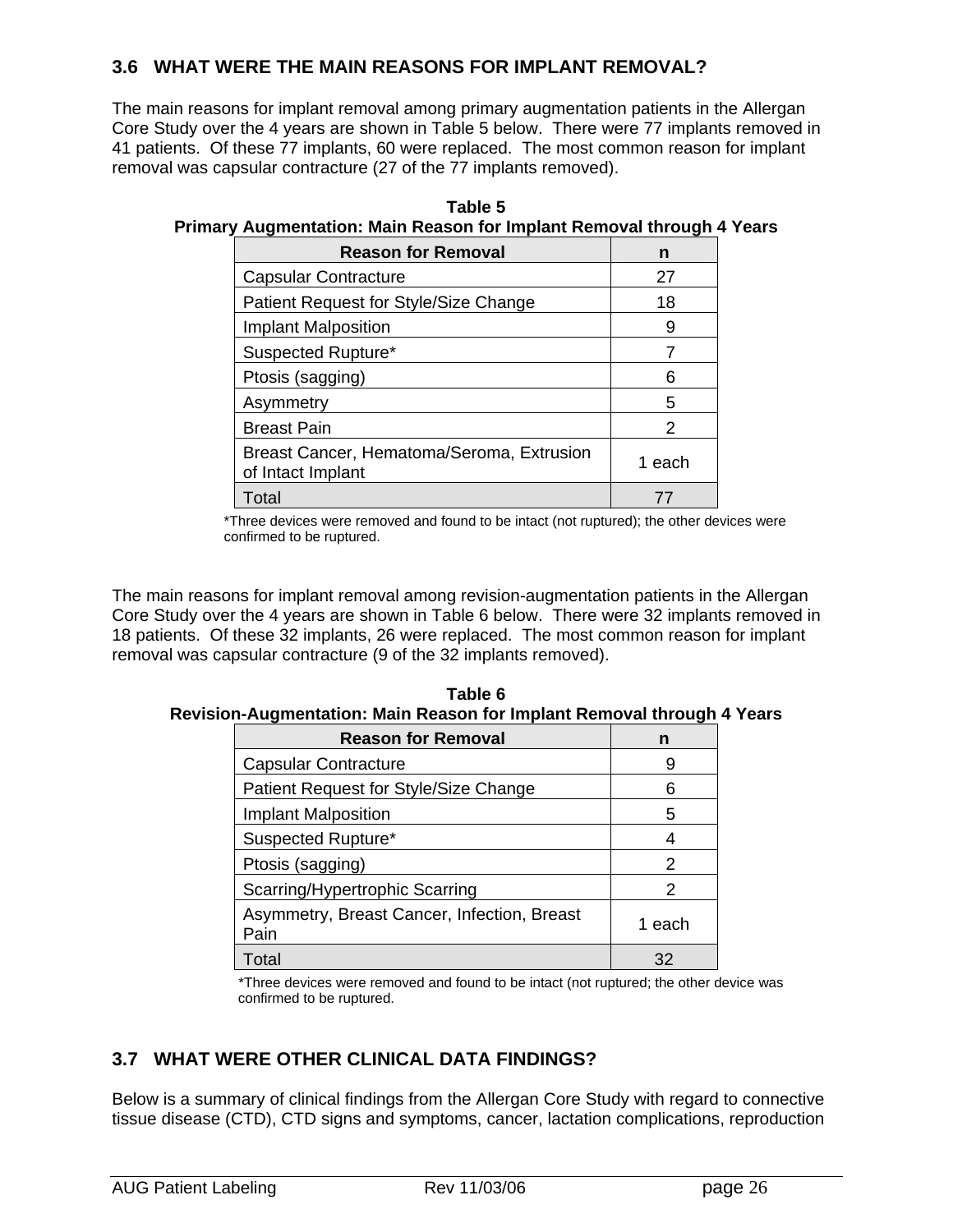complications, and suicide. These issues, along with others, are being further evaluated as part of an Allergan postapproval study of a large number of patients followed through 10 years.

### **CTD Diagnoses**

Two primary augmentation patients (0.4%) were reported to have a new diagnosis of rheumatoid arthritis according to a rheumatologist at 7 months and at 3 years after implantation in the Allergan Core Study. One revision-augmentation patient (0.7%) was reported to have a new diagnosis of fibromyalgia at 10 months after implantation. It cannot be concluded that these CTD diagnoses were caused by the implant because there was no comparison group of similar women without implants.

### **CTD Signs and Symptoms**

In Allergan's Core Study, numerous signs and symptoms were collected. For primary augmentation patients at 4 years after implantation, statistically significant increases were found for the symptom category of Pain (which includes muscle pain, aches, and cramps). No significant increases were found in the categories of General, Joint, Muscular, Skin, Gastrointestinal, Neurological, Urinary, Fatigue, Fibromyalgia, and Other. For revisionaugmentation patients at 4 years after implantation, no statistically significant increases were found in any of the symptom categories.

The Allergan Core Study was not designed to evaluate cause and effect associations because there is no comparison group of women without implants, and because other contributing factors, such as medications and lifestyle/exercise, were not studied. Therefore, it cannot be determined whether this increase was due to the implants or not, based on the Allergan Core Study. However, you should be aware that you may experience an increase in these symptoms after receiving breast implants.

#### **Cancer**

There was 1 primary augmentation patient with a new diagnosis of breast cancer through 4 years in the Allergan Core Study. There was a 10% benign breast disease rate and 1% unknown breast disease (not yet diagnosed) rate through 4 years. For revision-augmentation patients, there were no reports of new diagnoses or reoccurrence of breast cancer or unknown breast disease and a 10% benign breast disease rate through 4 years. In primary augmentation patients there was 1 report of thyroid cancer and 1 report of brain cancer. There were no reports of other cancers, such as respiratory or cervical/vulvar, in revision-augmentation patients.

#### **Lactation Complications**

Nine (18%) of the 51 primary augmentation patients who attempted to breast feed following breast implantation in the Allergan Core Study through 4 years experienced difficulty with breast feeding. The most common difficulty was inadequate milk production. For the 13 revisionaugmentation patients who attempted to breast feed after receiving breast implants, 2 (15%) had difficulty breast feeding, 1 due to inadequate milk production and 1 due to pain.

#### **Reproduction Complications**

Nineteen (4%) of the primary augmentation patients in the Allergan Core Study reported a reproduction problem through 4 years, most commonly miscarriage. For the 5 (3%) revisionaugmentation patients who experienced a reproduction problem through 4 years, the most common problem was infertility.

### **Suicide**

There were no reports of suicide in the primary augmentation patients and 2 reports of suicide in the revision-augmentation patients in the Allergan Core Study through 4 years.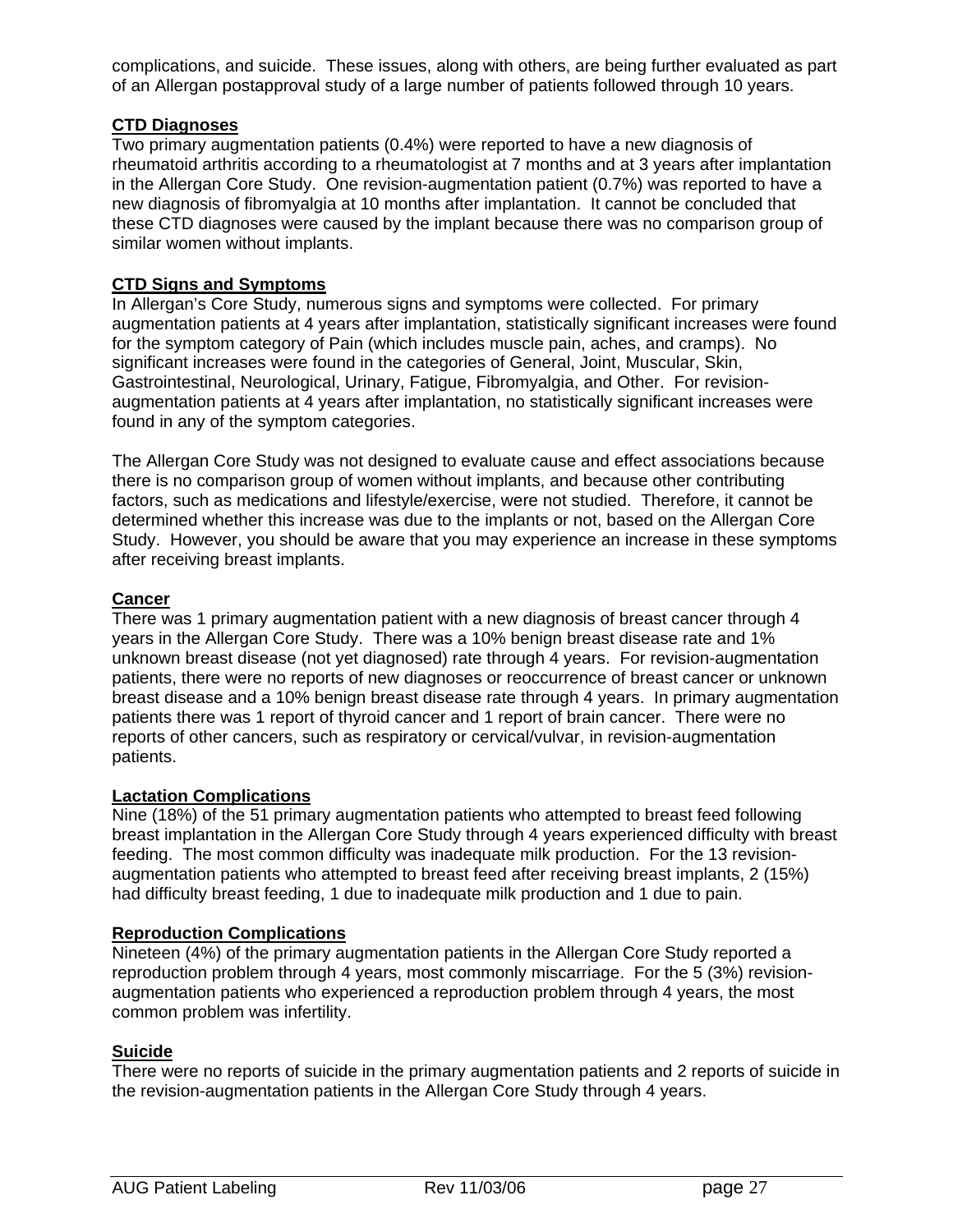### **4. SURGICAL CONSIDERATIONS FOR BREAST AUGMENTATION**

### **4.1 WHAT ARE THE ALTERNATIVES TO BREAST AUGMENTATION WITH SILICONE BREAST IMPLANTS?**

For primary augmentation patients, alternatives may include:

- Accept your breasts as they are and have no surgery.
- Wear a padded bra or external prostheses.
- Have mastopexy surgery (breast lift) without an implant.
- Have surgery with saline implants.

For revision-augmentation patients, alternatives may include:

- No revision.
- Removal with or without replacement.

### **4.2 CHOOSING A SURGEON**

When choosing a surgeon who is experienced with breast augmentation, you should know the answers to the following types of questions:

- How many breast augmentation implantation procedures does he/she perform per year?
- How many years has he/she performed breast augmentation procedures?
- Has he/she completed Allergan's Physician Certification Program for the use of its siliconefilled breast implants?
- Is he/she board certified, and if so, with which board?
- In which state(s) is he/she licensed to practice surgery? (Note that some states provide information on disciplinary action and malpractice claims/settlements to prospective patients, either by request or on the Internet.)
- What is the most common complication he/she encounters with breast augmentation?
- What is his/her reoperation rate with breast augmentation, and what is the most common type of reoperation he/she performs?
- Can he/she perform this surgery in a hospital, as well as in the surgeon's independent surgery center? (Note that hospitals require evidence of appropriate training in specific procedures before allowing surgeons to operate in their facilities.)

### **4.3 WHAT ARE OTHER CHOICES AND OPTIONS ASSOCIATED WITH THE SURGERY?**

### **Implant Shape and Size**

Depending on the desired shape you wish to achieve, you and your surgeon have implants with three different profiles, or styles, from which to choose. Generally, the larger you want your cup size, the larger the breast implant the surgeon will consider (measured in cubic centimeters, or cc's), not in cup sizes, because this depends on the size and shape of the individual woman's chest.

Your surgeon will also evaluate your existing breast and skin tissue to determine if you have enough tissue to cover the breast implant you are considering, or, in some cases such as after pregnancy, too much extra skin. If you desire a breast implant size that is too large for your tissue, the surgeon may warn you that breast implant edges may be visible or palpable postoperatively. Also, excessively large breast implants may speed up the effects of gravity on the breast, and can result in droop or sag at an earlier age. A recent report indicates that larger sized implants (greater than 350 cc) may be too large for many women, increasing the risk of developing complications such as implant extrusion, hematoma, infection, palpable implant folds, and visible skin wrinkling requiring surgical intervention to correct these complications.<sup>[73](#page-36-1)</sup>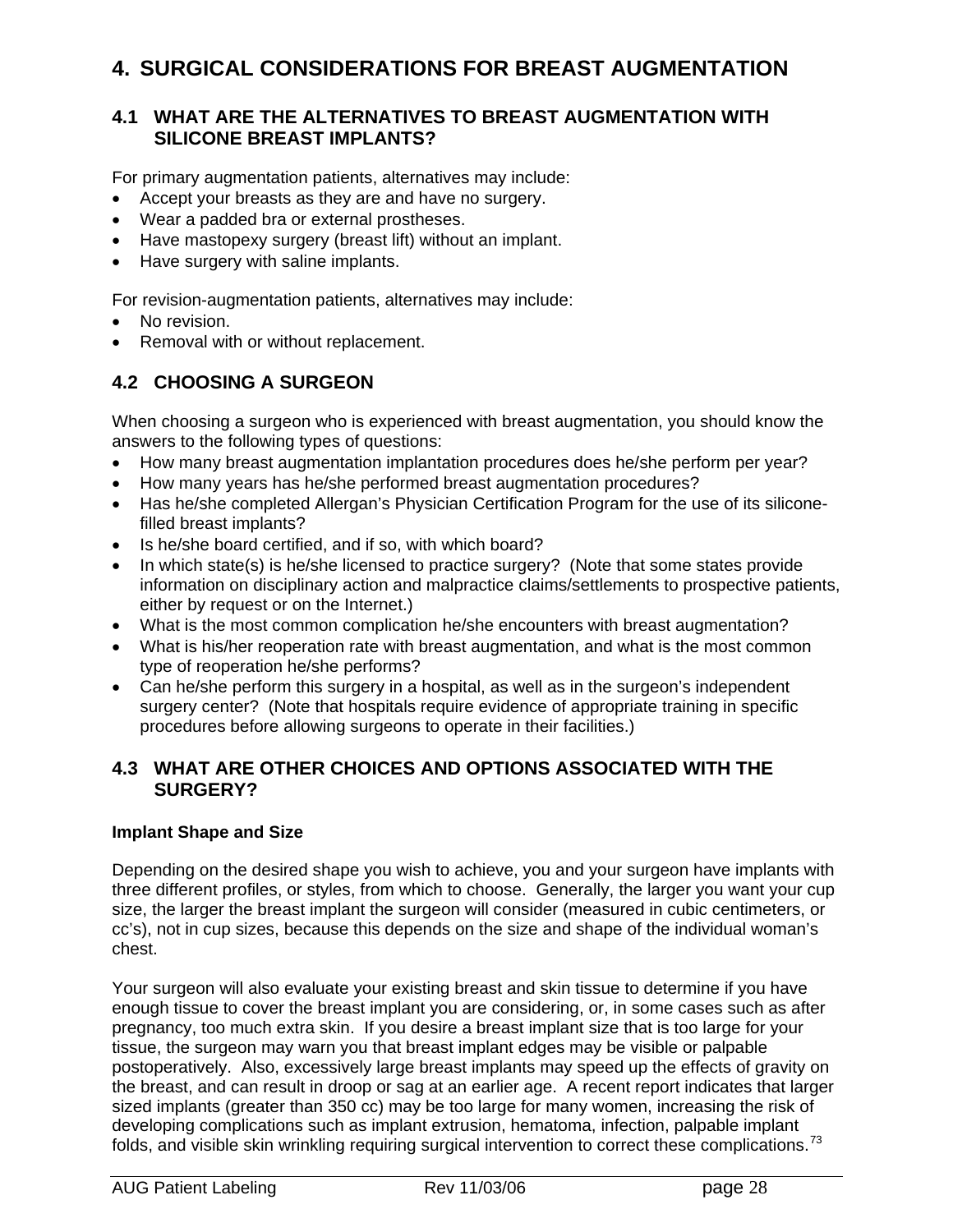### **Surface Texturing**

Some studies suggest that surface texturing reduces the chance of severe capsular contracture,<sup>[74](#page-36-1)</sup> while other studies do not.<sup>[75](#page-36-1),[76](#page-36-1)</sup> Allergan's Core Study did not show a difference in the likelihood of developing capsular contracture with textured implants compared to smoothsurfaced implants.

A textured implant may require a larger incision because the rougher textured surface may make it harder to place into the pocket without undue stress, which might damage the implant or decrease its durability.

#### **Implant Placement**

The breast implant can be placed either partially under the pectoralis major muscle (submuscular) or on top of the muscle and under the breast glands (subglandular). You should discuss with your surgeon the advantages and disadvantages of the implant placement selected for you, as described in the table below.



### **Comparison between Submuscular versus Subglandular Placement**

| <b>Submuscular Placement</b>                          | <b>Subglandular Placement</b>                               |
|-------------------------------------------------------|-------------------------------------------------------------|
| Surgery may be longer                                 | Surgery may be shorter                                      |
| Recovery may be longer                                | Recovery may be shorter                                     |
| May be more painful                                   | May be less painful                                         |
| Reoperation may be more difficult                     | May provide easier access for reoperation                   |
| Less visible and palpable implants                    | More visible and palpable implants                          |
| Less likelihood of capsular contracture <sup>77</sup> | Greater likelihood of capsular contracture <sup>78,79</sup> |
| Easier imaging during mammography exam                | More difficult imaging during mammography exam              |
| May be preferable if you have thin or                 | May not be recommended if you have thin or                  |
| weakened breast tissue                                | weakened breast tissue.                                     |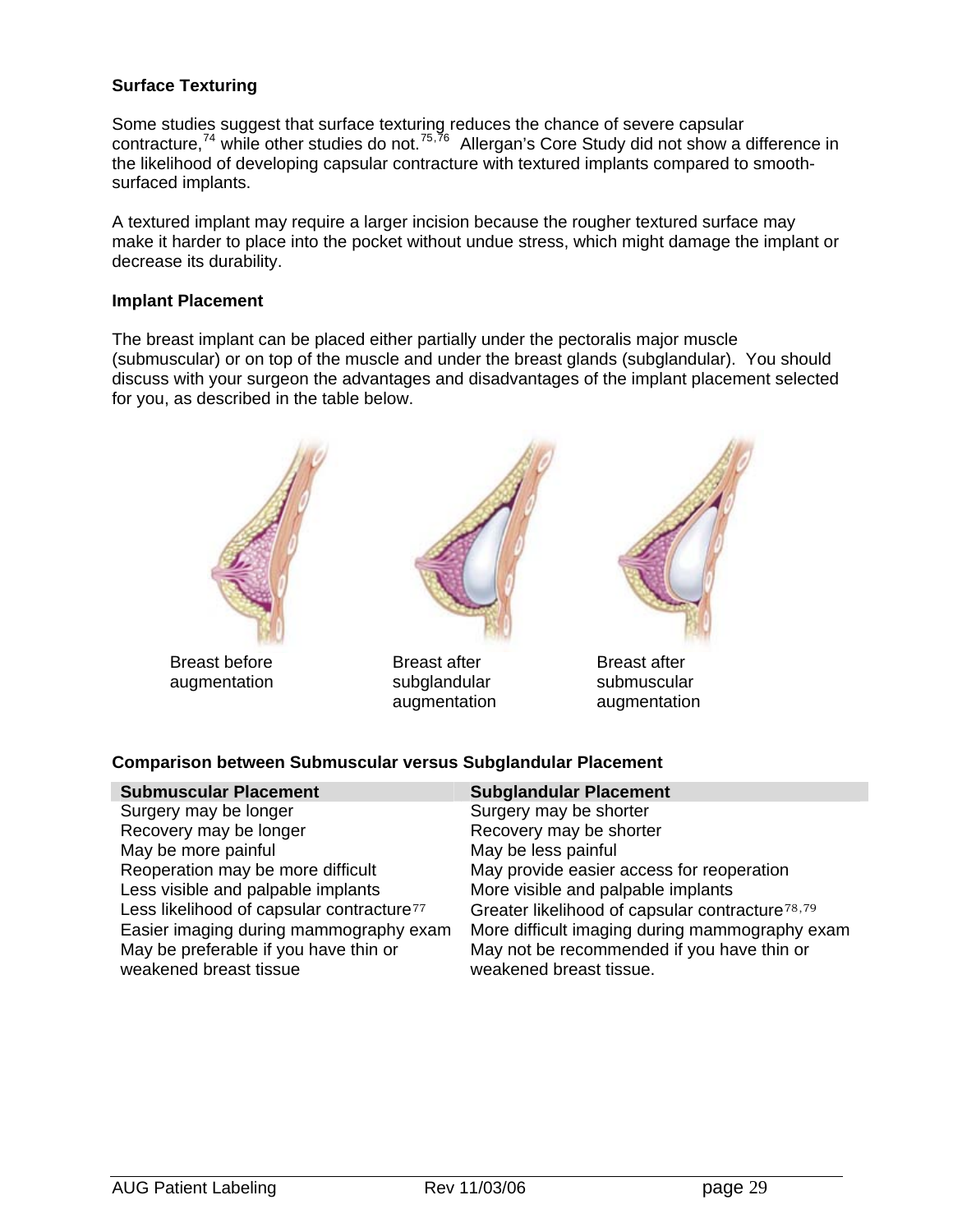### **Incision Sites**

You should discuss with your surgeon the pros and cons for the incision site specifically recommended for you.

The incision size will be larger than for a saline breast augmentation. There are 3 common incision sites: under the arm (axillary), around the nipple (periareolar), or within the breast fold (inframammary).



- **Periareolar** This incision is typically more concealed, but since it also involves cutting through the breast tissue, it is associated with a higher likelihood of breast feeding difficulties, as compared to the other incision sites.<sup>[80](#page-36-1)</sup> Cutting through the tissue may make a change in sensation or infection more of a concern.
- **Inframammary** This incision is generally less concealed than periareolar and associated with less breast feeding difficulties than the periareolar incision site.

It is also the most commonly used incision site at the present time, and is felt to give the best access to and control of the breast implant pocket.

- **Axillary** This incision is less concealed than periareolar and associated with less breast feeding difficulties than the periareolar incision site. If the incision is made under the arm, the surgeon may use a probe fitted with a miniature camera, along with minimally invasive (very small) instruments, to create a "pocket" for the breast implant. This approach is more difficult, and may increase the risk of damage to, and unexpected location of, the implant.
- **Umbilical** (belly button) This incision site has not been studied in Allergan's Core Study and should not be used for a wide variety of reasons, including potential damage to the implant shell.

### **Additional Procedures at the Time of Breast Augmentation**

Your surgeon will examine your breasts and help you make decisions to obtain the best result in your individual situation. In some cases, particularly after pregnancy or significant weight loss, implants alone may not address all of the issues, such as sagging or extra skin, affecting your breasts. This is particularly true when there is extra skin remaining from when the breasts were engorged with milk, or when you might have been carrying more weight.

In these situations, your surgeon may recommend a breast lift (mastopexy) to remove some of the extra skin, or to lift the breasts, at the time of implant placement. Mastopexy involves removing a strip of skin from under the breast or around the nipple to lift the nipple and breast location, and tighten the skin over the breast. Your surgeon will discuss the potential risks, and the location of the additional scars which might be required to lift your breasts or to remove the extra skin.

### **Palpability**

Implants may be more palpable or noticeable if there is an insufficient amount of skin/tissue available to cover the implant and/or when the implant is placed subglandularly.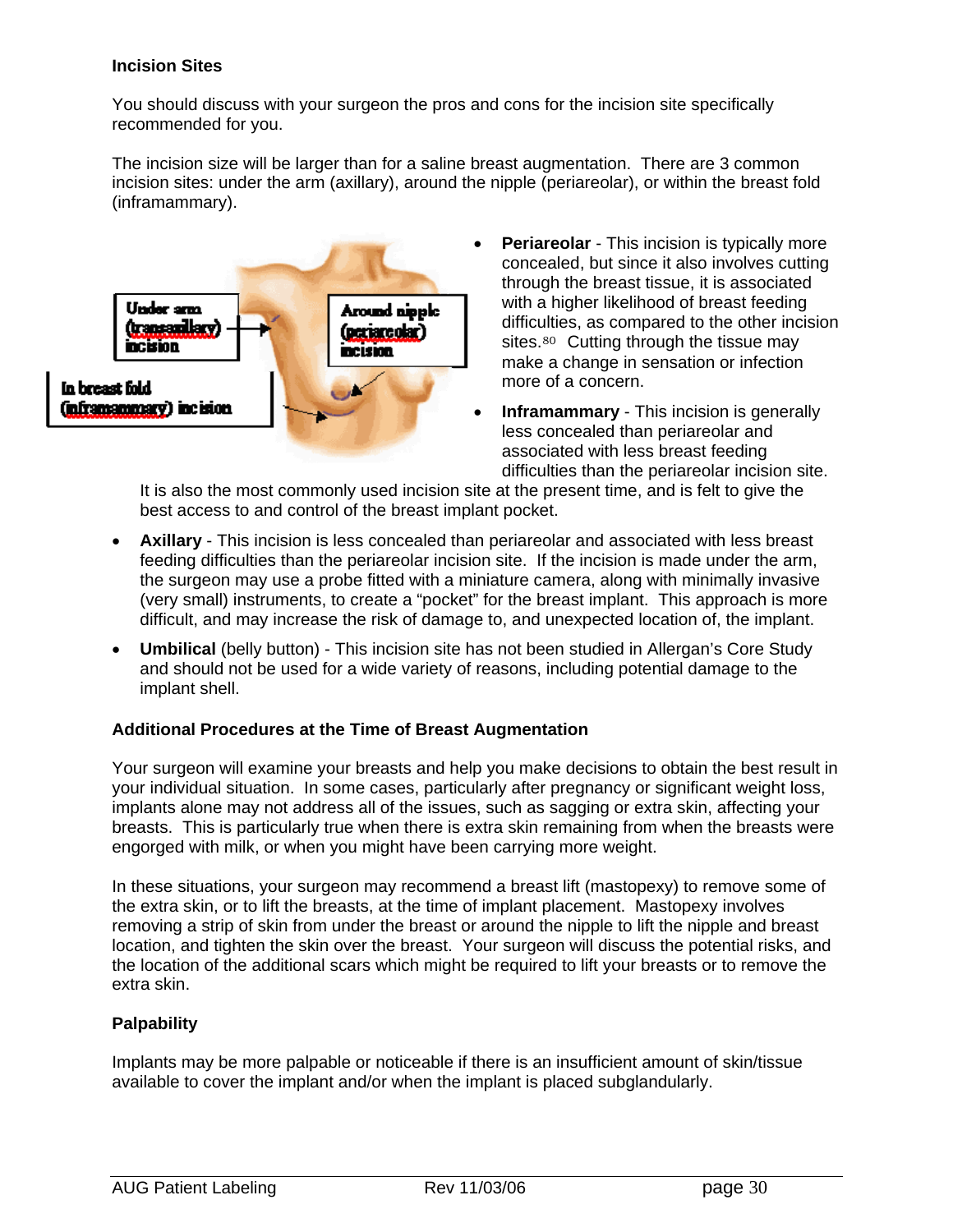### **Surgical Setting and Anesthesia**

Augmentation surgery is usually performed on an outpatient basis, in a specialized operating room which may be located in a hospital, a surgery center, or surgical suite in the surgeon's office. General anesthesia is commonly used, and local anesthesia with sedation is also an option. You should be sure to check with your surgeon and with the facility where the surgery will take place, to become aware of the tests, presurgical examinations, and length of time you need to be without food or your routine medications prior to the surgical procedure.

### **Postoperative Care**

You will probably feel somewhat tired and sore for several days following the operation, and your breasts may remain swollen and sensitive to physical contact for a month or longer. You may also experience a feeling of tightness in the breast area as your skin adjusts to your new breast size. The feeling in the breasts and nipple area also may be diminished during this time of swelling and immediate post surgery recovery. Other possible complications have been described above.

Postoperative care depends on each patient's situation, may involve the use of a special postoperative bra, compression bandage, or jog bra for extra support and positioning while you heal. Some surgeons may not want you to wear a bra at all for a period of time following the surgery. At your surgeon's recommendation, you will most likely be able to return to work within a few days, although for at least a couple of weeks you should avoid any strenuous activities that could raise your pulse and blood pressure, or require strenuous use of your arms and chest. Your surgeon may also recommend breast massage exercises.

Note: If you experience fever, do not feel well, or see noticeable swelling and/or redness or drainage in your implanted breast(s), you should contact your surgeon immediately.

### **Other Factors to Consider In Revision-Augmentation Surgery**

Some revision surgeries require removal of an intact implant (for example, capsulotomy and pocket adjustments), while others do not require removal of the implant. Any device that has been removed during revision surgery should not be reimplanted. Allergan breast implants are "for single use only."

### **4.4 FOLLOW-UP EXAMINATIONS**

### **Breast Self-Examinations**

Following breast augmentation, you should continue to perform a breast self-examination monthly. This may be more difficult with a breast implant in place. To continue to perform a monthly breast self examination efficiently, you should ask your surgeon to help you identify the difference between the implant and your breast tissue. Being able to identify the implant from breast tissue will decrease the necessity of excessive squeezing of the implant during examination. Any new lumps should be evaluated with a biopsy, as appropriate. If a biopsy is performed, be sure to inform the medical professional performing the biopsy that you have breast implants so that care will be taken to avoid injuring the implant.

### **Screening for Silent Rupture**

*Because most ruptures of silicone-filled breast implants are silent, in most cases neither you nor your surgeon will be able to find evidence of rupture. Therefore, evaluation of your implants is needed to screen for implant rupture. The best method of screening is currently MRI at a center with a breast coil, with a magnet of at least 1.5 Tesla. The MRI should be read by a radiologist who is familiar with looking for implant rupture.*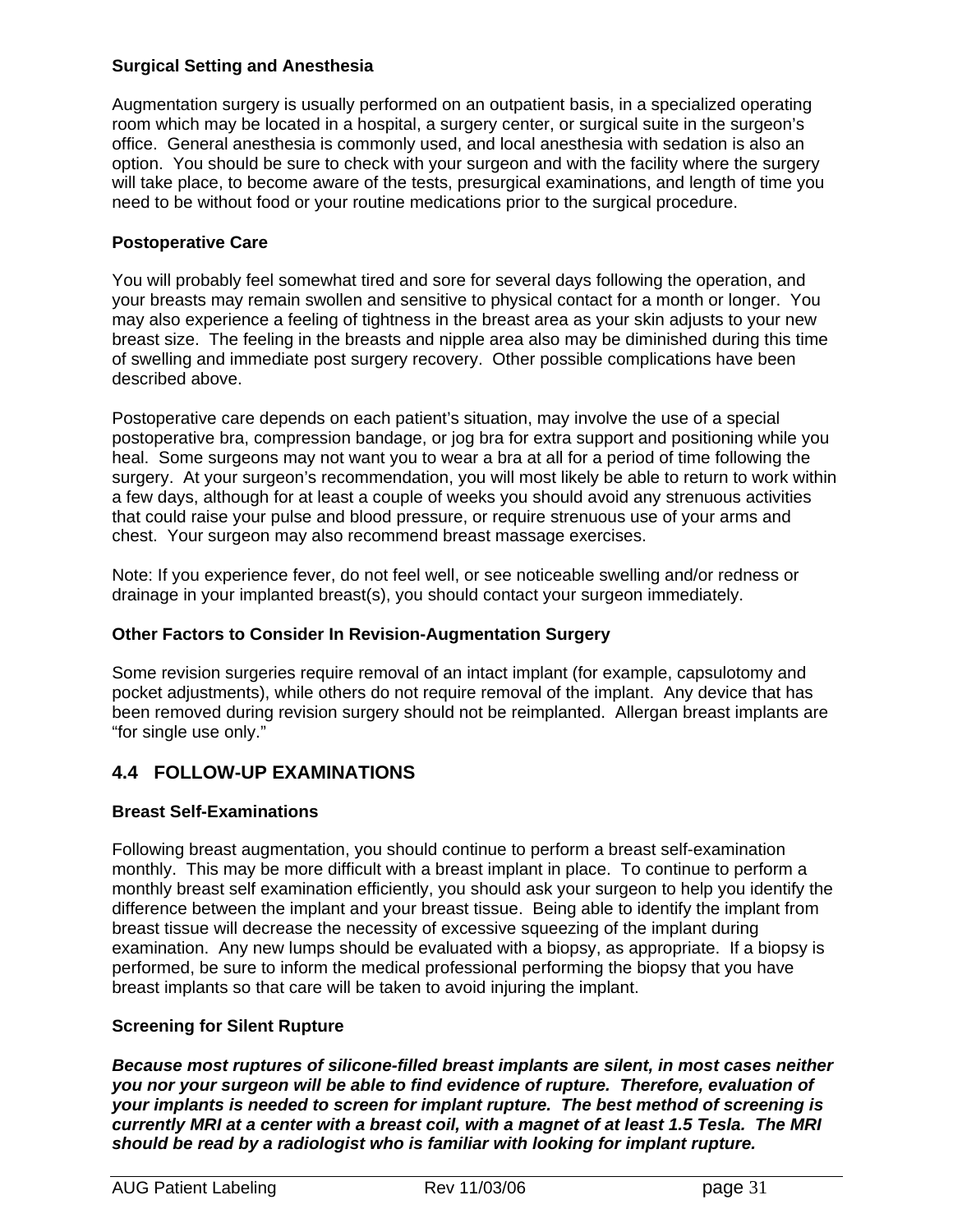*It is recommended that your first MRI evaluation take place starting at 3 years after implant surgery and then every 2 years, thereafter, even if you are experiencing no problems with your implant. If signs of rupture are seen on MRI, then you should have your implant removed, with or without replacement. More information on rupture is provided on pages 13-14 of this brochure. Your doctor should assist you in locating a radiology/screening center, as well as a radiologist who is familiar with the technique and equipment for proper MRI screening for silent rupture of your breast implant.* 

### **Symptomatic Rupture**

Symptoms associated with rupture may include hard knots or lumps surrounding the implant or in the armpit, loss of size of the breast or implant, pain, tingling, swelling, numbness, burning, or hardening of the breast. If you notice any of these changes, see your plastic surgeon so that he or she can examine the implants and determine whether you need to have an MRI examination to find out if your symptoms are due to rupture of the implant. If rupture has occurred, you should have your implant removed. Consult with your doctor regarding this and any other medical decisions related to your implants. More information on rupture is provided on pages 13-14 of this brochure.

### **Mammography**

The current recommendations for getting screening/preoperative mammograms are no different for women with breast implants than for those without implants. Mammography exams should be interpreted by radiologists experienced in the evaluation of women with breast implants. It is essential that you tell your mammography technologist before the procedure that you have an implant. You should request a diagnostic mammogram rather than a screening mammogram, because more pictures are taken with diagnostic mammography. The technologist can use special techniques to reduce the possibility of rupture and to get the best possible views of the breast tissue. More information on mammography is provided on pages 11-12.

# **5. ADDITIONAL INFORMATION**

### **5.1 TYPES OF SILICONE GEL-FILLED BREAST IMPLANTS AVAILABLE FROM ALLERGAN**

Allergan's silicone-gel filled breast implants come in a variety of profiles and sizes with either a textured shell or smooth surface shell. The table below shows the Allergan implants that were approved. Your plastic surgeon will discuss with you the implant design that will best help you achieve the result you desire.

| <b>Style Number</b> | <b>Breast Implant Description</b>                              | <b>Size Range</b> |
|---------------------|----------------------------------------------------------------|-------------------|
| Style 10            | Smooth shell surface, moderate profile                         | $120cc - 800cc$   |
| Style 15            | Smooth shell surface, mid-range profile                        | $155cc - 752cc$   |
| Style 20            | Smooth shell surface, high profile                             | $120cc - 800cc$   |
| Style 40            | Smooth shell surface, moderate profile                         | $80cc - 560cc$    |
| Style 45            | Smooth shell surface, full profile                             | $120cc - 800cc$   |
| Style 110           | BIOCELL <sup>®</sup> Textured shell surface, moderate profile  | $90cc - 510cc$    |
| Style 115           | BIOCELL <sup>®</sup> Textured shell surface, mid-range profile | $150cc - 716cc$   |
| Style 120           | BIOCELL <sup>®</sup> Textured shell surface, high profile      | $180cc - 650cc$   |

Approved Allergan Implant Styles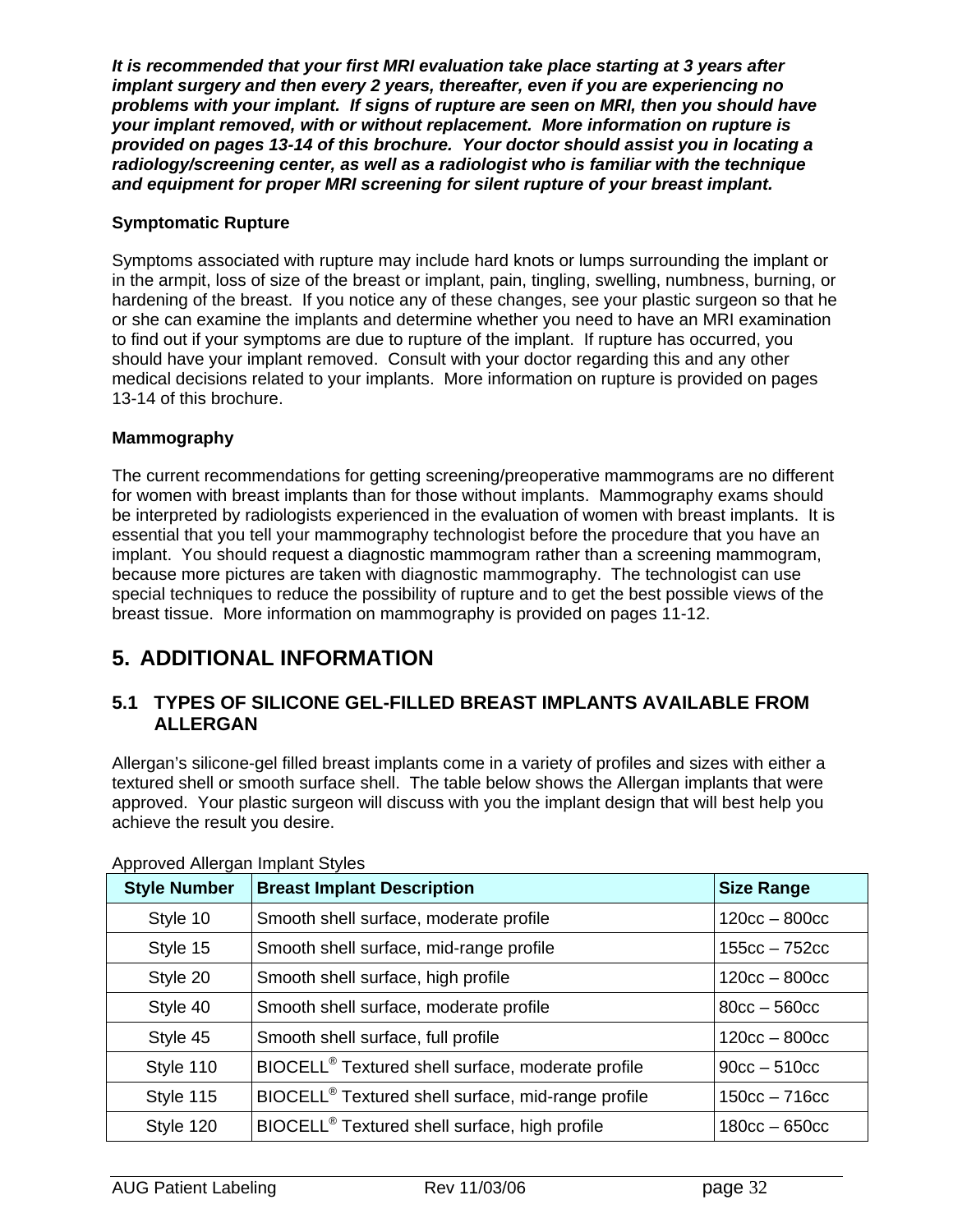### **5.2 IF YOU EXPERIENCE A PROBLEM**

You should immediately report any problems that you notice with your implants to your plastic surgeon. If you believe that you have experienced a serious problem(s) related to your breast implants, you should have your health professional report the problem(s) to the Food and Drug Administration (FDA) and/or to Allergan. You may also report any serious problem directly through the FDA's MedWatch voluntary reporting system. An adverse event is considered serious and should be reported when it results in a hospitalization, disability, congenital problem with your child, or other medical or surgical intervention. The information reported to MedWatch is entered into databases to be used to follow safety trends (patterns) of a device and to determine whether further follow-up of any potential safety issues related to the device is needed.

To report, use MedWatch form 3500 which may be obtained through FDA's website at [http://www.fda.gov/medwatch/index.html.](http://www.fda.gov/medwatch/index.html) You may also call 1.888.463.INFO.FDA (1.888.463.6332), from 10:00am-4:00pm Eastern Time, Monday through Friday to receive an additional FDA MedWatch Package. Keep a copy of the MedWatch form completed by your surgeon for your records.

### **DEVICE IDENTIFICATION CARD**

You will also be given a device identification card with the style and serial number of your breast implant(s). This card is for your permanent record and should be kept in a safe place. In the event you have a concern or problem with your implant you can use this card to describe the implant to your health care provider or to Allergan.

### **5.3 DEVICE TRACKING**

Silicone gel-filled breast implants are subject to Device Tracking by Federal regulation. This means that your physician will be required to report to Allergan the serial number of the device(s) you receive, the date of surgery, information relating to the physician's practice and information on the patient receiving the implant(s). This information will be recorded on the **Device Tracking Form** supplied by Allergan with each silicone-filled breast implant. Your surgeon will return the top portion of the form to Allergan following surgery. The bottom portion of the form will be provided to you following surgery. You have the right to remove your personal information from Allergan's Device Tracking program. If you choose NOT to participate in Device Tracking, please check the appropriate box on the Device Tracking form and return to Allergan. You also have the right to have your personal information withheld from disclosure to third parties who may request information from Allergan, such as the FDA. If you choose to participate in the Device Tracking program but do NOT want your personal information to be released to third parties, please also check the appropriate box.

Allergan strongly recommends that all patients receiving Allergan silicone-gel filled breast implants participate in Allergan's Device Tracking program. This will help ensure that Allergan has a record of each patient's contact information so that all patients, including you, can be contacted in the case of a recall or other problems with your implants that you should be made aware of.

You are encouraged to complete the Device Tracking Form you received following surgery and return it to Allergan in the postage paid business reply envelope provided. Please inform Allergan whenever your contact information changes.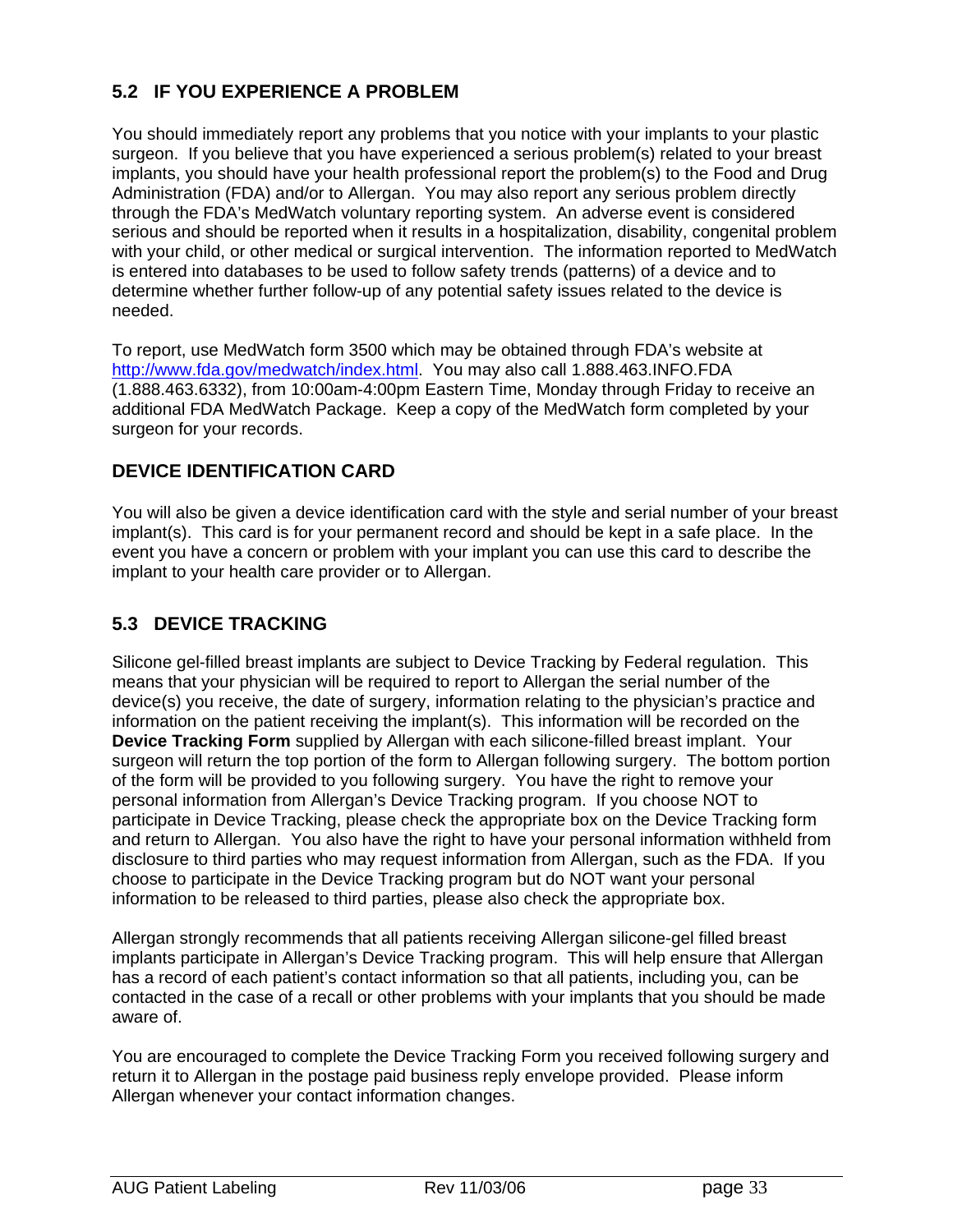### **ASSESSMENT OF INFORMATION EFFECTIVENESS**

The "Required Information" section of the Device Tracking Form also has a question designed to assess the effectiveness of the *Important Information for Women About Breast Augmentation with INAMED® Silicone-Filled Breast Implants* brochure provided prior to your surgery. This question asks you to verify that you received and had adequate time to review this patient labeling information. Please check either yes or no. When the Required Information section is complete, return it to Allergan in the postage paid business reply envelope provided.

### **5.4 CONFIDENCEPLUS™ LIMITED WARRANTIES**

The *ConfidencePlus*™ Limited Warranties provide lifetime replacement and limited financial reimbursement in the event of shell leakage or breakage resulting in implant rupture, subject to certain conditions as fully discussed in the *ConfidencePlus*™ literature. Allergan offers two levels of coverage under its warranty program. Our standard *ConfidencePlus*™ Limited Warranty program applies automatically to every Allergan breast implant recipient subject to the conditions discussed in the *ConfidencePlus*™ literature. The optional *ConfidencePlus*™ Premier Limited Warranty program is available for a low enrollment fee and increases the financial benefit in the event of implant rupture, subject to the conditions discussed in the *ConfidencePlus*™ literature. For more information, please contact Allergan's Product Support Department at 800.624.4261.

### **5.5 HOW TO RECEIVE MORE INFORMATION**

Upon request, you will be provided with a copy of the package insert (Directions for Use; INAMED® Silicone-Filled Breast Implants document). You can request a copy from your surgeon or from Allergan. The package insert has many undefined medical and technical terms because it contains information directed only to the surgeon.

For more detailed information on the preclinical and clinical studies conducted by Allergan, you are referred to the Summary of Safety and Effectiveness Data (SSED) for this product which may be accessed at [http://www.fda.gov/cdrh/breastimplants/.](http://www.fda.gov/cdrh/breastimplants/)

If, after reading this information, you have additional questions about breast implants or breast implant surgery, there are a number of resources available to you.

### **TOLL-FREE NUMBER**

If you are a patient or a prospective patient and wish to speak to an Allergan Breast Implant Support Specialist to inquire about breast implants, discuss any concerns, or request a copy of the patient labeling or package insert (Directions for Use), call toll free at 800.362.4426.

### **ADDITIONAL RESOURCES**

Allergan 1-800-624-4261 [www.Allergan.com](http://www.inamedaesthetics.com/)

Institute of Medicine Report on the Safety of Silicone Implants [www.nap.edu/catalog/9618.html](http://www.nap.edu/catalog/9618.html)

Food and Drug Administration 1-888-INFO-FDA or 240-276-3103 [www.fda.gov/cdrh/breastimplants/](http://www.fda.gov/cdrh/breastimplants/)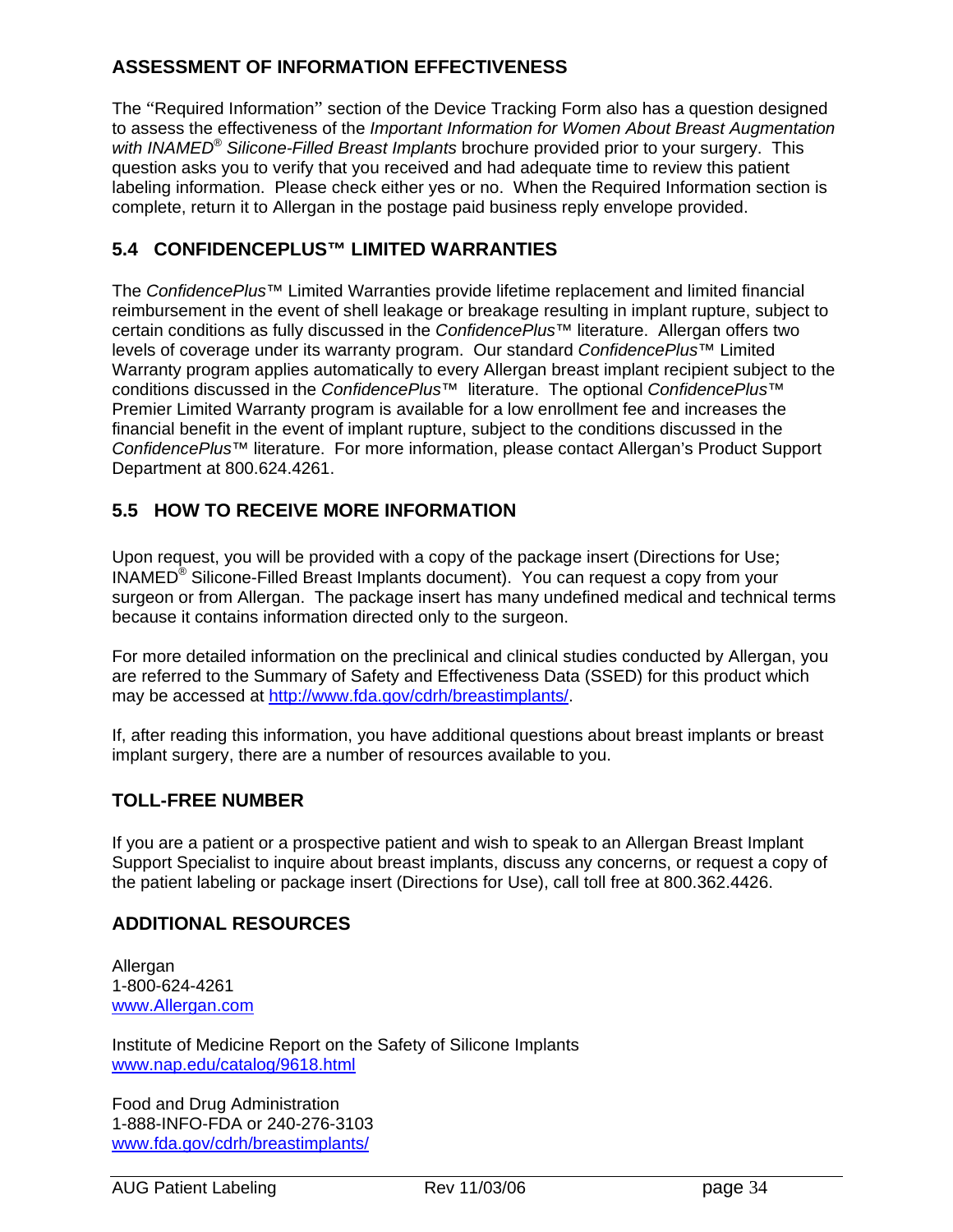### **REFERENCES**

 $\overline{a}$ 

- $1$  Hölmich, L.R., et al. 2005a. The diagnosis of silicone breast implant rupture. Clinical findings compared to findings
- at MRI. Ann. Plast. Surg. 54(6):583-9.<br><sup>2</sup> Hölmich, L.R., et al. 2005b. The diagnosis of breast implant rupture: MRI findings compared to findings at
- explantation. 2005. Eur. J. Radiol. 53:213-25.<br><sup>3</sup> Bondurant, S., Ernster, V., and Herdman, R., Eds. 2000. Safety of silicone breast implants. Committee on the Safety of Silicone Breast Implants, Division of Health Promotion and Disease Prevention, Institute of Medicine. Washington, D.C.: National Academy Press.
- 4 Hölmich, L.R., et al. 2004. Untreated silicone breast implant rupture. Plast. Reconstr. Surg. 114:204-14.
- <sup>5</sup> Hedén. P., et al. 2006. Prevalence of rupture in Inamed silicone breast implants. Plast. Reconstr. Surg. 118:303-
- 8.<br><sup>6</sup> Holmich, L.R., et al. 2001. Prevalence of silicone breast implant rupture among Danish women. Plast. Reconstr. Surg. 108(4):848-858.
- $^7$  Hölmich, L.R., et al. 2004. Untreated silicone breast implant rupture. Plast. Reconstr. Surg. 114:204-14.
- <sup>8</sup> Hölmich, L.R., et al. 2004. Untreated silicone breast implant rupture. Plast. Reconstr. Surg. 114:204-14.
- $9$  Katzin, W.E., et al. 2005. Pathology of lymph nodes from patients with breast implants: a histologic and spectroscopic evaluation. Am. J. Surg. Pathol.  $29(4):506-11$ .
- 10 Berner, I., et al. 2002. Comparative examination of complaints of patients with breast-cancer with and without silicone implants. Eur. J. Obstet. Gynecol. Reprod. Biol. 102:61-6.
- <sup>11</sup> Brown, S.L., et al. 2001. Silicone gel breast implant rupture, extracapsular silicone, and health status in a population of women. J. Rheumatol. 28:996-1003.
- 12 Hölmich, L.R., et al. 2003b. Self-reported diseases and symptoms by rupture status among unselected Danish<br>women with cosmetic silicone breast implants. Plast. Reconstr. Surg. 111:723-32.
- <sup>13</sup> Wolfe, F. and Anderson, J. 1999. Silicone filled breast implants and the risk of fibromyalgia and rheumatoid
- arthritis. J. Rheumatol. 26:2025-28.<br><sup>14</sup> Hölmich, L.R., et al. 2003b. Self-reported diseases and symptoms by rupture status among unselected Danish<br>women with cosmetic silicone breast implants. Plast. Reconstr. Surg. 111:
- 15 Bondurant, S., Ernster, V., and Herdman, R., Eds. 2000. Safety of silicone breast implants. Committee on the Safety of Silicone Breast Implants, Division of Health Promotion and Disease Prevention, Institute of Medicine.
- Washington, D.C.: National Academy Press.<br><sup>16</sup> Katzin, W.E., et al. 2005. Pathology of lymph nodes from patients with breast implants: a histologic and<br>spectroscopic evaluation. Am. J. Surg. Pathol. 29(4):506-11.
- 17 Bondurant, S., Ernster, V., and Herdman, R., Eds. 2000. Safety of silicone breast implants. Committee on the Safety of Silicone Breast Implants, Division of Health Promotion and Disease Prevention, Institute of Medicine.
- Washington, D.C.: National Academy Press.<br><sup>18</sup> Brinton, L.A., et al. 2004. Risk of connective tissue disorders among breast implant patients. Am. J. Epidemiol.
- 160(7):619-27.<br><sup>19</sup> Brown, S.L., et al. 2001. Silicone gel breast implant rupture, extracapsular silicone, and health status in a
- population of women. J. Rheumatol. 28:996-1003.<br><sup>20</sup> Hölmich, L.R., et al. 2003b. Self-reported diseases and symptoms by rupture status among unselected Danish<br>women with cosmetic silicone breast implants. Plast. Reconstr.
- <sup>21</sup> Janowsky, E.C., et al. 2000. Meta-analyses of the relation between silicone breast implants and the risk of connective-tissue diseases. N. Engl. J. Med. 342(11):781-90.
- connective-tissue diseases. N. Engl. J. Med. 342(11): 21 Lipworth, L., et al. 2004. Silicone breast implants and connective tissue disease: An updated review of the epidemiologic evidence. Ann. Plast. Surg. 52:598-601.
- epidemiologic evidence. Ann. Plast. Surg. Surg. 52:59. 2012.<br>Tugwell, P., et al. 2001. Do silicone breast implants cause rheumatologic disorders? A systematic review for a<br>court-appointed national science panel. Arthritis
- <sup>24</sup> Weisman, M.H., et al. 1988. Connective-tissue disease following breast augmentation: A preliminary test of the<br>human adjuvant tissue hypothesis. Plast. Reconstr. Surg. 82(4):626-30.
- human adjuvant tissue hypothesis. Plast. Reconstr. Surg. 82(4):626-30. 26<br><sup>25</sup> Williams, H.J., et al. 1997. Breast implants in patients with differentiated and undifferentiated connective tissue<br>disease. Arthritis Rheum. 4
- arthritis. Arthritis Rheumatol, J. 1999. Silicone filled breast implants and the risk of fibromyalgia and rheumatoid<br>arthritis. J. Rheumatol. 26:2025-8.
- 27 Bondurant, S., Ernster, V., and Herdman, R., Eds. 2000. Safety of silicone breast implants. Committee on the Safety of Silicone Breast Implants, Division of Health Promotion and Disease Prevention, Institute of Medicine.
- Washington, D.C.: National Academy Press.<br><sup>28</sup> Janowsky, E.C., et al. 2000. Meta-analyses of the relation between silicone breast implants and the risk of connective-tissue diseases. N. Engl. J. Med. 342(11):781-90.
- 29 Lipworth, L., et al. 2004. Silicone breast implants and connective tissue disease: An updated review of the
- epidemiologic evidence. Ann. Plast. Surg. 52:598-601.<br><sup>30</sup> Tugwell, P., et al. 2001. Do silicone breast implants cause rheumatologic disorders? A systematic review for a<br>court-appointed national science panel. Arthritis Rh
- $31$  Hölmich, L.R., et al. 2003b. Self-reported diseases and symptoms by rupture status among unselected Danish women with cosmetic silicone breast implants. Plast. Reconstr. Surg. 111:723-32.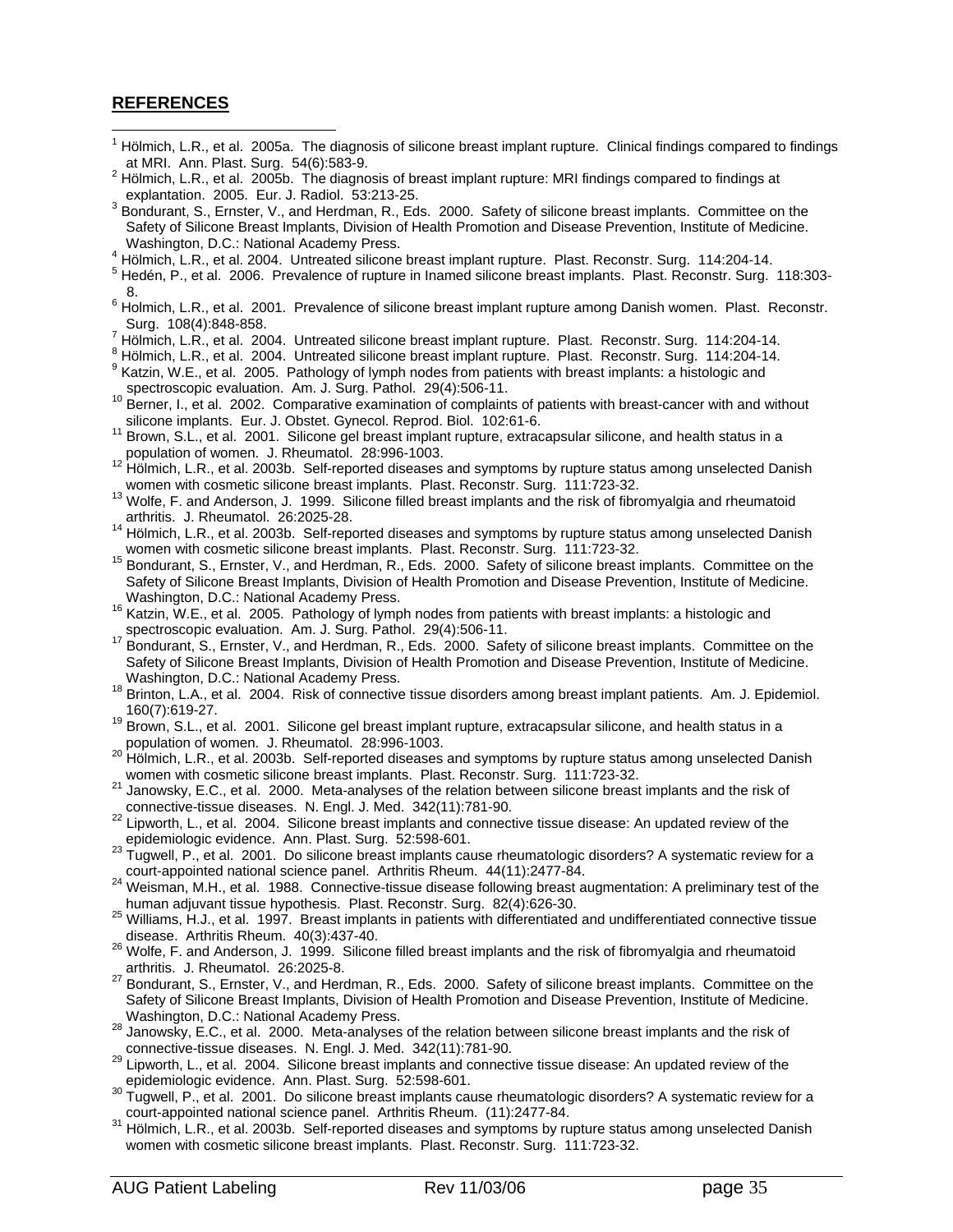- $32$  Berner, I., et al. 2002. Comparative examination of complaints of patients with breast-cancer with and without silicone implants. Eur. J Obstet. Gynecol. Reprod. Biol. 102:61-6.
- 33 Bondurant, S., Ernster, V., and Herdman, R., Eds. 2000. Safety of silicone breast implants. Committee on the Safety of Silicone Breast Implants, Division of Health Promotion and Disease Prevention, Institute of Medicine.<br>Washington, D.C.: National Academy Press.
- Washington, D.C.: National Academy Press.<br><sup>34</sup> Breiting, V.B., et al. 2004. Long-term health status of Danish women with silicone breast implants. Plast.<br>Reconstr. Surg. 114:217-26.
- Reconstr. Surg. 11.12.17-25.<br><sup>35</sup> Fryzek, J.P., et al. 2001. Self-reported symptoms among women after cosmetic breast implant and breast reduction surgery. Plast. Reconstr. Surg. 107:206-13.
- <sup>36</sup> Kjøller, K., et al. 2004. Self-reported musculoskeletal symptoms among Danish women with cosmetic breast<br>implants. Ann. Plast. Surg. 52(1):1-7.
- implants. Ann. Plast. Surg. 52(1):1-7. 37 Brinton, L.A., et al. 2000. Breast cancer following augmentation mammoplasty (United States). Cancer Causes
- Control. 11(9):819-27.<br><sup>38</sup> Bryant, H., and Brasher, P. 1995. Breast implants and breast cancer--reanalysis of a linkage study. N. Engl. J.<br>Med. 332(23):1535-9.
- Med. 332(23):1535-9.<br>Beapen, D.M., et al. 1997. Are breast implants anticarcinogenic? A 14-year follow-up of the Los Angeles Study.<br>Plast. Reconstr. Surg. 99:1346-53.
- 
- <sup>40</sup> Herdman, R.C., et al. 2001. Silicone breast implants and cancer. Cancer Invest. 19(8):821-32.<br><sup>41</sup> Pukkala, E., et al. 2002. Incidence of breast and other cancers among Finnish women with cosmetic breast implants, 19
- <sup>42</sup> Brinton, L.A., et al. 2000. Breast cancer following augmentation mammoplasty (United States). Cancer Causes Control. 11(9):819-27.<br><sup>43</sup> Deapen, D., et al. 2000. Breast cancer stage at diagnosis and survival among patients with prior breast implants.
- 
- Plast. Reconstr. Surg. 105:535-40.<br><sup>44</sup> Jakubietz, M.G., et al. 2004. Breast augmentation: Cancer concerns and mammography A literature review. Plast. Reconstr. Surg. 113:117e-22e.<br><sup>45</sup> Miglioretti, D.L., et al. 2004. Effect of breast augmentation on the accuracy of mammography and cancer
- 
- characteristics. JAMA. 291(4):442-50.<br><sup>46</sup> Pukkala, E., et al. 2002. Incidence of breast and other cancers among Finnish women with cosmetic breast implants, 1970-1999. J. Long Term Eff. Med. Implants. 12(4):271-9.
- <sup>47</sup> Brinton, LA., et al. 2001b. Cancer risk at sites other than the breast following augmentation mammoplasty. Ann.
- Epidemiol. 11:248-56.<br><sup>48</sup> McLaughlin, J.K. and Lipworth, L. 2004. Brain cancer and cosmetic breast implants: A review of the<br>epidemiological evidence. Ann. Plast. Surg. 52(2):15-17.
- 49 Brinton, LA., et al. 2001b. Cancer risk at sites other than the breast following augmentation mammoplasty. Ann. Epidemiol. 11:248-56.<br><sup>50</sup> Cook, L.S. 1997. Characteristics of women with and without breast augmentation. JAMA. 20:1612-7.<br><sup>51</sup> Frvzek, J.P., et al. 2000. Characteristics of women with cosmetic breast augmentation surgery
- 
- breast reduction surgery patients and women in the general population of Sweden. Ann. Plast. Surg. 45(4):349-
- 56.<br><sup>52</sup> Kjøller K., et al. 2003. Characteristics of women with cosmetic breast implants compared with women with other<br>1976 types of cosmetic surgery and population-based controls in Denmark. Ann. Plast. Surg. 50(1):6-12
- the surface of controls of grid properties in Present controls in Denmark. But the surgery controls in Denmark<br>Brinton, LA., et al. 2001b. Cancer risk at sites other than the breast following augmentation mammoplasty. Ann
- Epidemion, LA., et al. 2001b. Cancer risk at sites other than the breast following augmentation mammoplasty. Ann.<br>Epidemiol. 11:248-56.
- <sup>55</sup> Bondurant, S., Ernster, V., and Herdman, R., Eds. 2000. Safety of silicone breast implants. Committee on the Safety of Silicone Breast Implants, Division of Health Promotion and Disease Prevention, Institute of Medicine.<br>Washington, D.C.: National Academy Press.
- 
- <sup>56</sup> Brinton, L.A., et al. 2001a. Mortality among augmentation mammoplasty patients. Epidemiol. 12(3):321-6.<br><sup>57</sup> Jacobsen, P.H., et al. 2004. Mortality and suicide among Danish women with cosmetic breast implants. Arch. I
- Med. 164(22):2450-5.<br><sup>58</sup> Koot, V., et al. 2003. Total and cause specific mortality among Swedish women with cosmetic breast implants:
- prospective study. BMJ. 326(7388):527-8.<br><sup>59</sup> Pukkala, E., et al. 2003. Causes of death among Finnish women with cosmetic breast implants, 1971-2001. Ann.<br>[188] Plast. Surg. 51(4):339-42.
- <sup>60</sup> Jacobsen, P.H., et al. 2004. Mortality and suicide among Danish women with cosmetic breast implants. Arch. Int.
- Med.  $164(22)$ :2450-5.<br><sup>61</sup> Lugowski, S.J., et al. 2000. Analysis of silicon in human tissues with special reference to silicone breast implants. J. Trace Elem. Med. Biol. 14(1):31-42. 62 Kjøller, K., et al. 2002. Health outcomes in offspring of Danish mothers with cosmetic breast implants. Ann. Plast.
- 
- Surg. 48:238-45.<br><sup>63</sup> Signorello, L.B., et al. 2001. Offspring health risk after cosmetic breast implantation in Sweden. Ann. Plast. Surg.
- $^{64}$  Hemminki, E., et al. 2004. Births and perinatal health of infants among women who have had silicone breast implantation in Finland, 1967-2000. Acta Obstet. Gynecol. Scand. 83(12):1135-40.